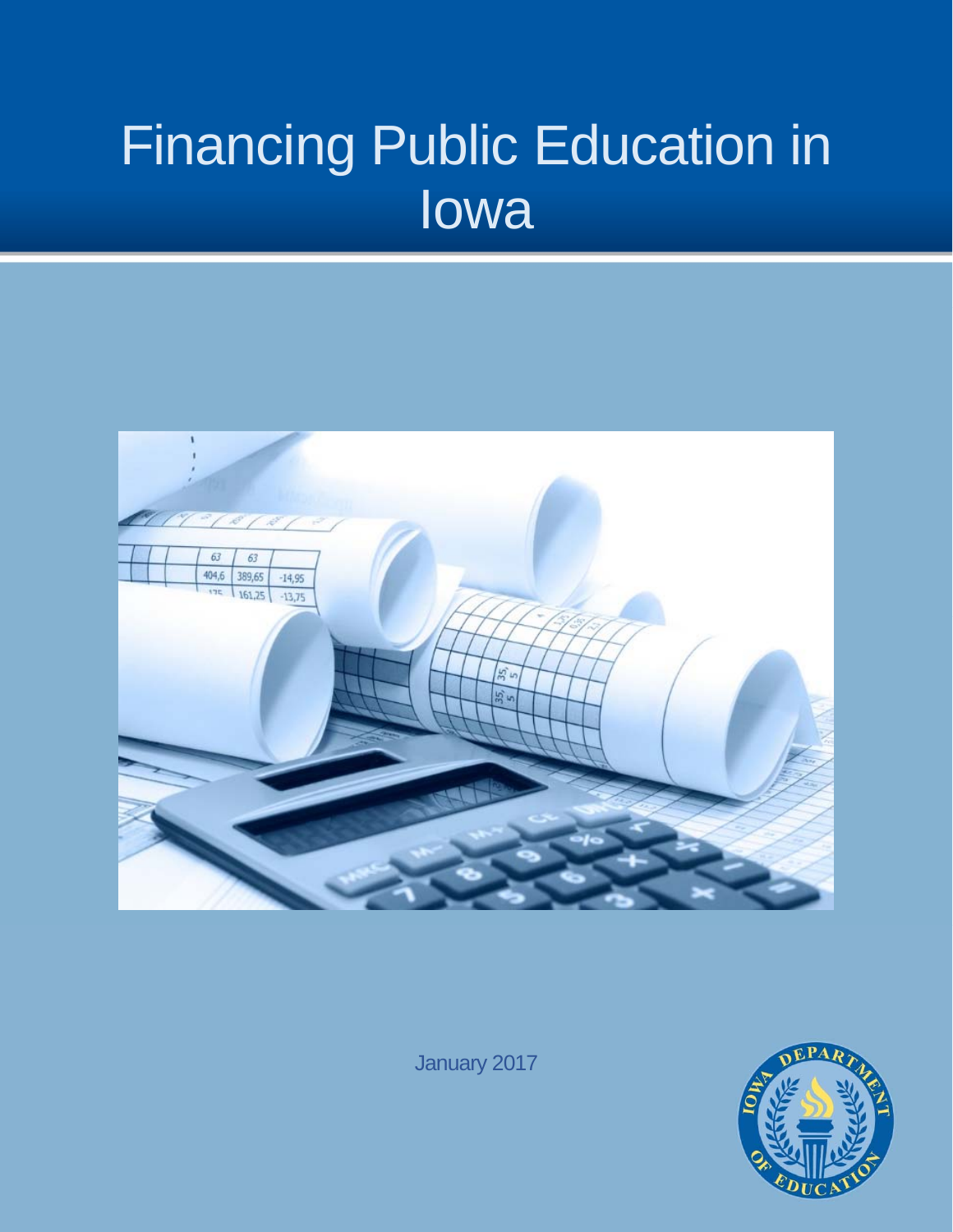#### State of Iowa Department of Education Grimes State Office Building 400 E. 14th Street Des Moines, IA 50319-0146

# **State Board of Education**

**STATE BOARD OF EDUCATION** Michael L. Knedler, Vice President, Council Bluffs<br>Brooke Axiotis, Des Moines Charles C. Edwards, Jr., President, Des Moines Michael Bearden, Gladbrook Betty Bolar, Marshalltown Diane Crookham-Johnson, Oskaloosa Angela English, Dyersville Mike May, Spirit Lake Mary Ellen Miller, Wayne County Robert Nishimwe, Student Member, Des Moines

#### **Administration**

Ryan Wise, Director and Executive Officer of the State Board of Education

#### **Division of School Finance and Support Services**  Matthew Coulter, Interim Administrator

**Bureau of Finance, Facilities, Operation and Transportation Services**  Tom Cooley, Bureau Chief

It is the policy of the Iowa Department of Education not to discriminate on the basis of race, creed, color, sexual orientation, gender identity, national origin, sex, disability, religion, age, political party affiliation, or actual or potential parental, family or marital status in its programs, activities, or employment practices as required by the Iowa Code sections 216.9 and 256.10(2), Titles VI and VII of the Civil Rights Act of 1964 (42 U.S.C. § 2000d and 2000e), the Equal Pay Act of 1973 (29 U.S.C. § 206, et seq.), Title IX (Educational Amendments, 20 U.S.C.§§ 1681 – 1688), Section 504 (Rehabilitation Act of 1973, 29 U.S.C. § 794), and the Americans with Disabilities Act (42 U.S.C. § 12101, et seq.). If you have questions or complaints related to compliance with this policy by the Iowa Department of Education, please contact the legal counsel for the Iowa Department of Education, Grimes State Office Building, 400 E. 14th Street, Des Moines, IA 50319-0146, telephone number: 515-281-5295, or the Director of the Office for Civil Rights, U.S. Department of Education, Citigroup Center, 500 W. Madison Street, Suite 1475, Chicago, IL 60661-4544, telephone number: 312- 730-1560, FAX number: 312-730-1576, TDD number: 877-521-2172, email: OCR.Chicago@ed.gov.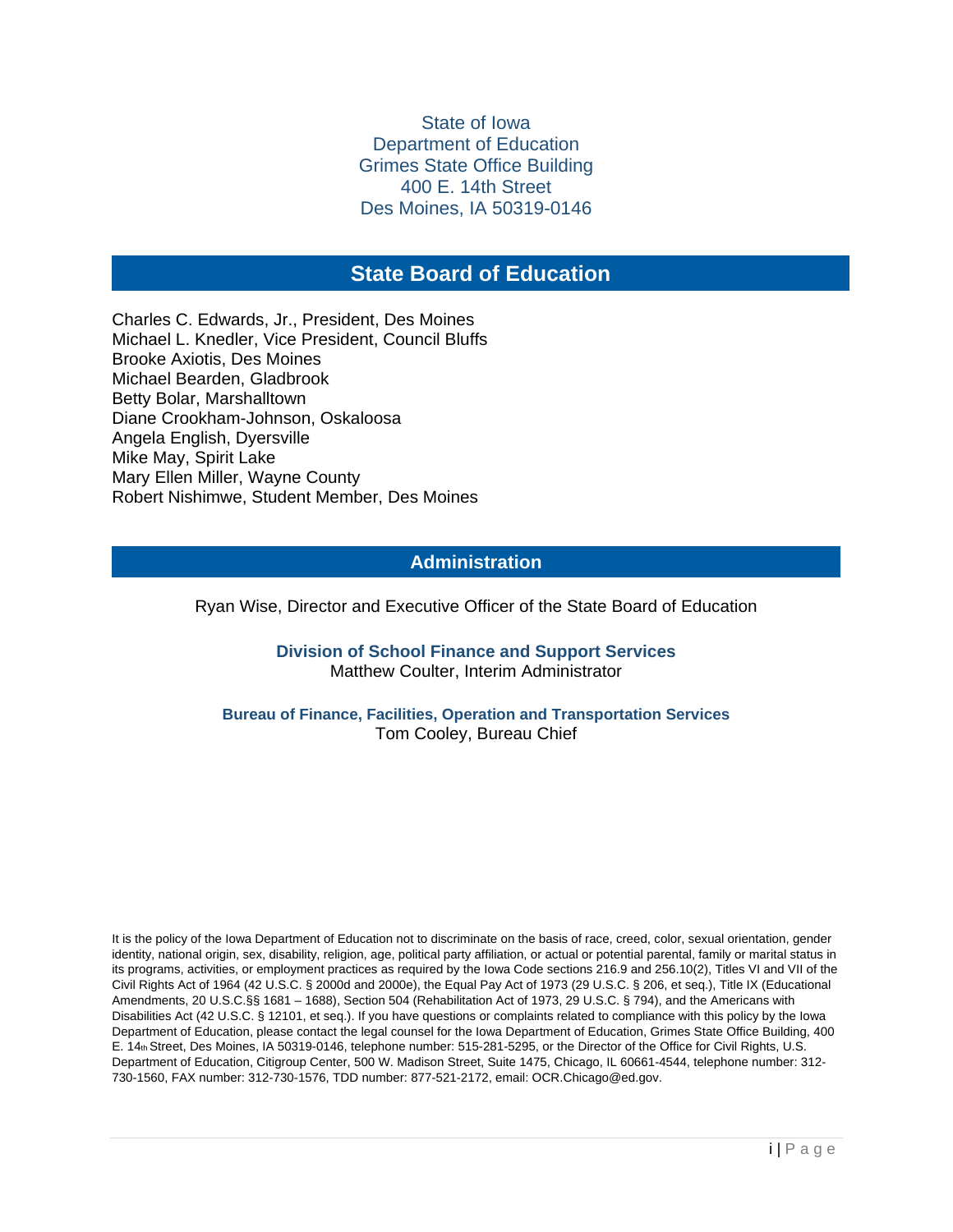# Acknowledgement

The Iowa Department of Education extends a special acknowledgement to the following individuals outside the Department of Education who provided input and support for the development of this reference document.

Brad Hudson, Iowa State Education Association Lisa Oakley, Iowa Department of Management (now with Iowa Association of School Boards) John Parker, Iowa Department of Management Jim Scharff, Iowa Association of School Business Officials Larry Sigel, Iowa School Finance Information Services Shawn Snyder, Iowa Association of School Boards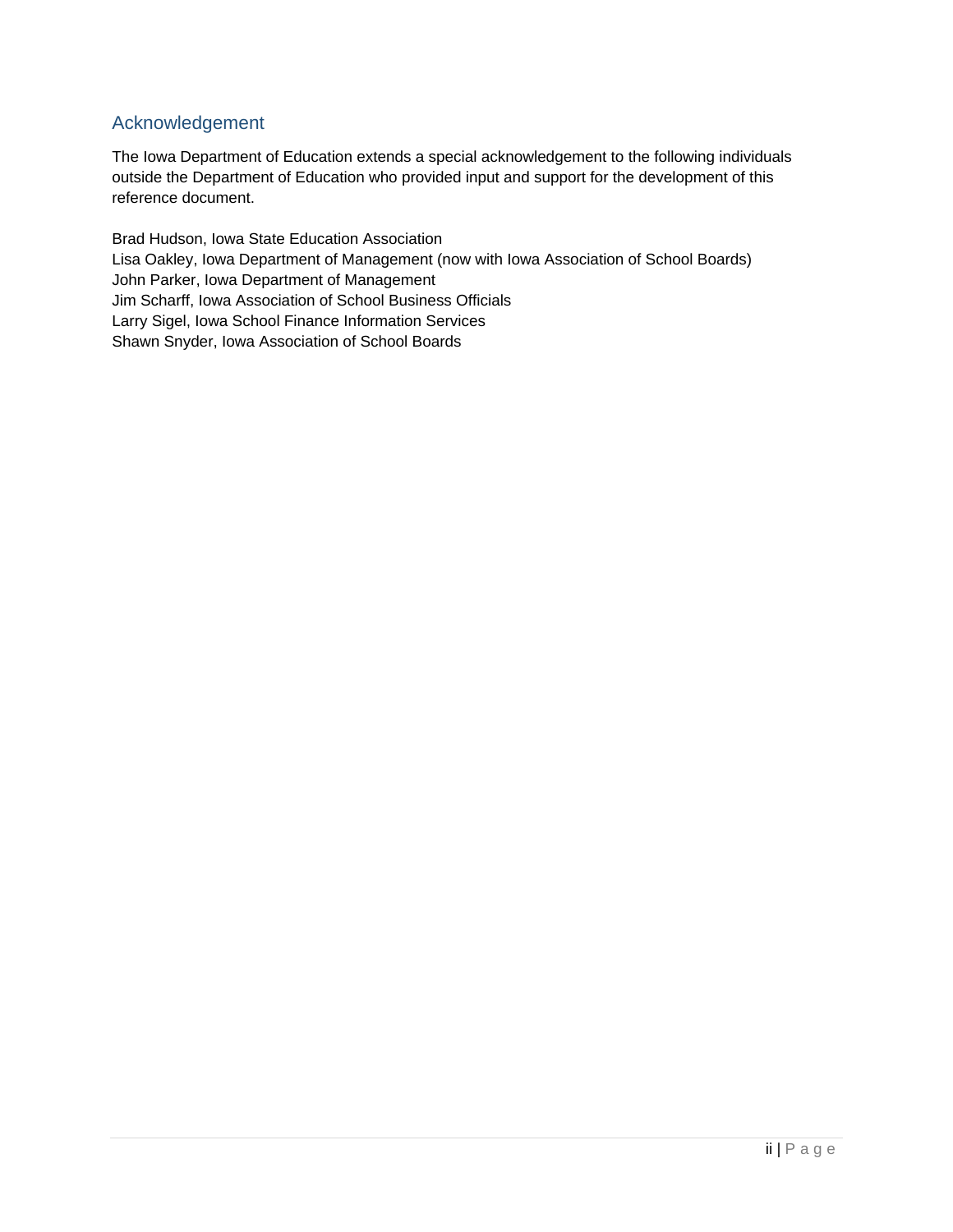# **Table of Contents**

| At-Risk, Alternative School, and Returning Dropout and Dropout Prevention Programs  19 |  |
|----------------------------------------------------------------------------------------|--|
|                                                                                        |  |
|                                                                                        |  |
|                                                                                        |  |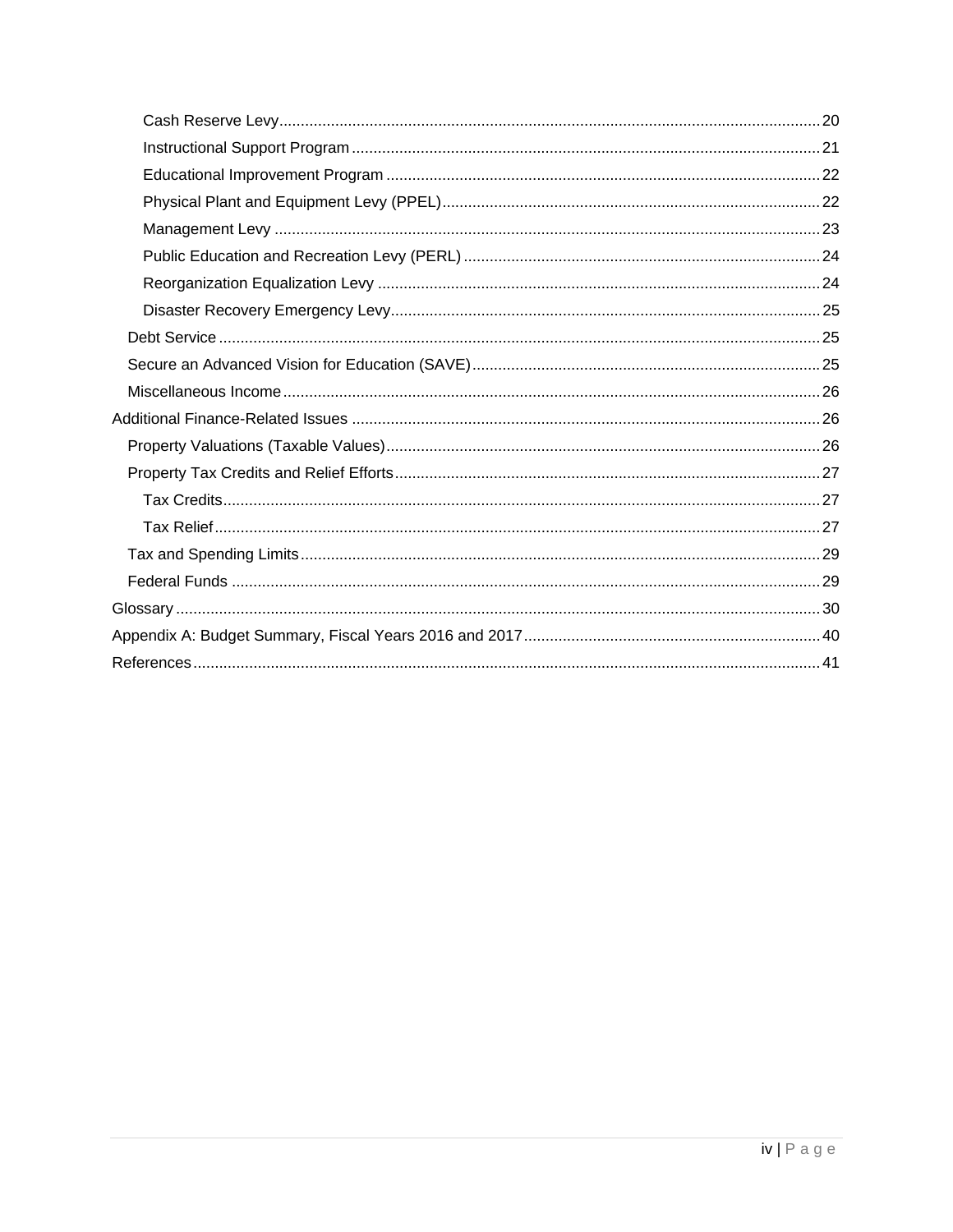# Brief History of Iowa School Finance Legislation

# Pre-1980

From the 1950s to early 1960s, school districts were funded through property taxes. In the mid-1960s, the Iowa Legislature took steps to provide for general property tax replacements, equalization of the method of taxation of property for school purposes, and establishment of a method of allocation of state funds for aid to schools. The Legislature also established agricultural land tax credits, personal property tax credits, and additional homestead tax credit for the aged as part of general property tax reform. Between 1970 and 1972, the 1967 law was modified to achieve the present type of foundation plan, which substantially increased the amount of state aid to school districts. The basic features included a uniform levy requirement, a state foundation base, a maximum on each budget, leveling up of low-spending districts, minimum state aid to each district, and budgeting on the number of students enrolled.

# 1980-1989

Generally Accepted Accounting Principles (GAAP) by districts and AEAs. The 1980s included significant changes regarding school finance, including revisions in the calculation of allowable growth, moving funding for area education agency (AEA) special education support services from a budget to a per pupil basis, and permitting districts to levy for cash reserves (initially limited to 7.5 percent, but later the ceiling was removed). Budget guarantees were established at 100 percent for fiscal year (FY) 1983 and 1984, 102 percent beginning with FY1986, and 101 percent beginning with FY1990. Authority of the School Budget Review Committee (SBRC) was expanded to include granting of additional allowable growth for gifted and talented programs (1980), returning dropout programs (1983), and increased special education enrollments (1988) that had previously been addressed through a funding advance. Additional SBRC duties were added in 1989 that included implementation of the use of

Additional supplementary weightings for non-English speaking students (0.2) and administrator sharing between districts (maximum cumulative weight of 25 pupils) were added in 1987; however, during the 1988 session, implementation of the weighting for non-English speaking students was delayed until FY1990. The Educational Excellence Program (also known as Phase I, II, and III) was also established in 1987.

In 1987, the existing School Foundation Aid formula (Iowa Code chapter 442) was repealed, effective June 30, 1991. In 1989, the finance plan was substantially modified with the enactment of a new finance chapter in the Code of Iowa: chapter 257. Modifications included establishing the uniform property tax levy rate of \$5.40 per thousand of taxable valuation, setting the foundation base at 83.5 percent of the regular program state cost per pupil (increasing by 0.25 percent per year up to 85 percent), increasing the minimum state aid from \$200 to \$300 per pupil, specifying that budget enrollments be based on the district headcount of the previous September, and implementing funding to address the needs of at-risk students. Additionally, Instructional Support and Education Improvement programs were established, and the Management Levy and the Physical Plant and Equipment Levy (PPEL), which replaced the Schoolhouse Levy, were authorized.

Legislation signed in 1989 provided for open enrollment of students between Iowa school districts.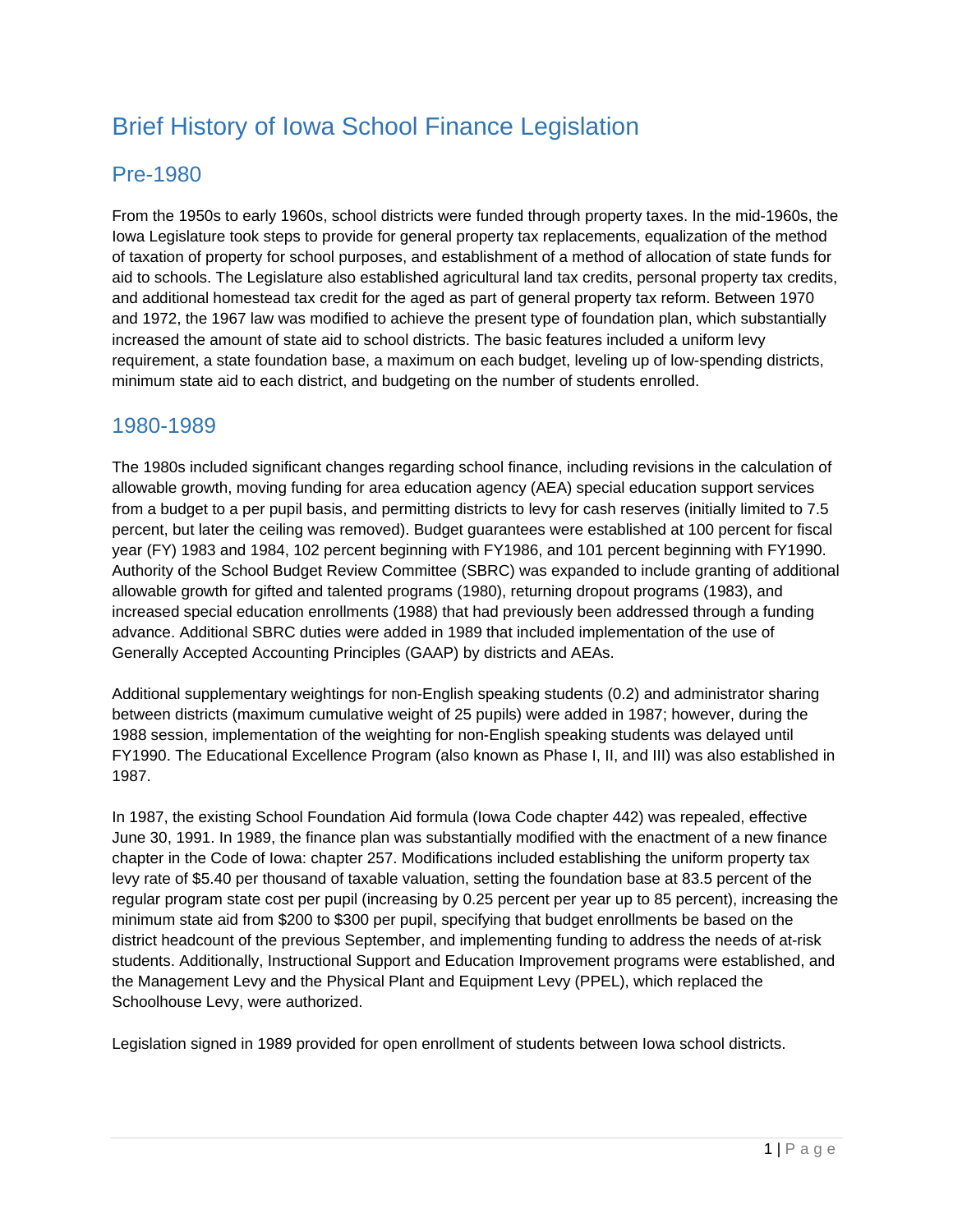# 1990-1999

The 1990 legislative session included a modification to funding provisions of the recently enacted open enrollment law. The school finance plan adopted during the 1987 legislative session was implemented in FY1992. The 1990s included reductions in the standing appropriation for the Educational Excellence Program and for Instructional Support Program state aid. The cushion for enrollment decline and the state aid advances for increasing enrollments were eliminated, while School Improvement Technology and Early Intervention Block Grants were established.

1992 legislation included a requirement for school districts to provide educational services to children in psychiatric or medical institutions and to count these individuals in the school's basic enrollment. Additional weightings were added for children receiving private instruction from a licensed practitioner provided through a school district (0.6) and for children receiving dual enrollment (0.1).

The allowable growth language was rewritten in 1992, instituting by statute that the state percent of growth for a budget year (base year) shall be established within 30 days of the submission of the Governor's budget to the Legislature. This language was modified in 1995, requiring the state percent of growth for subsequent budget years be set in the year preceding the base year, a year earlier than under prior law. Two years of allowable growth rates were set during the 1995 legislative session (FY1996 and FY1997) and the 1996 legislative session (FY1998 and FY1999).

Legislation enacted during this decade also included allowing for carryover of special education balances up to 10 percent (1994), establishing funds on a GAAP basis (1994), increasing the regular program foundation base from 83 to 87.5 percent (1996), and increasing the voter-approved Physical Plant and Equipment Levy from \$0.67 to \$1.34 per thousand of taxable value. In 1998, the School Infrastructure Funding Act allowed a local sales and services tax to be imposed by a county for school infrastructure purposes, subject to a vote of the people.

SBRC responsibilities were again expanded by authorizing districts to apply to the SBRC for additional allowable growth for a student's tuition amount if that student was not included in the district's enrollment count from the preceding year. The Legislature also approved education license plates and provided funds from the sale of these plates be remitted to the SBRC to be used for transportation assistance.

# 2000-2009

Economic changes in Iowa during the early 2000s resulted in substantial reductions in state revenues, leading Governor Tom Vilsack to issue, on November 1, 2001, an Executive Order reducing all General Fund appropriations by 4.3 percent for the 2001-2002 year. The Iowa Legislature also lowered the allowable growth rate for FY2003 to 1 percent from the previously established 4 percent rate. On October 14, 2003, Governor Vilsack ordered a 2.5 percent reduction in FY2004 appropriations; however, by the end of the fiscal year, state revenues were growing sufficiently such that the Governor reinstated a portion (10 percent) of this reduction.

State aid flowing to AEAs was reduced by \$7.5 million in FY2002 and FY2003, with several other reductions to state aid for AEAs enacted by the Legislature throughout the decade. During the 2004 legislative session, the \$7.5 million reduction was made permanent and an additional \$10 million reduction was enacted for FY2004 and FY2005. Additionally, AEAs were required to revert \$10 million of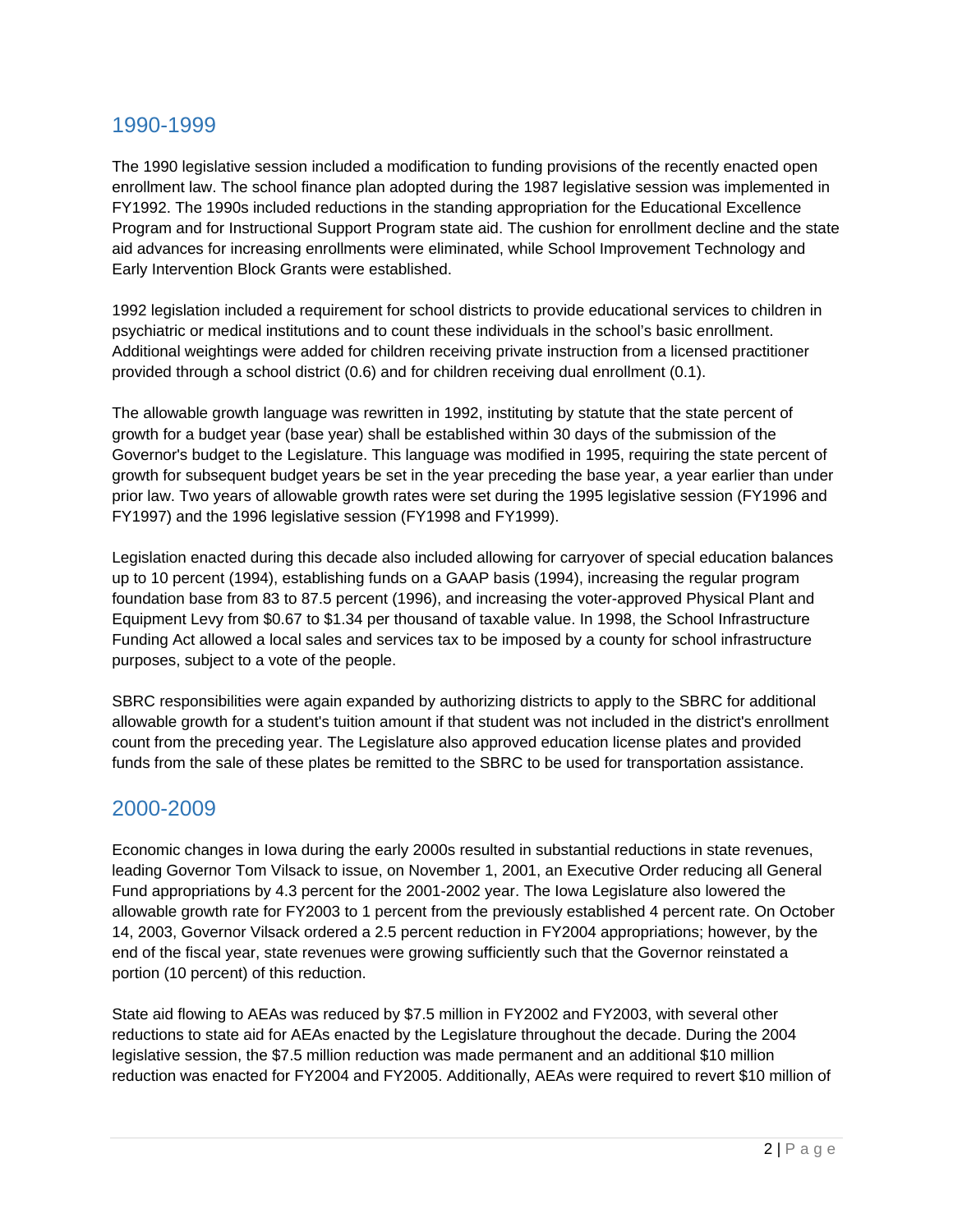their beginning balances in FY2004. For FY2007, a reduction of \$5.25 million was implemented, followed by \$2.5 million reductions from FY2008 through FY2010.

Five other significant changes occurred during this decade: establishing a date for beginning phase out of the budget guarantee, increasing funding for categorical programs such as teacher quality/teacher compensation, establishing a local option sales and services tax for school infrastructure, providing state funding for school infrastructure, and reestablishing incentives for reorganization.

During the 2006 legislative session, an additional property tax adjustment aid was created to buy down additional levy rates for qualifying school districts that had the highest tax rates.

The 2008 legislative session was quite active. The Iowa Legislature reduced supplementary weighting for Home School Assistance Program (HSAP) students from 0.6 to 0.3 beginning with FY2009 and specified districts with expenditures that exceeded revenues could apply to the SBRC for modified allowable growth. The Senior Year Plus (SYP) Act was passed, which included an increase in supplementary weighting for district-to-community college vocational (career and technical education) courses from .48 to .70, and a weighting of .465 for liberal arts courses. The SYP Act also modified the weighting for regional academies, increasing the minimum weighting total to 15.0 and the maximum total to 30.0.

State categorical aid was converted to per pupil funding beginning with FY2010, with per pupil amounts to increase by an allowable growth rate set annually starting in FY2011. The allowable growth rate was also applied to the teacher salary supplement (consisting of the Student Achievement/Teacher Quality [SATQ] compensation and Educational Excellence Phase II), the professional development supplement, and the early intervention supplement.

The School Infrastructure Local Option (SILO) sales tax was eliminated and replaced by a state sales/use tax for school infrastructure at a rate of 1 percent. The legislation specified these funds be deposited in the Secure an Advanced Vision for Education (SAVE) Fund and that the funds be distributed on a per pupil basis similar to the SILO funds, effective July 1, 2009. Legislation also specified that funds remaining after the SAVE distribution be deposited in the Property Tax Equity and Relief (PTER) Fund and be designated to supplement property tax relief through the school aid formula.

The state (and nation) again experienced economic challenges in the latter part of the 2000s. On December 22, 2008, Governor Chet Culver issued Executive Order #10, specifying a 1.5 percent acrossthe-board reduction in state expenditures for the current fiscal year (FY2009). An increased federal impact on school funding, as a result of the American Recovery and Reinvestment Act (ARRA) occurred during the 2009 legislative session. The Legislature passed the FY2010 Federal Education Block Grant Act, which appropriated \$40 million of ARRA Educational Stabilization Funds to be used in lieu of state school aid for FY2009, \$202.5 million to be used in lieu of FY2010 state school aid, \$2 million for professional development, and \$13.1 million for the Instructional Support Program (replacing the state portion of this funding for FY2011).

The Educational Excellence Program was repealed effective FY2011, and state appropriations were added to implement the Statewide Voluntary Preschool Program (SWVPP), beginning in FY2010.

# 2010-present

Prior to the 2010 legislative session (October 8, 2009), in response to a significant decline in estimated state revenues, Governor Chet Culver issued Executive Order #19, which specified a 10 percent acrossthe-board cut in state government spending for FY2010. The Iowa Legislature was unable to reach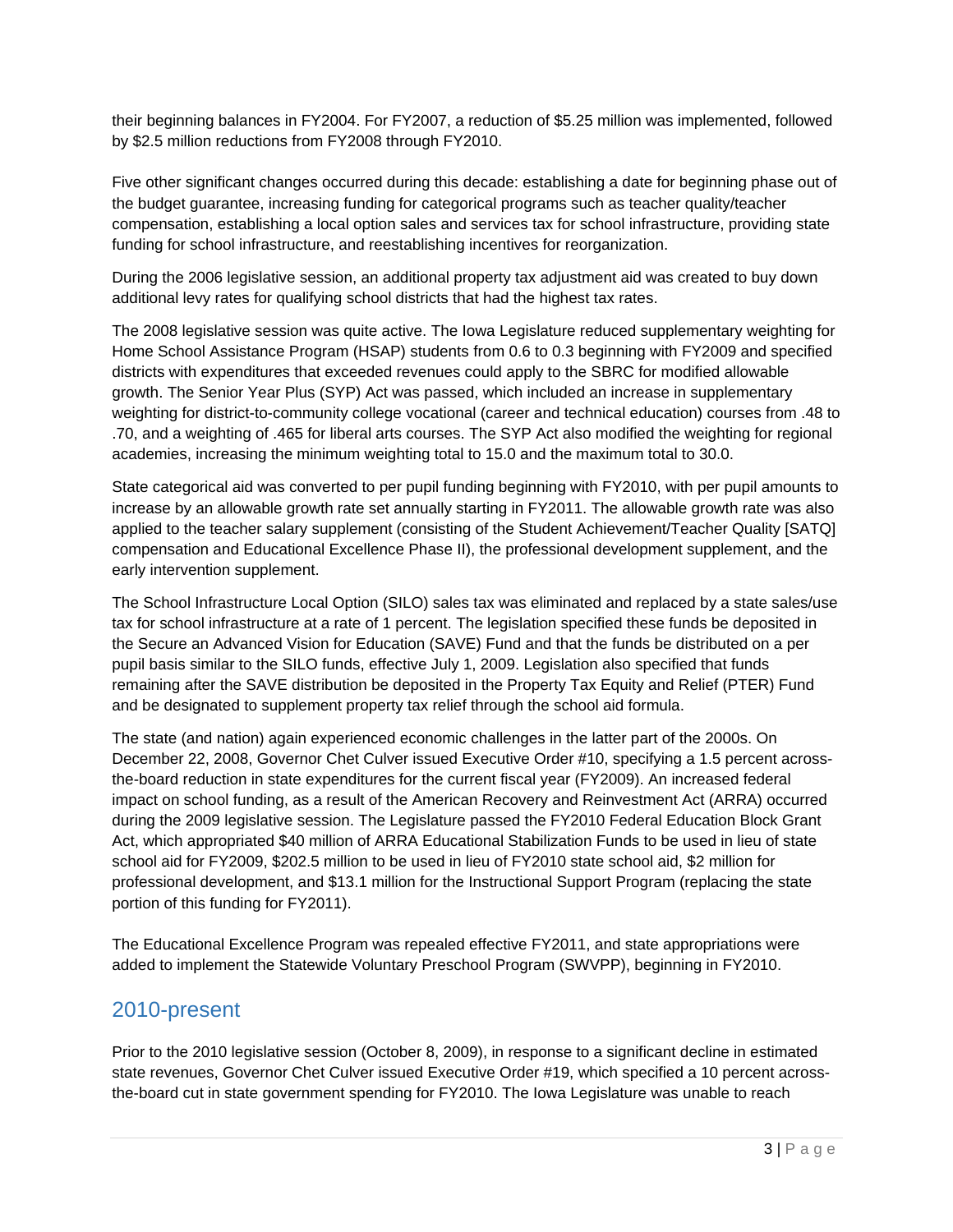agreement regarding supplemental state aid (previously allowable growth) for FY2012, leading to a default rate of zero (0) percent. Struggles to meet the legislative deadline for establishing supplemental state aid (previously allowable growth) have continued through the current (2015) legislative session.

Beginning in FY2010, funding of categorical programs was moved to a per-pupil basis, and beginning in FY2011, the per-pupil cost for these programs is increased by the categorical allowable growth rate set by the Iowa Legislature. The 2010 legislative session also modified composition of the SBRC by converting the director of the Department of Education (Department) to an ex-officio, non-voting member of the SBRC and adding an additional Governor-appointed member.

The 2011 and 2012 legislative sessions included relatively few school finance changes. The most notable included a reduction in preschool formula weighting from 0.6 to 0.5, and two changes to the dropout prevention program: a modified allowable growth restriction and allowable expenditure increases.

During the 2013 session, an educational reform package was passed which added a property tax replacement payment structure, changed "allowable growth" references to "supplemental state aid" (effective FY2015), established a statewide teacher leadership system (scheduled to move from a grantbased award to a categorical funding stream once fully implemented in FY2018), established state supplemental assistance for highest-need schools to better support English language learners (ELL), special needs students, or students from low socioeconomic status backgrounds (effective FY2015, though this provision has not been funded), expanded the allowable expenditures for preschool funding and clarified use of carryover balances (effective FY2014), and extended the Early Intervention Block Grant program through FY2018.

Allowable uses of the SAVE fund were expanded to include joint infrastructure projects between districts and community colleges for the purpose of offering shared or concurrent enrollment courses. Changes to eligibility for supplementary weighting also occurred, including adding an additional year of eligibility for students with limited English proficiency (LEP) and reauthorization and expansion of positions eligible for operational function sharing. Additionally, the sunset of whole grade sharing and reorganization incentives was extended from 2014 to 2019.

During the 2014 legislative session, the Legislature eliminated the maximum age for use of the Management Levy for early retirement incentives, established a new English Language Learner (ELL) Literacy Grant Program, and launched the Teacher Leadership and Compensation (TLC) system.

The 2015 session included new funding allocated to implement the second year of the TLC system and continue the ELL Literacy Grant Program, allowed additional items to be included in administrative costs for the SWVPP, expanded allowable uses of PPEL funds, modified allowable uses of funds for at-risk and returning dropout and dropout prevention programs, and added another allowable use of the Management Fund. Though not specifically a fiscal item, another significant change was establishing August 23 as the start date for public and accredited nonpublic schools.

The 2016 legislative session included funding allocated to implement the third year of the TLC system, under which all districts are now approved and continued funding for the ELL Literacy Grant Program. Funds were allocated for an early warning assessment system to screen and monitor student literacy skills from prekindergarten through grade six. The Legislature also delayed implementation of intensive summer reading programs and third grade retention by one year. Allowable use of SWVPP funds was expanded to include costs of transportation for children participating in the program. Substantial legislation regarding modernization secondary Career and Technical Education (CTE) programs was also passed.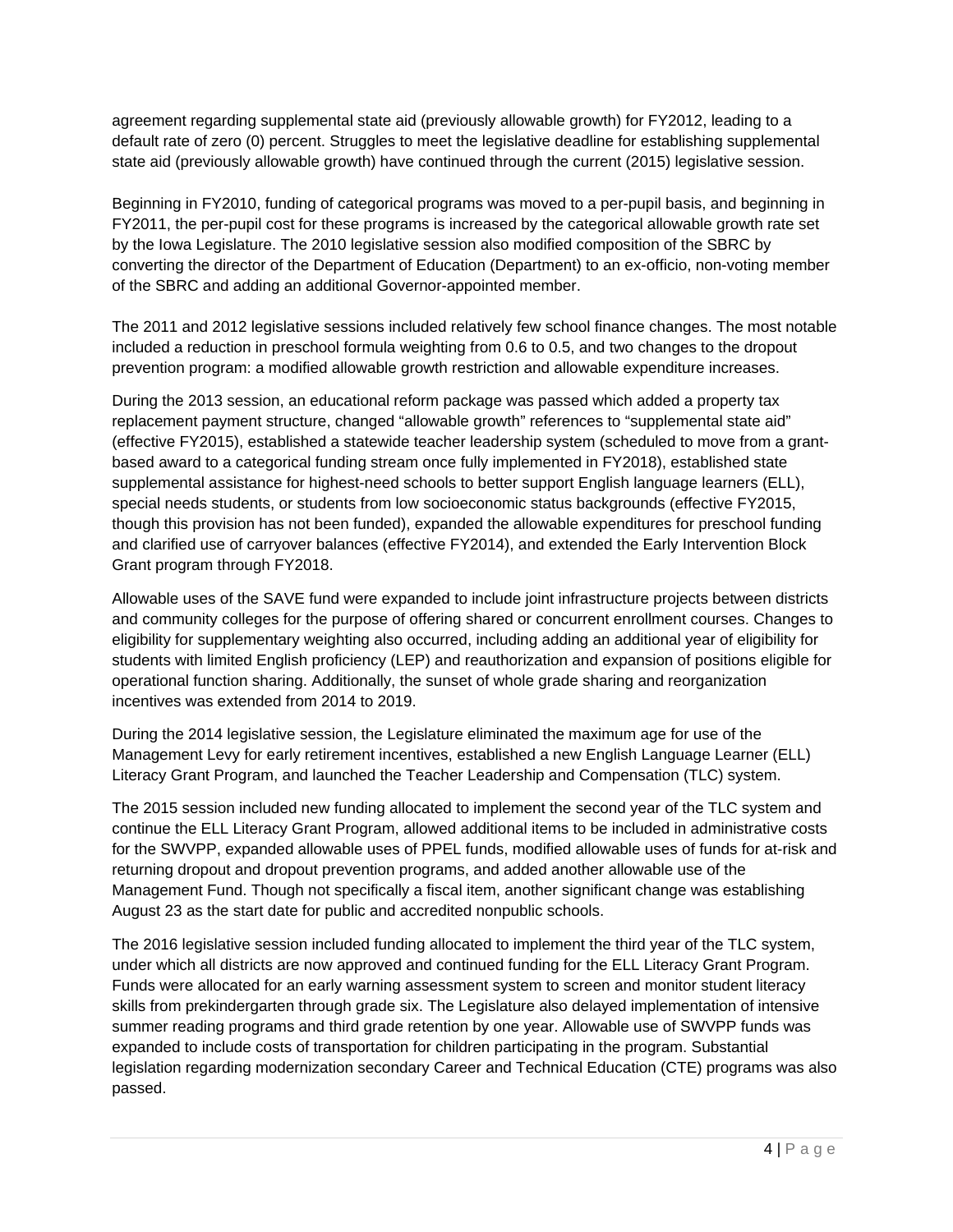The current decade has also seen continued reductions in state aid provided to AEAs. In addition to statutory reductions of \$7.5 million per fiscal year, the Iowa Legislature reduced state aid by \$2.5 million for FY2011, \$20 million each for FY2012 and FY2013, and \$15 million each for FY2014 through FY2017.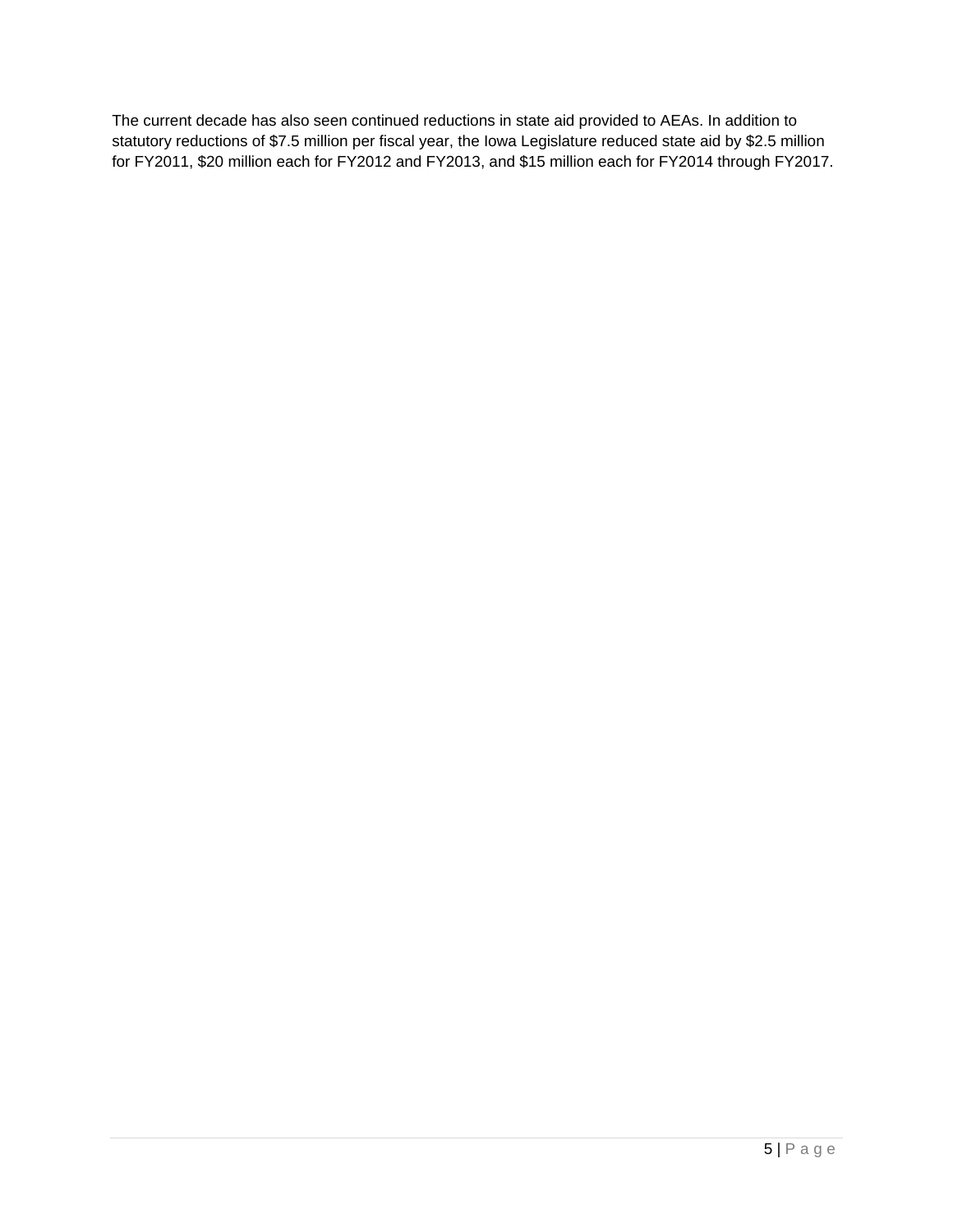# The Current School Aid Formula

The intent of the school aid formula is referenced in Iowa Code section 257.31(10) which, in reference to actions of the School Budget Review Committee, states the following:

"The committee shall take into account the intent of this chapter to equalize educational opportunity, to provide a good education for all the children of Iowa, to provide property tax relief, to decrease the percentage of school costs paid from property taxes, and to provide reasonable control of school costs."

There are three primary funding components: uniform  $levy<sup>1</sup>$  (property tax), state foundation aid, and additional levy (property tax). The state's finance formula determines the amount of state foundation aid each district receives and establishes the minimum and maximum district cost per pupil. The minimum district cost per pupil cannot be lower than the state cost per pupil, while the maximum cannot exceed 105 percent of this amount. Due to compaction over time, the maximum has gradually reduced to approximately 103 percent.

Established within Iowa Code, the uniform levy is \$5.40 per thousand of valuation. The amount generated from the uniform levy is combined with state foundation aid to reach the foundation level of 87.5 percent of the established state cost per pupil. Districts that are "property rich" (those with high property valuations per student) generate a higher percentage of the foundation level through property taxes than districts that are "property poor." Conversely, districts that are "property poor" generate a higher percentage of the foundation level through state aid than those that are "property rich."

The difference between the foundation level and state cost per pupil (the remaining 12.5 percent) is generated entirely from the additional local property tax levy.

l 1 Per Iowa Code § 257.3, the uniform levy is \$5.40 per thousand of valuation.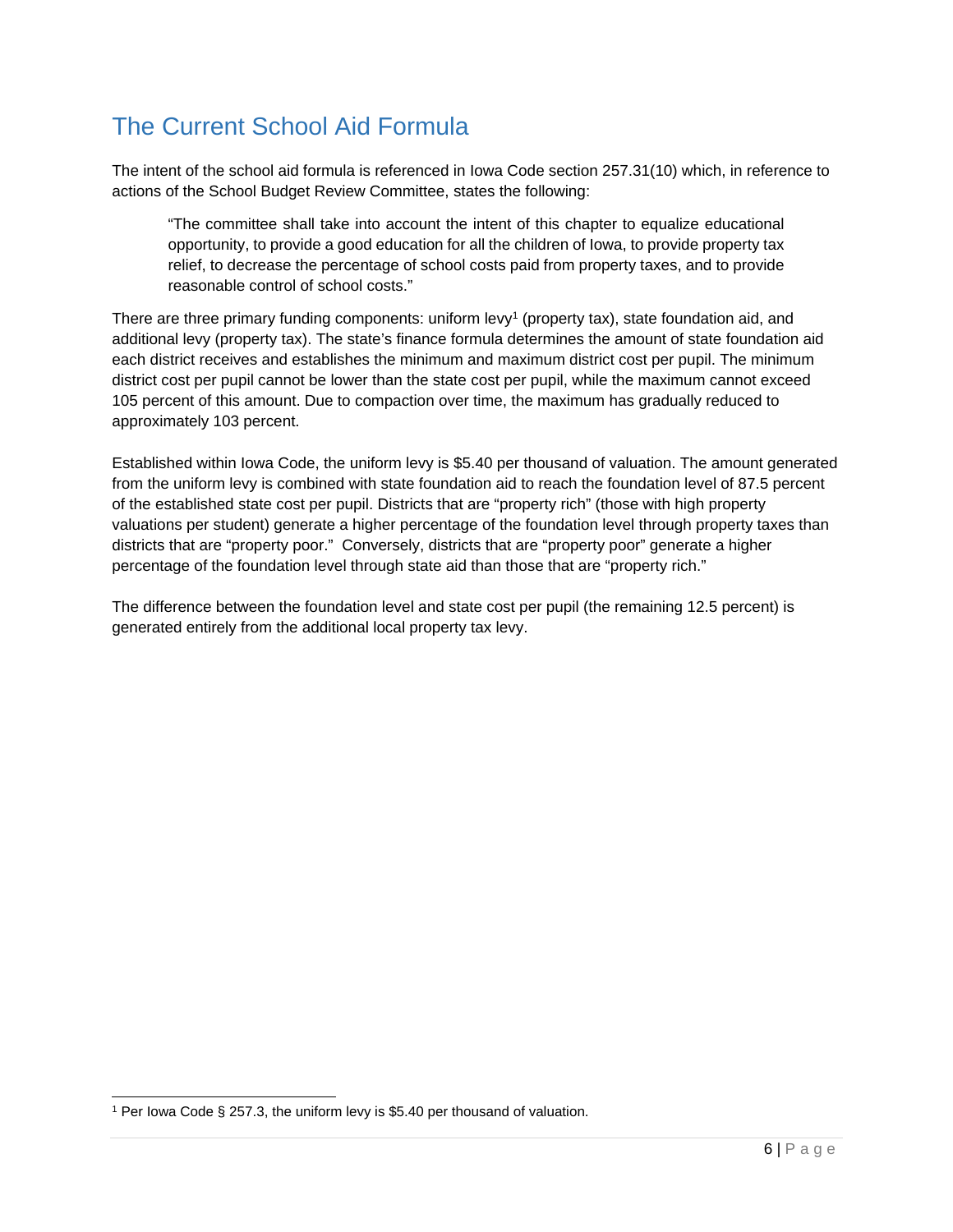

#### **Figure 1. Relationship of Funding Formula Components**

# General Concepts - Budget

Local school district funding is primarily determined by the number of students residing<sup>2</sup> within the district and the district's cost per pupil. A district's basic budget is calculated by multiplying a district cost per pupil amount times the weighted enrollment. A district's weighted enrollment is based upon the number of pupils in the district's certified enrollment one year prior to the budget year plus 1) a weighting for special education, 2) a supplementary weighting for sharing teachers, pupils, and operational functions, 3) students participating in an ELL program, 4) any reorganization incentives, and 5) at-risk formula supplemental weighting. The resulting enrollment used for budget purposes is referred to as the total weighted enrollment, which is multiplied times the district cost per pupil.

A district's cost per pupil amount is based upon the historical spending in that district, plus a per pupil growth amount established each year. In addition to each district's cost per pupil, a "state cost" per pupil is used to calculate the annual growth amount (supplemental state aid), provide the minimum amount per pupil for each district, and establish the state foundation aid per pupil amount. Each individual district's cost per pupil is at or above the state cost per pupil.

The state cost per pupil, which is the basis for determining the foundation level and state aid, is set each year by adding the calculated supplemental state aid amount to the base<sup>3</sup> amount. The supplemental state aid amount is determined by multiplying the growth rate set by the Legislature by the current fiscal year's state cost per pupil. To illustrate, an example is provided below:

*FY2016 state cost per pupil (\$6,446) x legislatively approved growth rate for FY2017 (2.25%) = per pupil supplemental state aid for FY2017 (\$80); \$6,446 + \$145 = \$6,591 (state cost per pupil for FY2017).* 

The resulting growth amount is also applied to each district's current year per pupil cost, which is used for local budgeting.

-

 $2$  For funding purposes, students are counted where they reside, not where they attend.  $3$  The base amount is the state cost per pupil for the current fiscal year.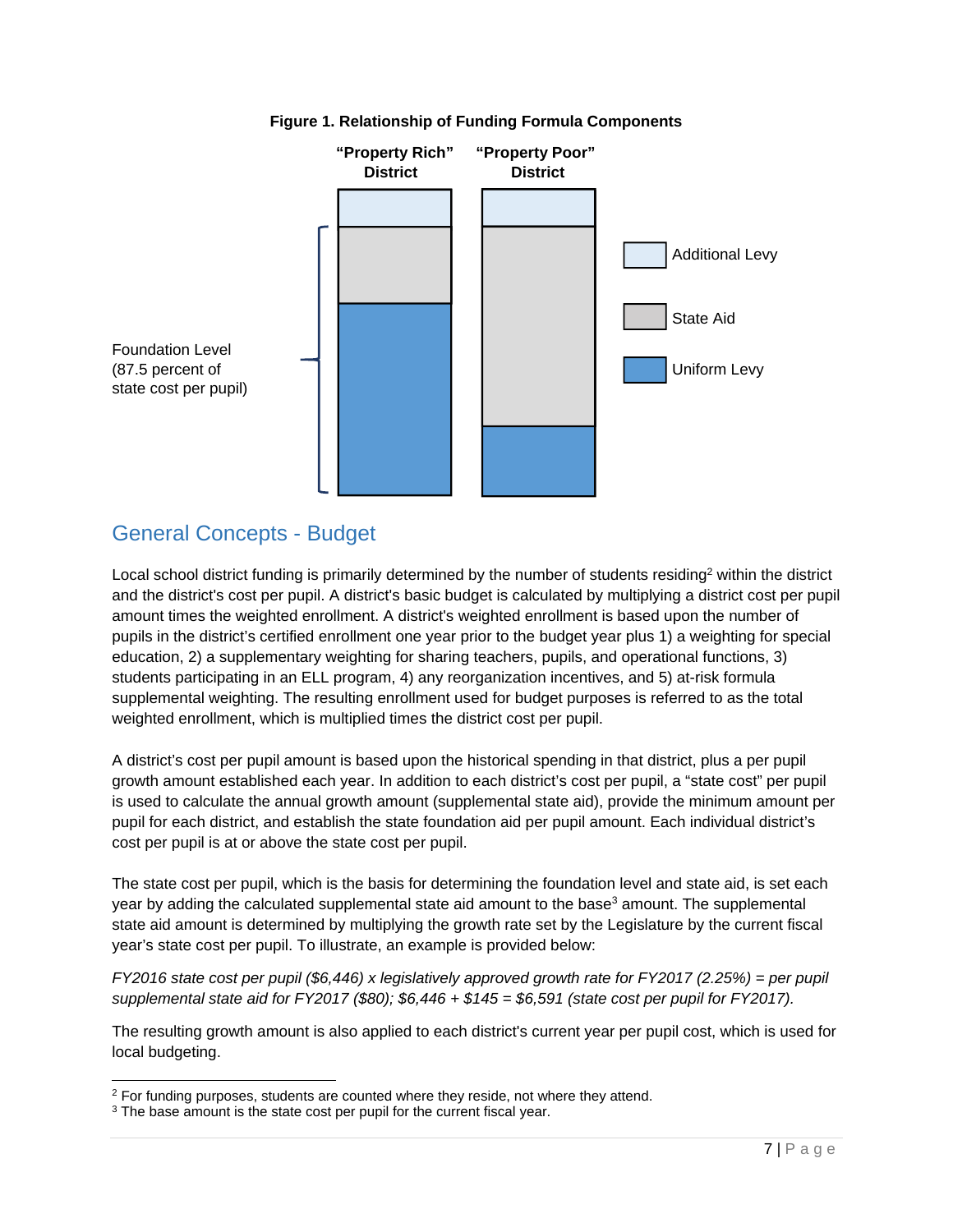Not all funds a district receives can be used in any way the district decides. Iowa school districts have restricted funding sources as set in state law. Districts also function within Dillon's Rule, which limits their powers to only those expressly stated, or necessarily implied, by the Iowa Legislature. In other words, if the Legislature doesn't state a district has the ability to use funds a certain way, it cannot.

### *Allowable Growth/Supplemental State Aid*

Until the FY1994 budget, the state percent of growth had been calculated by averaging the rate of change in general fund state revenues over a two-year time period and by averaging the rate of change in the Gross National Product (GNP) implicit price deflator (a measure of price inflation/deflation). If revenue rate changes were below the deflator rate changes, then the revenue change rates were used, otherwise the average of the two averages were used.

Beginning with FY1994, supplemental state aid has been set through legislative action. During the 1996 legislative session, the Iowa Legislature established that future rates would be set two years in advance. Additionally, under law, the Legislature has 30 days after receiving the governor's budget recommendation to set the state percent of growth for the year following the budget year. However, neither of these requirements have been met in recent years.

| <b>Growth Rate</b> | <b>State Cost Per Pupil</b> |  |
|--------------------|-----------------------------|--|
| 4.0%               | \$5,333                     |  |
| 4.0%               | \$5,546                     |  |
| 4.0%               | \$5,768                     |  |
| 2.0%               | \$5,883                     |  |
| 0.0%               | \$5,883                     |  |
| 2.0%               | \$6,001                     |  |
| 2.0%               | \$6,121                     |  |
| 4.0%               | \$6,366                     |  |
| 1.25%              | \$6,446                     |  |
| 2.25%              | \$6,591                     |  |
|                    |                             |  |

#### Table 1. Regular School Aid Formula Growth Rates<sup>4</sup> and State Cost per Pupil Amounts: **Most Recent 10 Years**

\*No growth rate was established for FY2012, thus it defaulted to 0.0 percent

# General Concepts – Revenue

School districts receive revenue from two primary sources--state foundation aid<sup>5</sup> and property taxes. A uniform property tax levy<sup>6</sup> rate of \$5.40 per \$1,000 taxable valuation is required of all districts.<sup>7</sup> The amount raised from the uniform levy is subtracted from the state supported foundation level. The difference is the amount of state aid a district will receive. Each district is guaranteed a minimum of \$300

l

<sup>&</sup>lt;sup>4</sup> Since FY2011, the Iowa Legislature has set the categorical supplement rate to equal the regular school aid formula growth rate; however, it could be set at a different rate.

<sup>&</sup>lt;sup>5</sup> Refer to Iowa Code § 257.2.

 $6$  Levy (dollars collected) = rate times valuation.

<sup>&</sup>lt;sup>7</sup> Refer to Iowa Code § 257.3.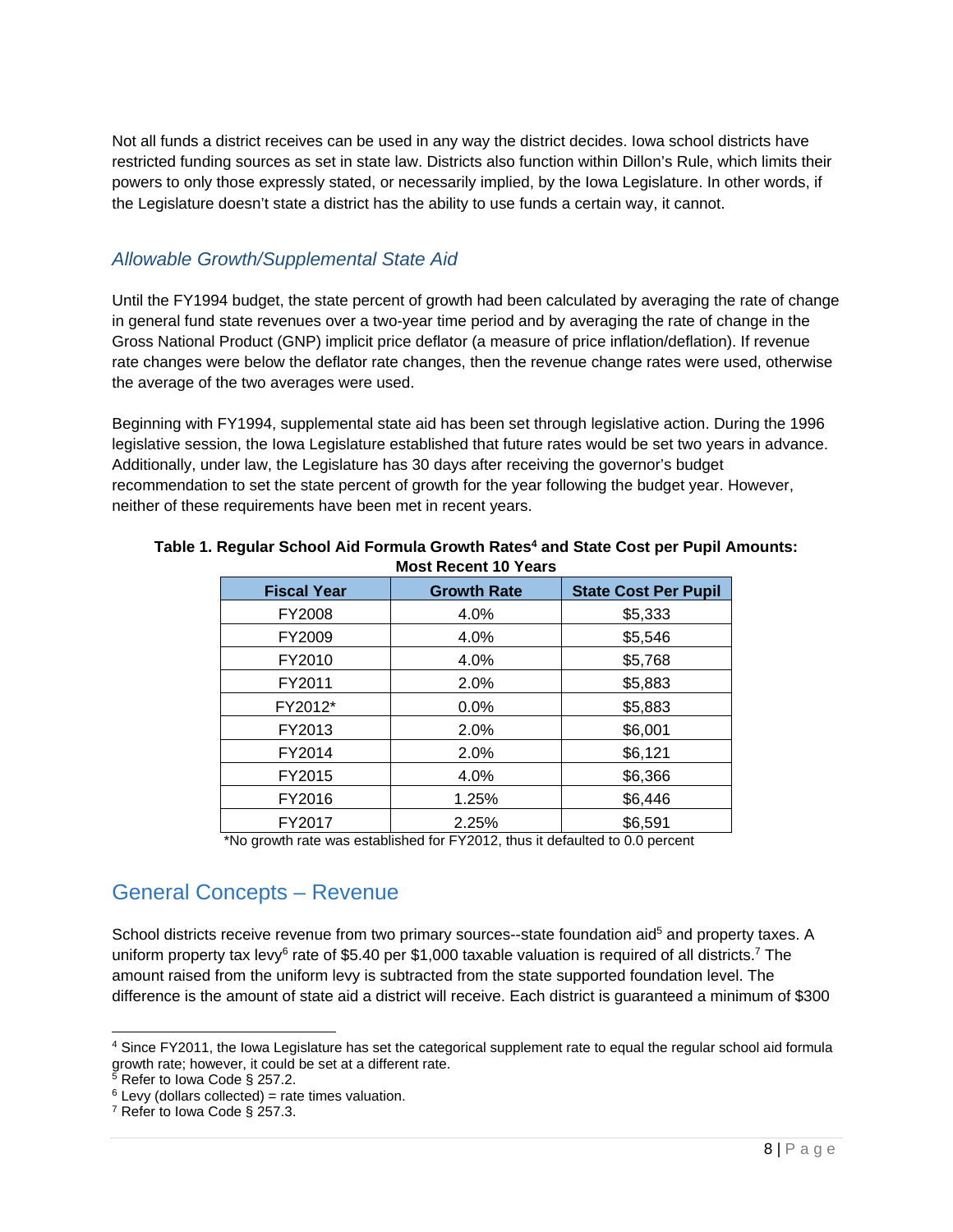per pupil state aid. The regular program foundation base per pupil is 87.5 percent of the regular program state cost per pupil, while the special education foundation base is 87.5 percent of the special education support services state cost per pupil.

The local share of the general foundation plan is based upon property taxes raised from the uniform levy and the property taxes required for the amount of the difference between the total district cost and the foundation level, called the additional tax levy.

Iowa is unique compared to other states in that maximum spending authority is controlled in each district through the foundation plan. The spending maximum includes state aid, property taxes, unspent balances from the prior year, plus actual miscellaneous income. The controlled expenditure has resulted in greater equity in expenditures, but less local discretion. Once spending authority has been granted, it is not removed even if authorized state aid or property tax revenues are not actually received. Thus, when an across-the-board state aid cut is made, such as the one that occurred in FY2010, districts' spending authority is not reduced. Districts have authority to levy (increase property taxes) for a cash reserve to replace any revenues not received.

Other school district property tax levies in Iowa are also controlled either through a maximum levy rate allowed (Physical Plant and Equipment Levy, for example), or by defined usage for funds raised (Management Levy, for example). These controls limit local discretion, but are also intended to help equalize access to funding and the amounts expended across the state's school districts on a per pupil basis.

# Entities Involved in Iowa School Finance

# Iowa Legislature

funds for education. The Iowa Legislature is responsible for establishing the means through which public schools are financed (creating the "funding formula") and for determining the state percent of growth rate. The Legislature also establishes laws (Iowa Code) and approves rules (Iowa Administrative Code) regarding use of public

# **Iowa Department of Education.**

The Iowa Department of Education is responsible for providing oversight of school district finances, making payments to districts (except for sales taxes and income surtaxes), and conducting fiscal reviews. The Department also proposes rules, as stipulated by Iowa Code, related to school finance legislation.

# Iowa Department of Management

The Iowa Department of Management (DOM) is responsible for calculating state aid and property taxes (through the aid and levy [A&L] worksheet), certifying property taxes, collecting property valuations and payment of income surtaxes.

# Iowa Department of Revenue

The Iowa Department of Revenue is responsible for collection of income surtax and collection and payment of state sales taxes.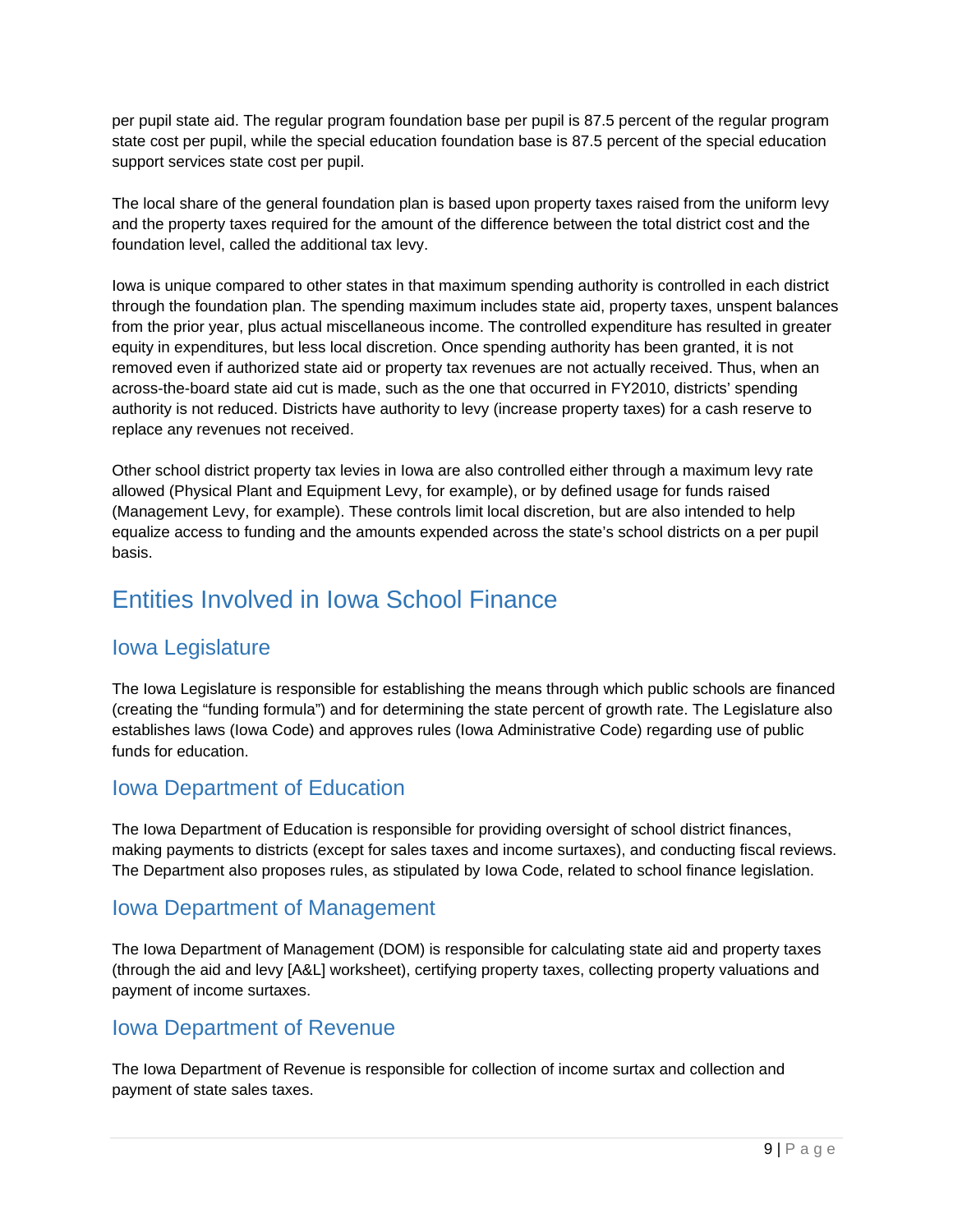# School Budget Review Committee

A significant feature of the Iowa finance law is the establishment of a state-level School Budget Review Committee<sup>8</sup>. The committee's powers are broad and provide for unique and unusual circumstances which cannot be easily or timely handled through legislation.

A major responsibility of the SBRC is to consider requests for modified supplemental state aid from school districts. The six-member committee<sup>9</sup> also annually reviews areas such as the special education weighting plan and adjusts the weights as recommended by the director of the Department of Education and as the committee deems necessary. Additionally, if a school district exceeds its authorized budget or carries a negative unspent balance for two or more consecutive years, the committee may recommend that the Department implement a "Phase II" on-site visit to conduct a fiscal review.

The SBRC also has the following responsibilities/authority:

- Authorizing districts to make payments from their unexpended fund balances for certain capital purposes.
- Recommending revision of any rules, regulations, directives, or forms relating to school district budgeting and accounting, confer with local school boards or their representatives and make recommendations relating to any budgeting or accounting matters, and direct the director of the Department of Education or the director of the Department of Management to make studies and investigations of school costs in any school district.
- Reviewing the proposed budget and certified budget of each school district, and may make recommendations.
- Instructing the director of the Department of Management to withhold any state aid to a district that fails to provide information or appear before the committee as requested for the accomplishment of review or hearing, until the committee's inquiries are satisfied completely.
- Recommending that two or more school districts jointly employ and share the services of any school personnel, or acquire and share the use of classrooms, laboratories, equipment, and facilities.
- Annually reviewing the amount of property tax levied by each school district for the cash reserve.
- Granting transportation assistance if a district's average transportation costs per pupil exceed the state average transportation costs per pupil by 150 percent.

l

 $8$  Refer to Iowa Code § 257.30.

<sup>&</sup>lt;sup>9</sup> SBRC membership includes five voting members appointed by the governor plus the director of the Iowa Department of Education as a non-voting member.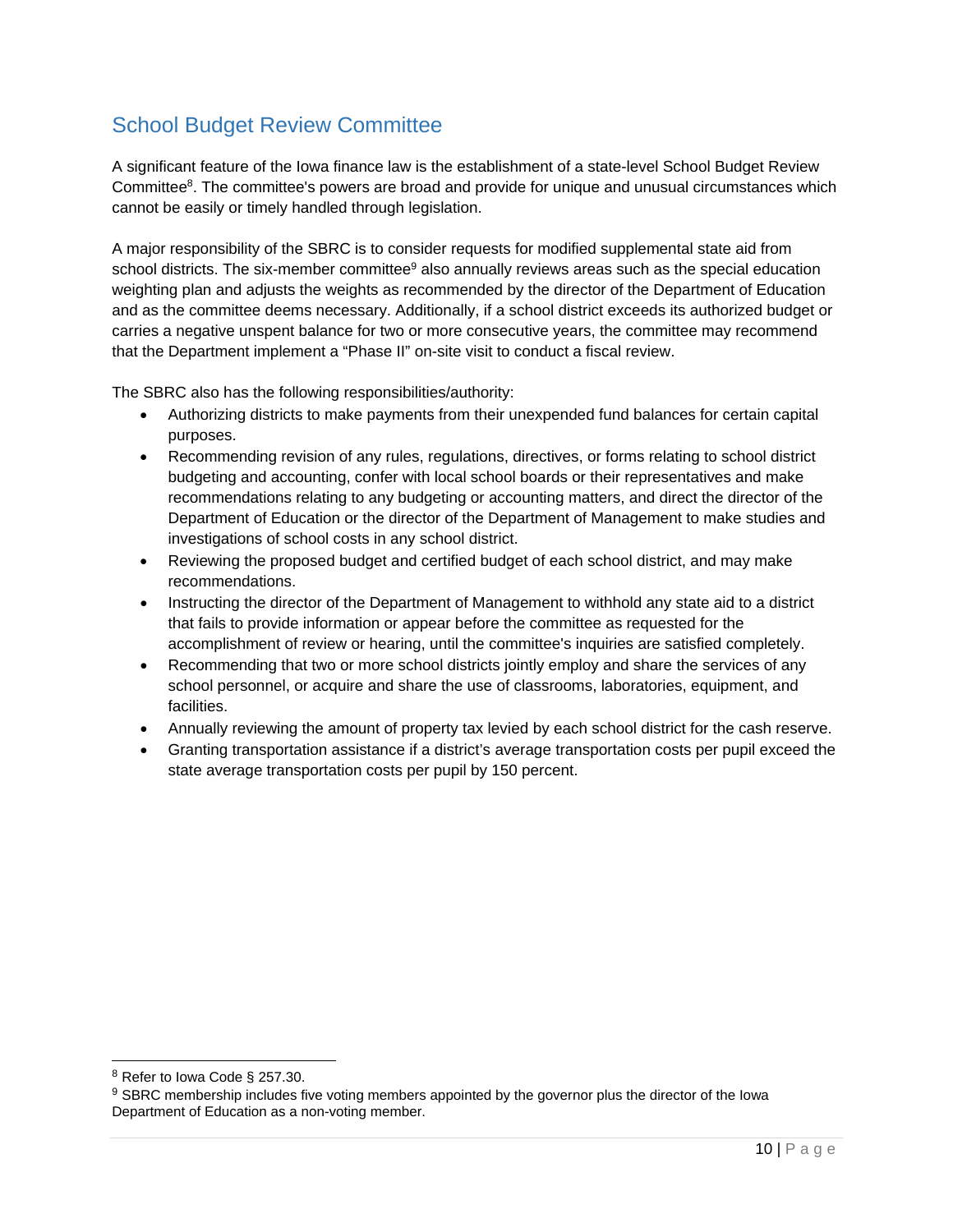# Funding Components

# Regular Program District Cost

Regular program district cost is calculated by multiplying the regular program district cost per pupil for the base year<sup>10</sup> plus regular program supplemental state aid for the budget year<sup>11</sup> by the budget enrollments. This establishes the base *spending authority* for each district.

Budget enrollments include the number of resident pupils enrolled and served on the student count date<sup>12</sup> in the base year. Students moving out of a district prior to that date, or entering after that date, generally do not qualify as "enrolled" for budget calculation purposes. There are adjustments for students who are enrolled in a district-sponsored home school assistance program (HSAP), who are considered to be dualenrolled students, and nonpublic students who are enrolled on a shared-time basis.

| <b>Fiscal Year</b> | <b>Funding</b>  |
|--------------------|-----------------|
| 2013               | \$2,852,500,203 |
| 2014               | \$2,926,121,952 |
| 2015               | \$3,059,835,956 |
| 2016               | \$3,110,044,986 |
| 2017               | \$3,197,430,828 |
|                    |                 |

**Table 2. Regular Program District Cost Without Budget Adjustment (A&L 5.1)** 

# Regular Program Budget Adjustment

l

Iowa Code § 257.14 provides an adjustment to the regular program budget if the district's regular program cost for the current budget year is less than 101 percent of that of the base year without adjustment. Districts in this situation are eligible to receive an amount of spending authority needed to ensure the district receives at least 1.0 percent growth. This results in postponing the fiscal impact of significant reductions in enrollment, providing a year for the district to react to these changes. The board of directors of a school district that wishes to receive a budget adjustment must adopt a resolution (annually, by May 15) to receive the budget adjustment, and notify the Department of Management of the adoption. The authority granted is funding entirely from property taxes.

| Table 5. Regular Frogram Budget Aujustment (A&L 3.2) |                |  |
|------------------------------------------------------|----------------|--|
| <b>Fiscal Year</b>                                   | <b>Funding</b> |  |
| 2013                                                 | \$16,189,424   |  |
| 2014                                                 | \$11,174,352   |  |
| 2015                                                 | \$3,171,867    |  |
| 2016                                                 | \$16,348,198   |  |
| 2017                                                 | \$10,432,414   |  |
|                                                      |                |  |

|  | Table 3. Regular Program Budget Adjustment (A&L 5.2) |
|--|------------------------------------------------------|
|--|------------------------------------------------------|

 $10$  The school year ending during the calendar year in which the budget is certified is the "base year."

<sup>&</sup>lt;sup>11</sup> The school year beginning during the calendar year which the budget is certified is the "budget year." This also coincides with the fiscal year (July  $1 -$  June 30).

 $12$  The count date is October 1, or the first Monday in October if October 1 falls on a Saturday or Sunday in a given year.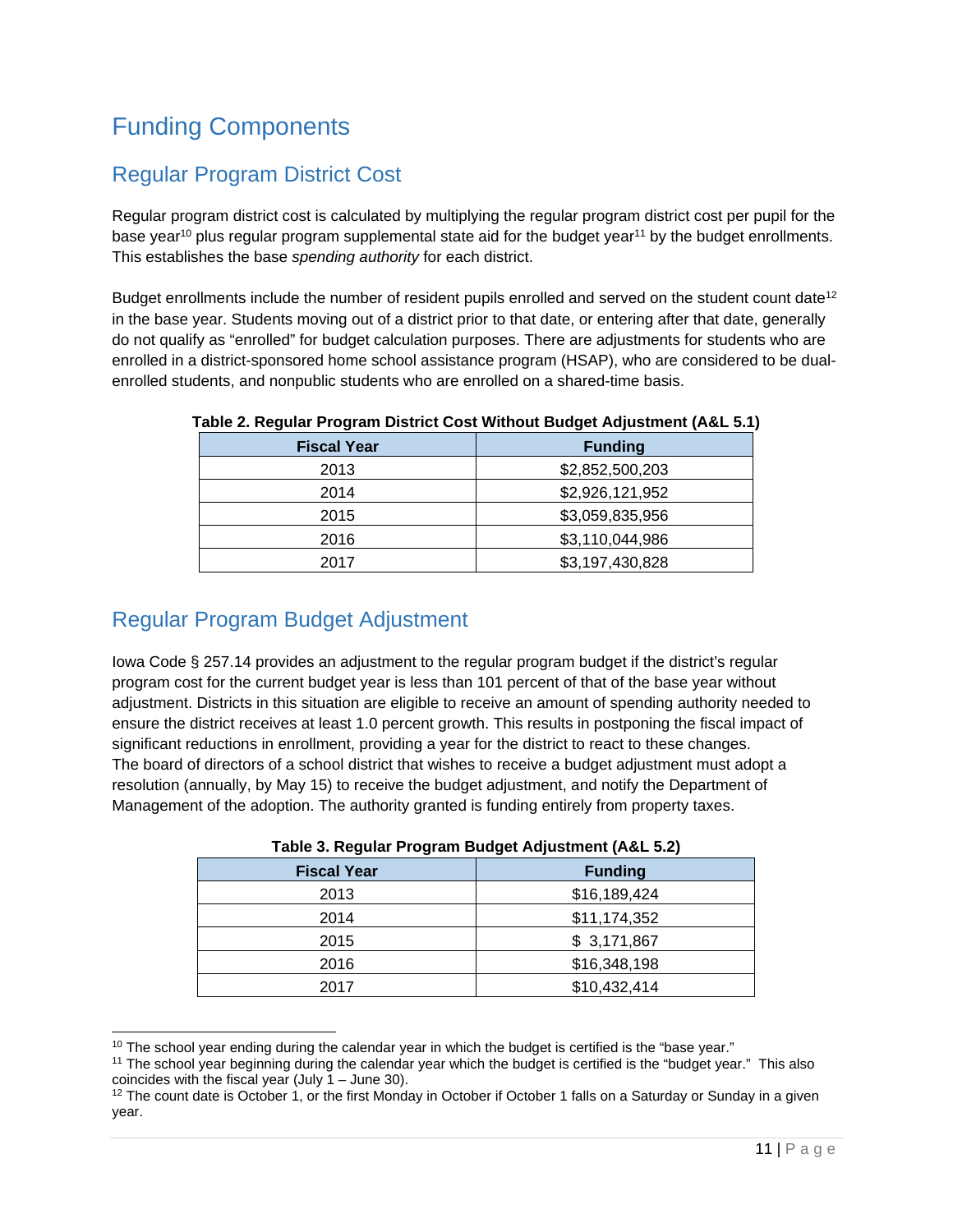# Categorical Supplemental State Aid

Each of the following supplements is calculated by multiplying a cost per pupil factor by the district's budget enrollment. The district's cost per pupil factor grows annually by the Supplemental State Aid determined by the Legislature through the establishment of the state percent of growth. A budget adjustment, funded by state dollars, is also included. The 100 percent budget adjustment guarantees districts will receive at least the same funding as the previous year, without the previous year's adjustment.

# *Teacher Salary Supplement*

#### Authority: Iowa Code § 257.10(9)

The teacher salary supplement provides funding to provide additional salary for teachers, including amounts necessary for the district to comply with statutory teacher salary minimums established in Iowa Code section 284.7.13

| $\frac{1}{2}$      |                |  |
|--------------------|----------------|--|
| <b>Fiscal Year</b> | <b>Funding</b> |  |
| 2013               | \$246,077,000  |  |
| 2014               | \$252,061,525  |  |
| 2015               | \$263,020,527  |  |
| 2016               | \$267,782,051  |  |
| 2017               | \$274,893,189  |  |

#### **Table 4. Teacher Salary Supplement (A&L 5.5)**

#### *Professional Development Supplement*

#### Authority: Iowa Code § 257.10(10)

l

The professional development supplement provides targeted support for professional development provided per the requirements established in Iowa Code section 284.6. These requirements include support that meets the professional development needs of individual teachers and is aligned with the Iowa teaching standards; research-based instructional strategies aligned with the school district's student achievement needs and long-range improvement goals; instructional improvement components including student achievement data, analysis, theory, classroom demonstration and practice, technology integration, observation, reflection, and peer coaching; and an evaluation component that documents the improvement in instructional practice and the effect on student learning.

<sup>&</sup>lt;sup>13</sup> Iowa Code § 284.7 establishes the minimum salary for a beginning teacher at \$28,000 and for a first-year career teacher at \$34,000. This section also includes a legislative intent that a participating district establish a career II teacher level that is \$5,000 more than the minimum career teacher salary, and an advanced teacher level that is at least \$13,500 greater than the minimum career teacher salary.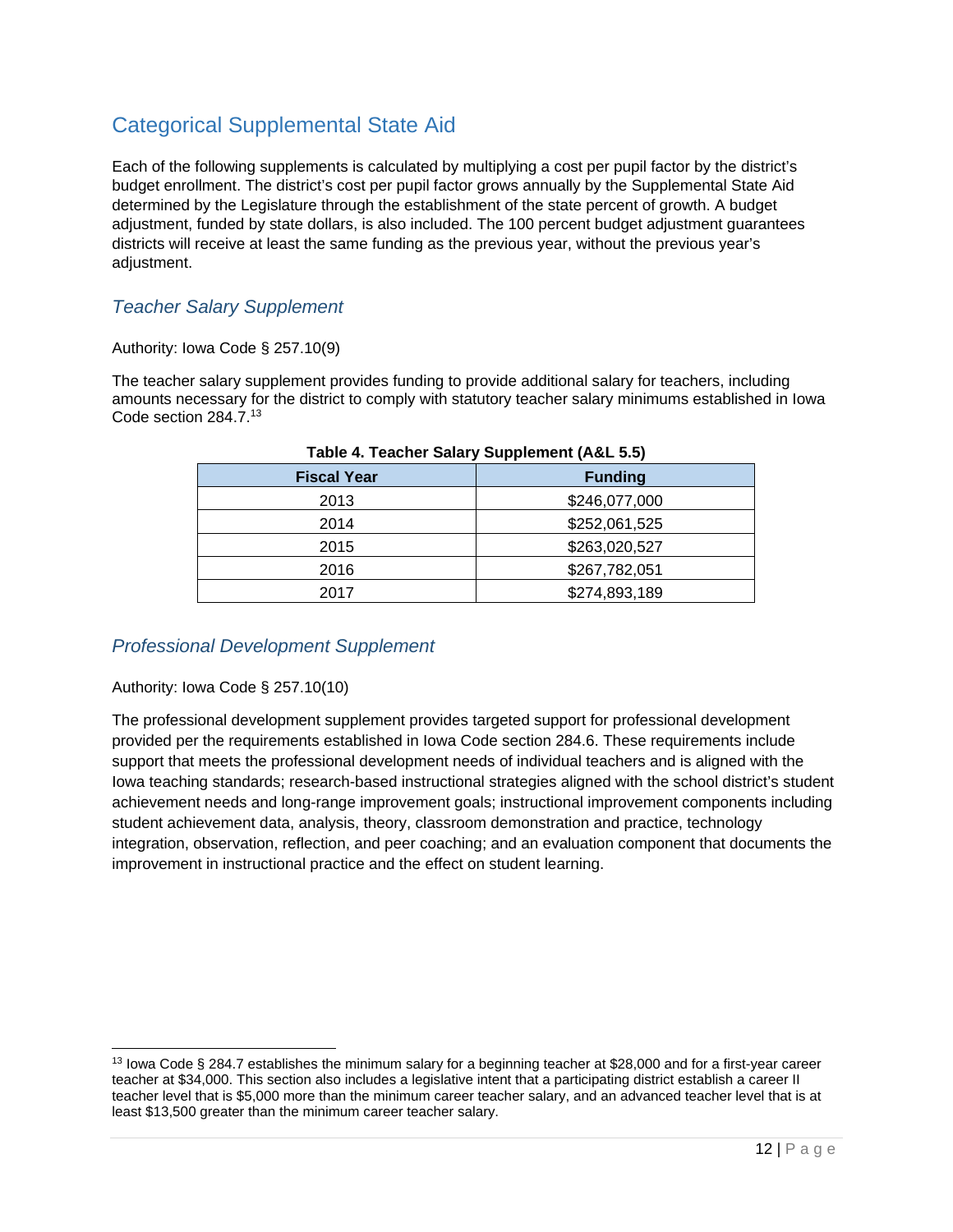| <b>Fiscal Year</b> | <b>Funding</b> |
|--------------------|----------------|
| 2013               | \$27,879,981   |
| 2014               | \$28,560,983   |
| 2015               | \$29,809,229   |
| 2016               | \$30,343,926   |
| 2017               | \$31,153,506   |

| Table 5. Professional Development Supplement (A&L 5.6) |  |  |  |
|--------------------------------------------------------|--|--|--|
|                                                        |  |  |  |

The funds generated for the professional development supplement, the total of which are reflected above, are divided into two uses: general (approximately 70 percent) and core curriculum (approximately 30 percent). The professional development specifically related to the core curriculum originated from a 2008 Iowa Acts amendment to section 284.13(1)(d)(1). The two uses are accounted for separately.

| <b>Fiscal Year</b> | <b>Professional Development -</b><br><b>General Funding</b> | <b>Professional Development -</b><br><b>Core Curriculum Funding</b> |
|--------------------|-------------------------------------------------------------|---------------------------------------------------------------------|
| 2013               | \$19,564,901                                                | \$8,315,080                                                         |
| 2014               | \$20,042,796                                                | \$8,518,187                                                         |
| 2015               | \$20,918,757                                                | \$8,890,472                                                         |
| 2016               | \$21,293,988                                                | \$9,049,938                                                         |
| 2017               | \$21,862,108                                                | \$9,291,398                                                         |

### **Table 6. Professional Development Supplement – Division by Use**

### *Early Intervention Supplement*

#### Authority: Iowa Code § 257.10(11)

l

The early intervention supplement<sup>14</sup> provides targeted support to kindergarten through grade three. The program's goal is to reduce class sizes in basic skills instruction to the state goal of 17 students for every one teacher; provide direction and resources for early intervention efforts by school districts to achieve a higher level of student success in the basic skills, especially reading skills; and increase communication accountability regarding student performance.

| <b>Fiscal Year</b> | <b>Funding</b> |  |
|--------------------|----------------|--|
| 2013               | \$30,304,167   |  |
| 2014               | \$31,058,131   |  |
| 2015               | \$32,436,162   |  |
| 2016               | \$33,020,033   |  |
| 2017               | \$33,907,659   |  |

#### **Table 7. Early Intervention Supplement (A&L 5.7)**

<sup>&</sup>lt;sup>14</sup> The early intervention supplement became part of the state aid formula in FY2011. Prior to that time, funding was provided through the Iowa Early Intervention Block Grant program. See Iowa Code 256D.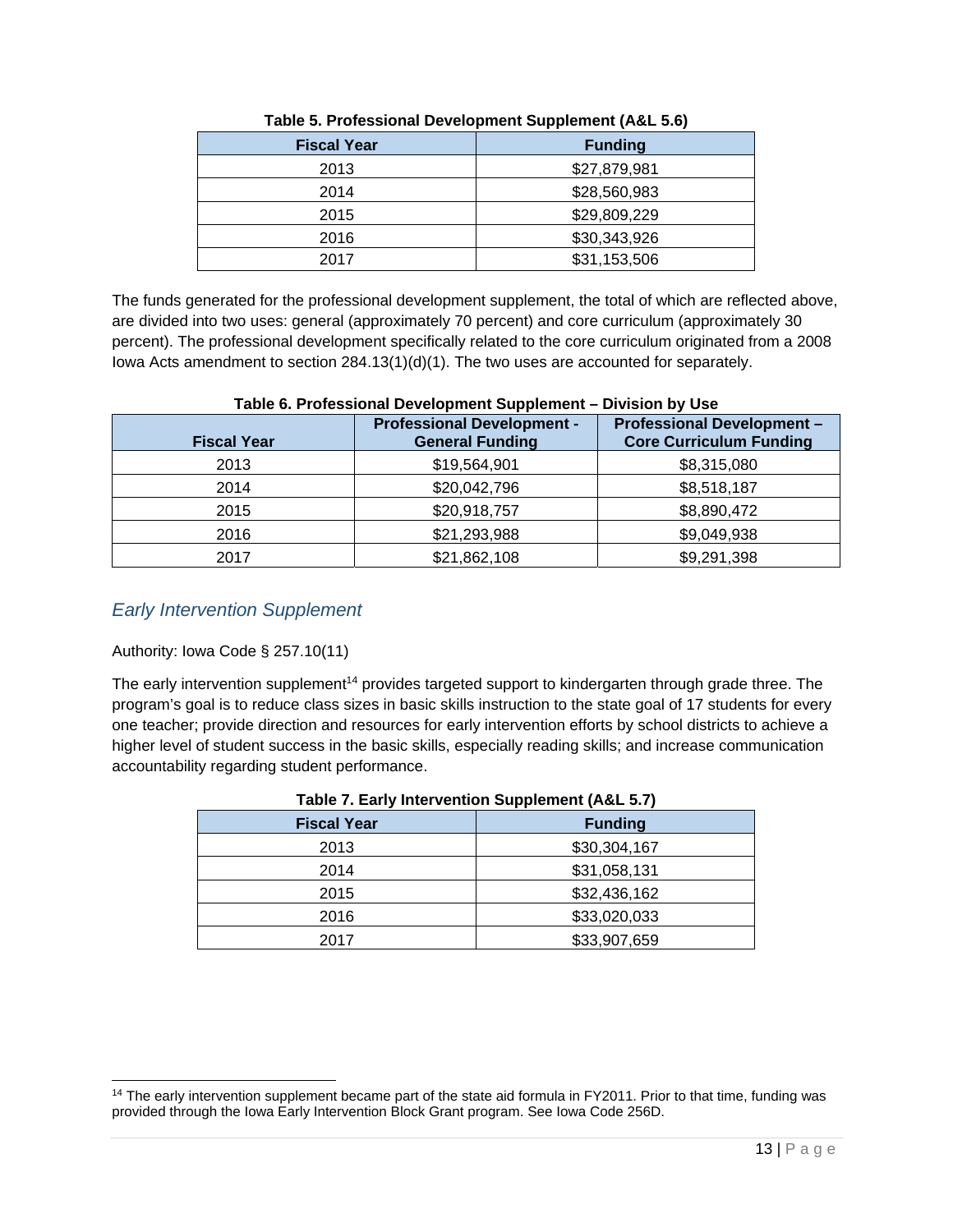# *Teacher Leadership Supplement*

#### Authority: Iowa Code § 257.10(12)

A school district or area education agency is eligible to receive monies appropriated for the teacher leadership supplement (TLS)<sup>15</sup> if the school board applies to the Department to participate in the student achievement and teacher quality program. The goals of the program are to attract able and promising new teachers by offering competitive starting salaries and offering short-term and long-term professional development and leadership opportunities; retain effective teachers by providing enhanced career opportunities; promote collaboration by developing and supporting opportunities for teachers in schools and school districts statewide to learn from each other; reward professional growth and effective teaching by providing pathways for career opportunities that come with increased leadership responsibilities and involve increased compensation; and improve student achievement by strengthening instruction.

For fiscal years 2015, 2016, and 2017, the Iowa Legislature appropriated \$50 million each year for the initial year districts received approval for participation in the program. Following the initial year of participation, payment is made to participating districts through the state aid formula, thus the first year this is included on DOM's A&L worksheet is FY2016.

| Table 6. Teacher Leaguer Ship Supplement (A&L 3.0) |                |  |
|----------------------------------------------------|----------------|--|
| <b>Fiscal Year</b>                                 | <b>Funding</b> |  |
| 2016                                               | \$ 50,158,157  |  |
| 2017                                               | \$103,422,815  |  |

| Table 8. Teacher Leadership Supplement (A&L 5.8) |
|--------------------------------------------------|
|--------------------------------------------------|

# Supplementary Weightings

Iowa Code section 257.11 provides for a supplementary weighting plan. For formula purposes, pupils attending classes in their resident district are assigned a weighting of 1.0. Values greater than 1.0 are available for other enrollment situations and specific programs. The additional weighting generated from these activities is multiplied by the district cost per pupil in order to generate the additional funding.

| <b>Fiscal Year</b> | <b>Supplementary Weighting</b> | <b>Funding</b> |
|--------------------|--------------------------------|----------------|
| 2013               | 10,888.486                     | \$65,469,616   |
| 2014               | 10,869.914                     | \$66,833,692   |
| 2015               | 11.822.978                     | \$75,606,605   |
| 2016               | 12,580.189                     | \$81,456,124   |
| 2017               | 13,417.848                     | \$88,825,109   |

|  |  |  | Table 9. Supplemental Weighting Funding Without Special Education (A&L 3.13 and 5.3) |  |
|--|--|--|--------------------------------------------------------------------------------------|--|
|  |  |  |                                                                                      |  |

l <sup>15</sup> The teacher leadership supplement is also referred to as teacher leadership compensation.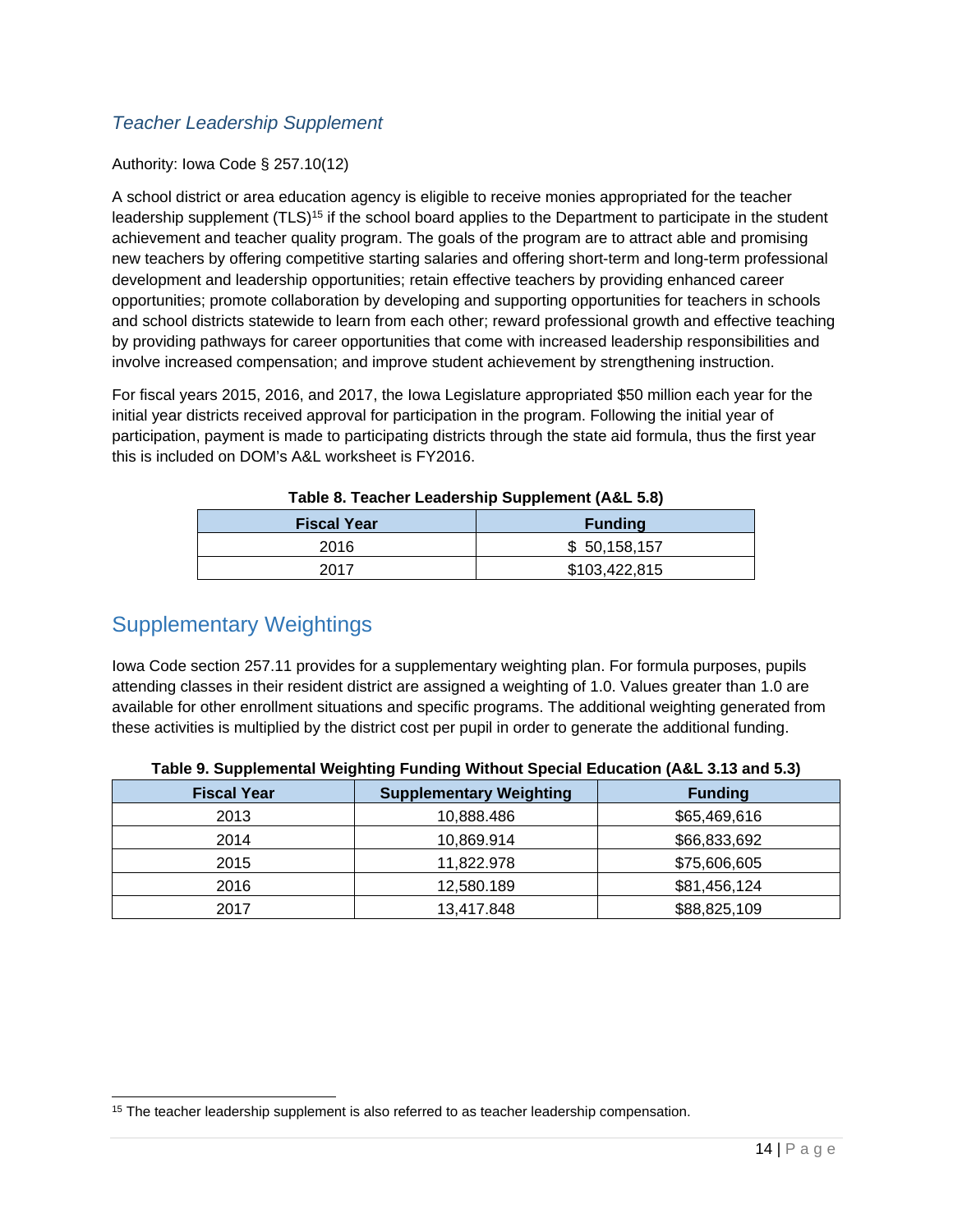### *Sharing*

Supplementary weighting is provided for several types of sharing: 1) staff and student sharing, 2) regional academy hosting, 3) district-to-community college (concurrent enrollment), and 4) operational function sharing.

| <b>Fiscal Year</b> | <b>Supplementary Weighting</b> |
|--------------------|--------------------------------|
| 2013               | 5,233.006                      |
| 2014               | 4,959.570                      |
| 2015               | 5,249.030                      |
| 2016               | 5,700.680                      |
| 2017               | 6,252.900                      |
|                    |                                |

#### **Table 10. Statewide Sharing Supplementary Weighting (A&L 3.9)**

#### *Staff and Student Sharing*

#### Authority: Iowa Code § 257.11(2)(b)

The basic supplementary weighting for districts sending resident students to another district to attend a class, jointly employ and share the services of teachers<sup>16</sup>, or use the services of a teacher employed by another district is 0.48 times the percentage of the school day students are involved in a sharing situation, times the number of participating students.

#### *Regional Academies*

#### Authority: Iowa Code § 257.11(2)(d)

A supplementary weight is available for districts that host a regional academy. The weight is 0.10 for each resident student in the academy classes times the percent of the school day during which the student attends regional academy classes. The minimum amount of weighting for the host district is the equivalent of 15.0 additional students if the academy provides both advanced-level and career and technical courses.

#### *District-to-Community College (Concurrent Enrollment Programs)*

#### Authority: Iowa Code § 257.11(3)

A supplementary weight is provided for districts which send resident high school students to a community college for college-level classes. For liberal arts and science courses, the weight is 0.46 times the percent of the school day during which the student attends the community college class and the weighting for career and technical courses is 0.70. To qualify for the weighting, a class must supplement, and not supplant high school courses required to be offered by the district, be included in the community college course catalog, be open to all registered community college students (not just high school students), be for college credit and apply toward completion of a degree or diploma program, be taught by an instructor employed or contracted by a community college that meets the college's instructor qualifications, utilize the community college syllabus, and result in student work and assessment that meets college-level expectations.

l

 $16$  As allowed under Iowa Code § 280.15.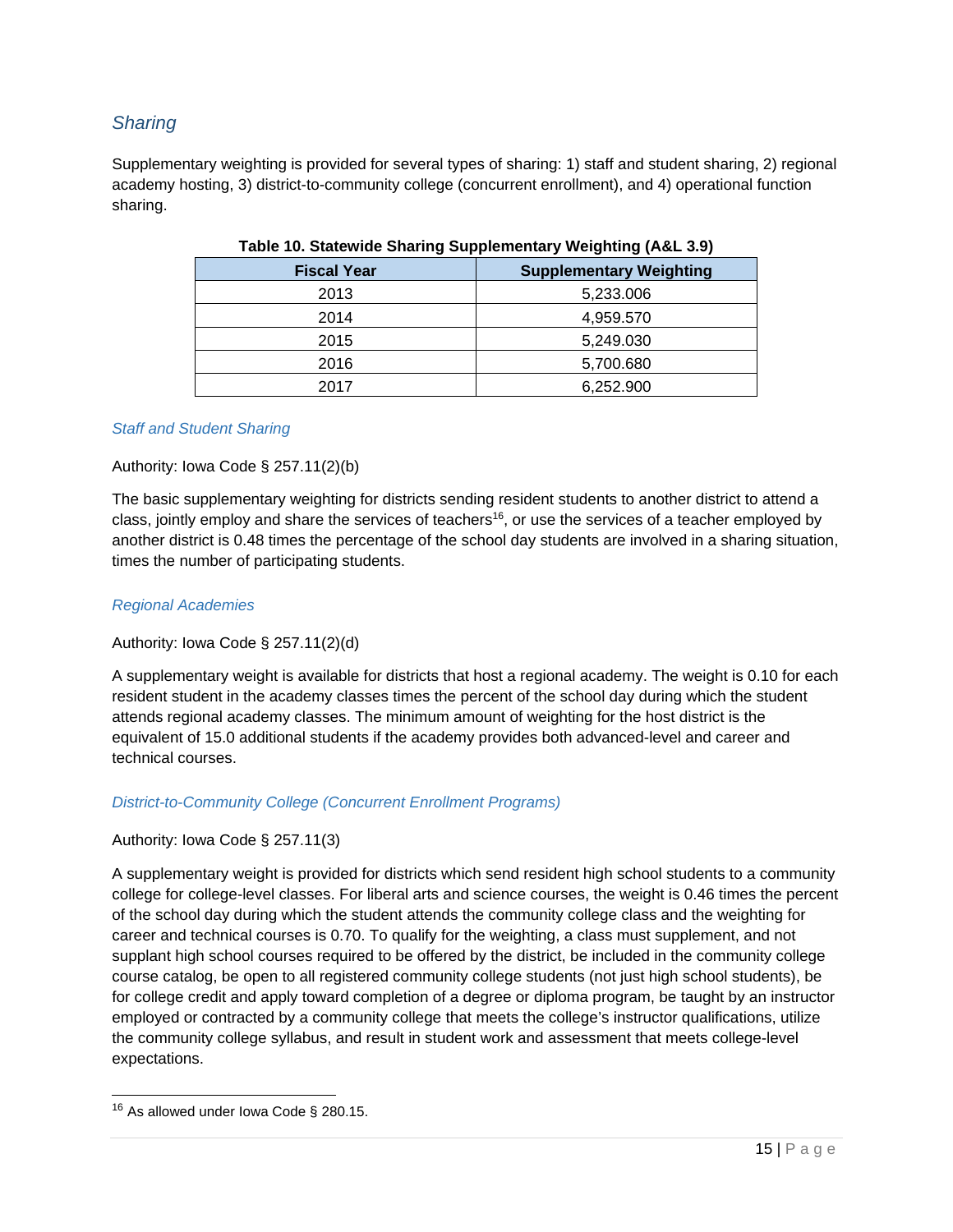#### *Operational Function Sharing*

#### Authority: Iowa Code § 257.11(5)

In order to provide additional funding to increase student opportunities and redirect more resources to student programming for school districts that share operational functions with another district or political subdivision<sup>17</sup>, a supplementary weighting is provided for a maximum of five years during the period commencing with the budget year beginning July 1, 2014, through the budget year beginning July 1, 2019. Eligible functions include a curriculum director or school counselor, superintendent management, business management, human resources management, transportation management, or operation and maintenance management, each with a discrete weighting. To be eligible, the function's sharing must be for at least 20 percent of the contract time during the fiscal year for the district and at least one sharing partner. A district is limited to a maximum supplementary weighting equivalent to 21.0 additional students.

| <b>Operational Function</b>          | Weighting |
|--------------------------------------|-----------|
| <b>Curriculum Director</b>           | 3.0       |
| <b>School Counselor</b>              | 3.0       |
| Superintendent Management            | 8.0       |
| <b>Business Management</b>           | 5.0       |
| Human Resources Management           | 5.0       |
| <b>Transportation Management</b>     | 5.0       |
| Operation and Maintenance Management | 5.0       |

**Table 11. Discrete Weighting by Operational Function** 

#### *Studying Reorganization*

l

#### Authority: Iowa Code § 257.11(2)(c)

A supplementary weighting is available for districts that participate in whole grade sharing and adopt a joint resolution to study reorganizing or dissolving. Districts meeting these criteria are eligible to receive a weight of 0.10 times the percentage of the school day students are involved in a sharing situation, times the number of participating eligible resident students. The maximum number of years that this weight is available to the affected districts is three. To receive funding for the second and third years, districts must verify, to the SBRC, that they have made progress toward the objective of reorganization by July 1, 2019.

<sup>17</sup> Iowa Code § 257.11(5)(a)(2) defines "political subdivision" as a city, township, county, school corporation, merged area, area education agency, institution governed by the Board of Regents, or any other governmental subdivision.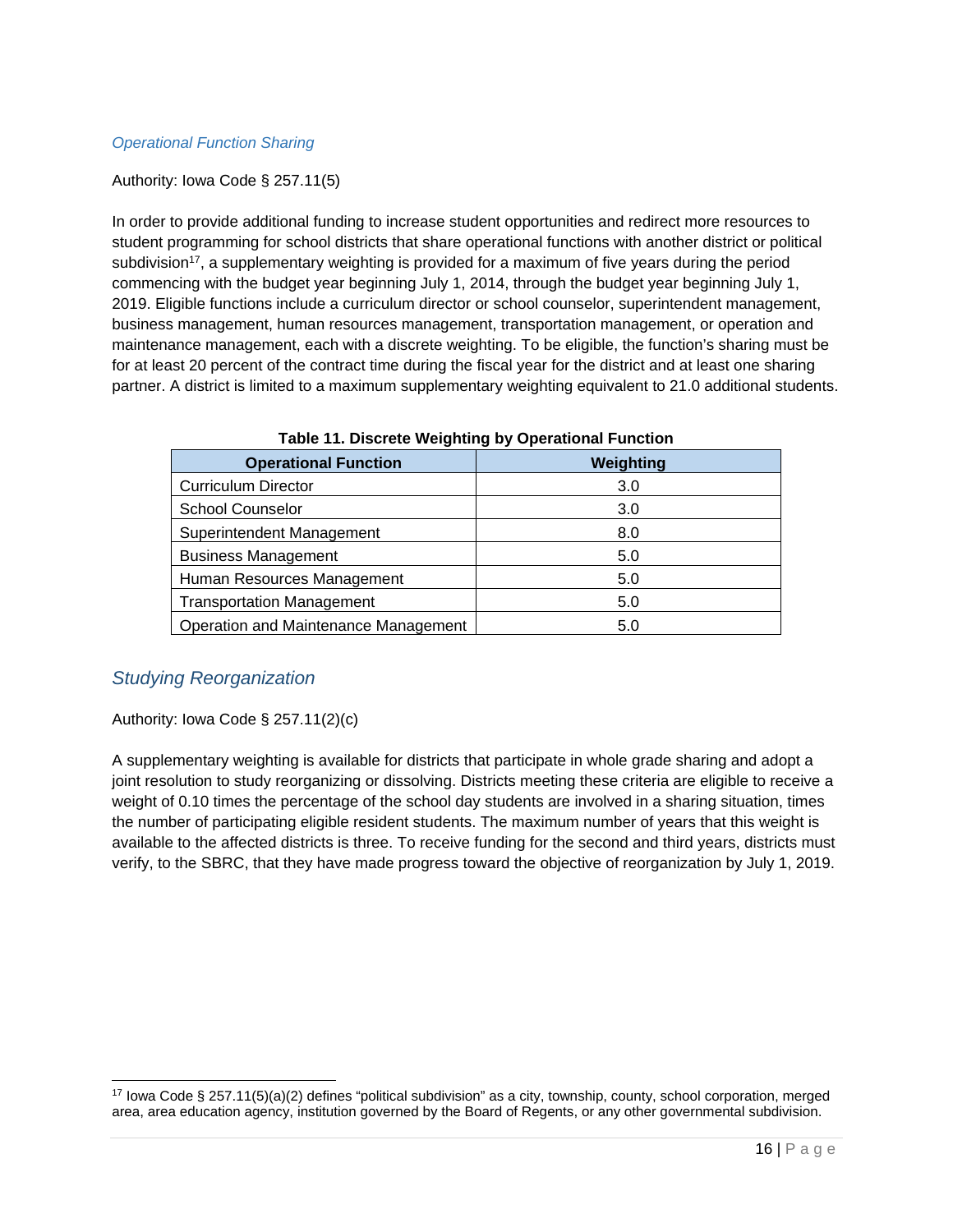| <b>Fiscal Year</b> | <b>Supplementary Weighting</b> |
|--------------------|--------------------------------|
| 2013               | 154.40                         |
| 2014               | 177.70                         |
| 2015               | 248.80                         |
| 2016               | 443.60                         |
| 2017               | 414.80                         |

#### **Table 12. Statewide Reorganization Incentives Supplementary Weighting (A&L 3.12)**

# *At-Risk Programs*

Authority: Iowa Code § 257.11(4)

Formula-generated supplementary weighting is provided in order to deliver additional funding to school districts for programs serving at-risk pupils and alternative school pupils in secondary schools. The weighting is 0.48 times the percentage of pupils in a school district enrolled in grades one through six who are eligible for free and reduced price meals under the federal National School Lunch Act and the federal Child Nutrition Act of 1966, multiplied by the budget enrollment in the school district, plus 0.156 times the budget enrollment of the school district.

| $1800$ TV. Statement for their Fermand Suppremement for spinning from VITV/ |                                |  |
|-----------------------------------------------------------------------------|--------------------------------|--|
| <b>Fiscal Year</b>                                                          | <b>Supplementary Weighting</b> |  |
| 2013                                                                        | 2,304.040                      |  |
| 2014                                                                        | 3,391.960                      |  |
| 2015                                                                        | 2,363.388                      |  |
| 2016                                                                        | 2,358.429                      |  |
| 2017                                                                        | 2,403.608                      |  |

#### **Table 13. Statewide At-Risk Formula Supplementary Weighting (A&L 3.10)**

# *English Language Learner (ELL) Programs*

Authority: Iowa Code § 280.4

l

Students identified by the district as being limited English proficient are assigned an additional weighting of 0.22 for budget purposes and may be weighted for up to five years, beginning with the budget year for which the student was first determined to be limited English proficient<sup>18</sup>. The five years of eligibility do not need to be consecutive and a student's eligibility for the additional weighting is transferable to another district of residence.

<sup>&</sup>lt;sup>18</sup> The SBRC may grant supplemental aid or a modified supplemental amount to a school district to continue funding a program for students after the expiration of the five-year period.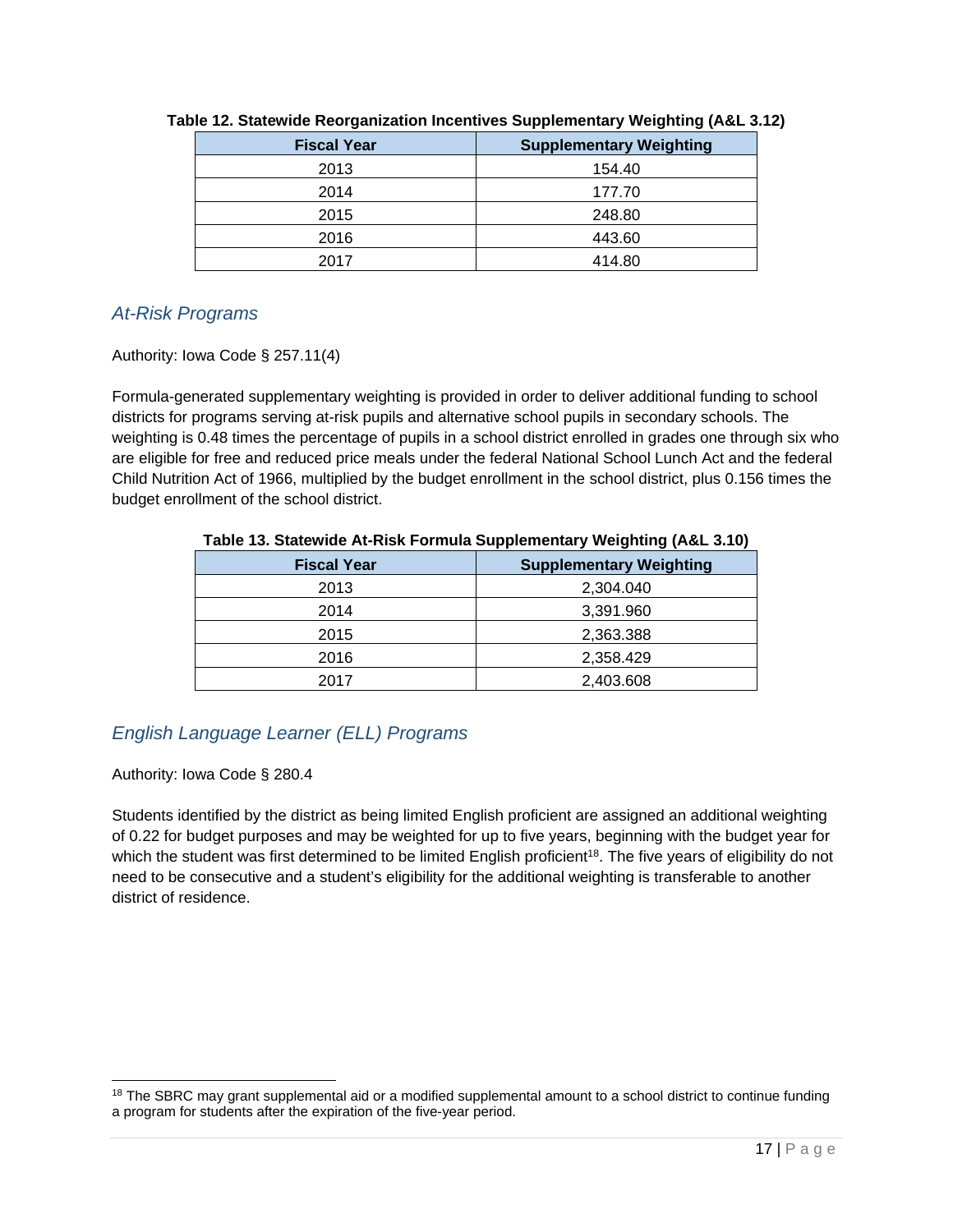| . .                |                                |
|--------------------|--------------------------------|
| <b>Fiscal Year</b> | <b>Supplementary Weighting</b> |
| 2013               | 3,197.04                       |
| 2014               | 3,391.96                       |
| 2015               | 3,961.76                       |
| 2016               | 4,077.48                       |
| 2017               | 4,346.54                       |

#### **Table 14. Statewide ELL Supplementary Weighting (A&L 3.11)**

# Special Education Programs

#### Authority: Iowa Code § 256B.9

Funding for special education instruction is included as part of the basic foundation plan. Students receiving special education are assigned a weight of 0.72, 1.21, or 2.74 in addition to the 1.0 count. These three weights are calculated to generate sufficient funds to cover the excess cost of instruction for students requiring special education. By Iowa Code, the director of the Department must provide a recommendation regarding potential alteration of the weights for the SBRC's review every two years (every odd-numbered year).

If a district has an unspent balance of special education funds, the balance, in excess of 10 percent of the special education weighted funds generated, reverts to the state to be distributed to districts incurring a deficit. Districts incurring a deficit may be granted a modified supplemental amount (MSA) by the SBRC for the amount necessary to cover the deficit. The additional aid will come from property taxes after the state aid from districts having positive balances has been applied.

| <u>. water the component operator components on ppercurrent trefilming wy correct from any angle city</u> |           |           |           |  |
|-----------------------------------------------------------------------------------------------------------|-----------|-----------|-----------|--|
| <b>Fiscal Year</b>                                                                                        | 0.72      | 1.21      | 2.74      |  |
| 2013                                                                                                      | 25,776.72 | 18,136.41 | 20,851.40 |  |
| 2014                                                                                                      | 24,739.20 | 18,101.65 | 20,510.27 |  |
| 2015                                                                                                      | 24,278.40 | 17,875.28 | 20,262.30 |  |
| 2016                                                                                                      | 24,067.44 | 17,624.18 | 19,930.76 |  |
| 2017                                                                                                      | 24,045.12 | 17,099.66 | 21,521.33 |  |

#### **Table 15. Statewide Special Education Supplemental Weighting by Level (A&L 3.1 through 3.3)**

#### **Table 16. Statewide Special Education Supplemental Weighting and Funding (A&L 3.4 and 5.4)**

| <b>Fiscal Year</b> | <b>Supplemental Weighting</b> | <b>Funding</b> |
|--------------------|-------------------------------|----------------|
| 2013               | 64,764.53                     | \$390,272,417  |
| 2014               | 63,351.12                     | \$389,338,826  |
| 2015               | 62,415.98                     | \$398,884,393  |
| 2016               | 61,622.38                     | \$398,740,307  |
| 2017               | 62,666.11                     | \$414,551,927  |

In addition to the direct instructional support, special education is also supported through funding provided to Iowa's AEAs. Using the weighted enrollment, each district generates funds for the AEA. The weighted enrollment is multiplied by the AEA instructional support amount per pupil.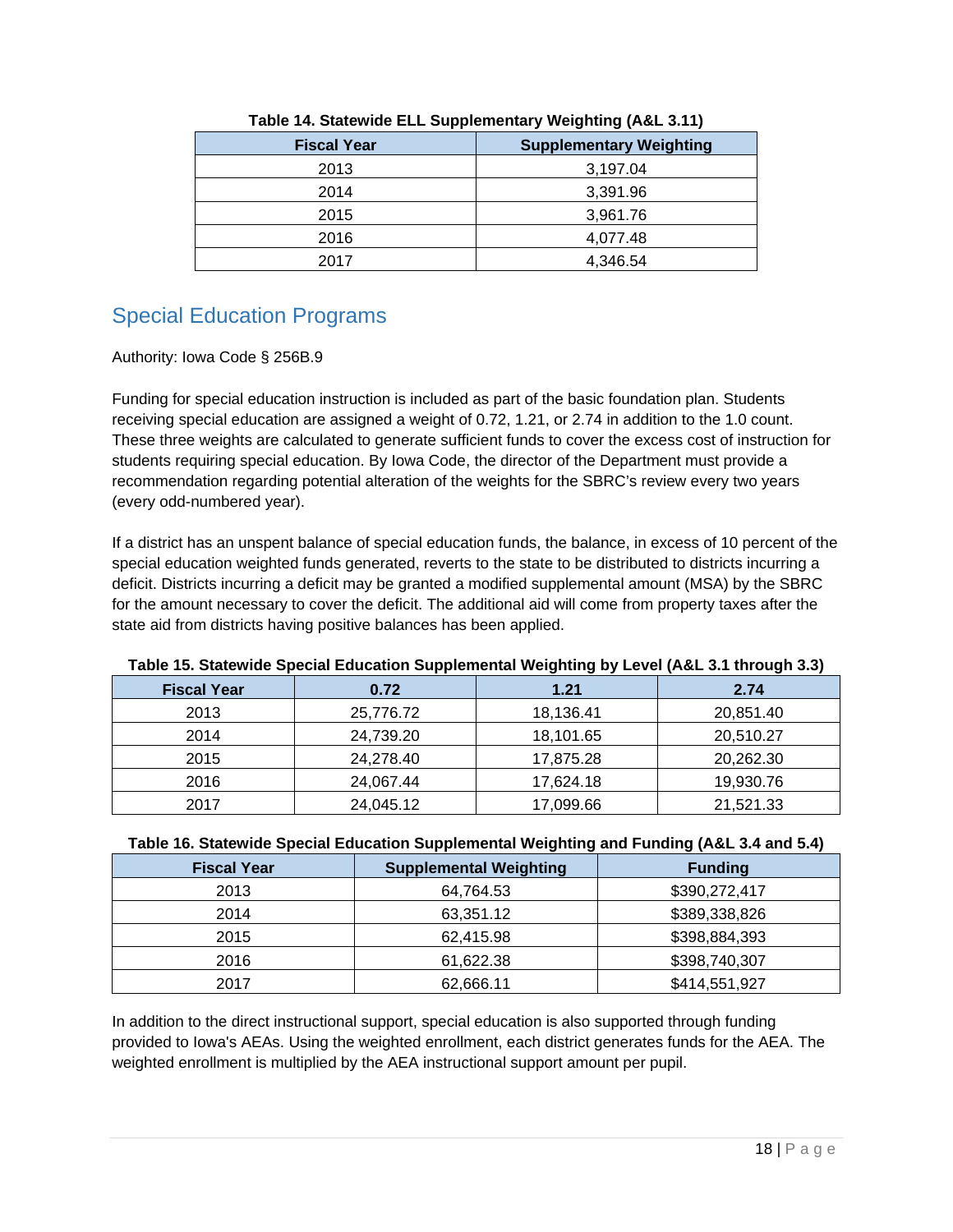# Area Education Agencies

AEAs serve as intermediate service units to provide special education support services, media services, and educational services. The AEAs are fiscally dependent upon the school districts. Per Iowa Code section 257.35(1), DOM pays the AEAs monthly (September through June) from funds deducted from the amounts calculated for special education support services, media services, area education agency teacher salary supplement district cost, area education agency professional development supplement district cost, and educational services for each school district from the state aid due to the districts. If a district does not generate sufficient state aid to cover its amount due to the AEA, the school district must pay the deficiency to the AEA from other moneys received by the district, on a quarterly basis during each school year.

Special education support services funding is included in the state aid foundation plan. The effective state support level and the foundation level for special education is 87.5 percent<sup>19</sup>. The enrollment count for special education support services includes the special education weights.

# At-Risk, Alternative School, and Returning Dropout and Dropout Prevention Programs

Authority: Iowa Code §§ 257.38-257.41

Permission to levy property taxes for returning dropout and dropout prevention programs is granted by the SBRC to districts having approved programs. The Department reviews each requesting district's program and budget prior to recommending to the SBRC approval for modified supplemental amount. Up to 75 percent of the program's budget may be funded through the modified supplemental amount, which comes from property taxes, with the remaining 25 percent supported from the general operating funds of the district.

| Table 17. Modified Supplemental Amount for At-Risk, Alternative School, and Returning Dropout |  |
|-----------------------------------------------------------------------------------------------|--|
| and Dropout Prevention Programs (A&L 5.17*)                                                   |  |

| <b>Fiscal Year</b> | <b>Number of Districts Approved</b><br>for MSA | <b>Total MSA Amount Approved</b> |
|--------------------|------------------------------------------------|----------------------------------|
| 2013               | 299                                            | \$96,692,370                     |
| 2014               | 299                                            | \$97,212,971                     |
| 2015               | 304                                            | \$103,483,729                    |
| 2016               | 307                                            | \$106,984,986                    |
| 2017               | 316                                            | \$113,739,536                    |

\*Prior to FY2016, the modified supplemental amount is found on A&L 5.16.

# Preschool Programs

Authority: Iowa Code chapter 256C

Students who are age four by September 15 in the base year and attending a district's program for fouryear-old children approved by the Department generate preschool foundation aid. The preschool budget enrollment is equal to 50 percent of the actual enrollment of eligible students participating in the program.

l 19 See Iowa Code §§ 257.1 and 257.9(4).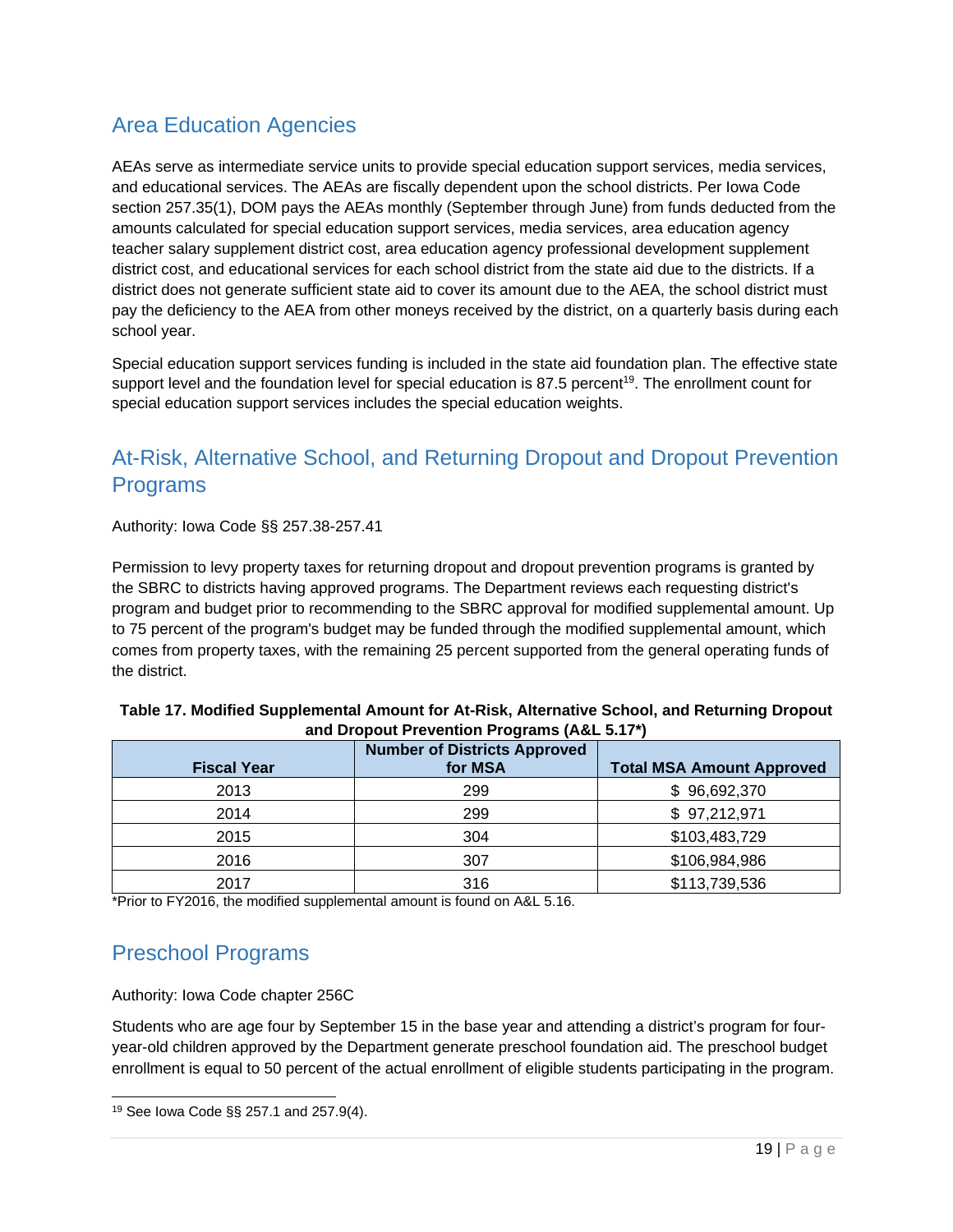Preschool foundation aid is calculated by multiplying the district cost per pupil for the base year times the district's preschool budget enrollment.

| 180510011001100110010101001000 |                |
|--------------------------------|----------------|
| <b>Fiscal Year</b>             | <b>Funding</b> |
| 2013                           | \$60,413,043   |
| 2014                           | \$66,099,739   |
| 2015                           | \$69,955,725   |
| 2016                           | \$73,129,870   |
| 2017                           | \$76,261,242   |

**Table 18. Preschool Foundation Aid (A&L 7.34)** 

# Modified Supplemental Amount (SBRC-Granted)

The basic funding plan for the state includes a budget and tax oversight process which is administered through the SBRC. The SBRC provides a process by which districts can seek relief from unique and unusual circumstances. The committee has the power to grant modified supplemental amount (additional spending authority). The most frequent requests for modified supplemental amount are for returning dropout and dropout prevention programs, new and/or ongoing unique educational programs, special education deficits, enrollment increases, and asbestos abatement. The SBRC has general authority to review districts' budgets and require school officials to appear before, or provide information to, the committee regarding their requests.

# **Levies**

# *Cash Reserve Levy*

### Authority: Iowa Code § 298.10

The board of directors of a school district may annually certify, by April 15, a tax on all taxable property of the school district in order to raise the necessary amount for a cash reserve for the General Fund. The levy does not increase a district's spending authority; the purpose is to assist with cash flow. There is no limit to the levy rate; however, if the district's ending General Fund unexpended fund balance is greater than 20 percent of expenditures for the previous year, the district is not allowed to levy for cash reserve.

District cash reserve levies are reviewed annually by the SBRC. If the SBRC determines that a school district's cash reserve levy is "unreasonably high," it has the authority to direct the director of DOM to reduce the school district's tax levy the following budget year<sup>20</sup>.

l

<sup>20</sup> See Iowa Code § 257.31(15).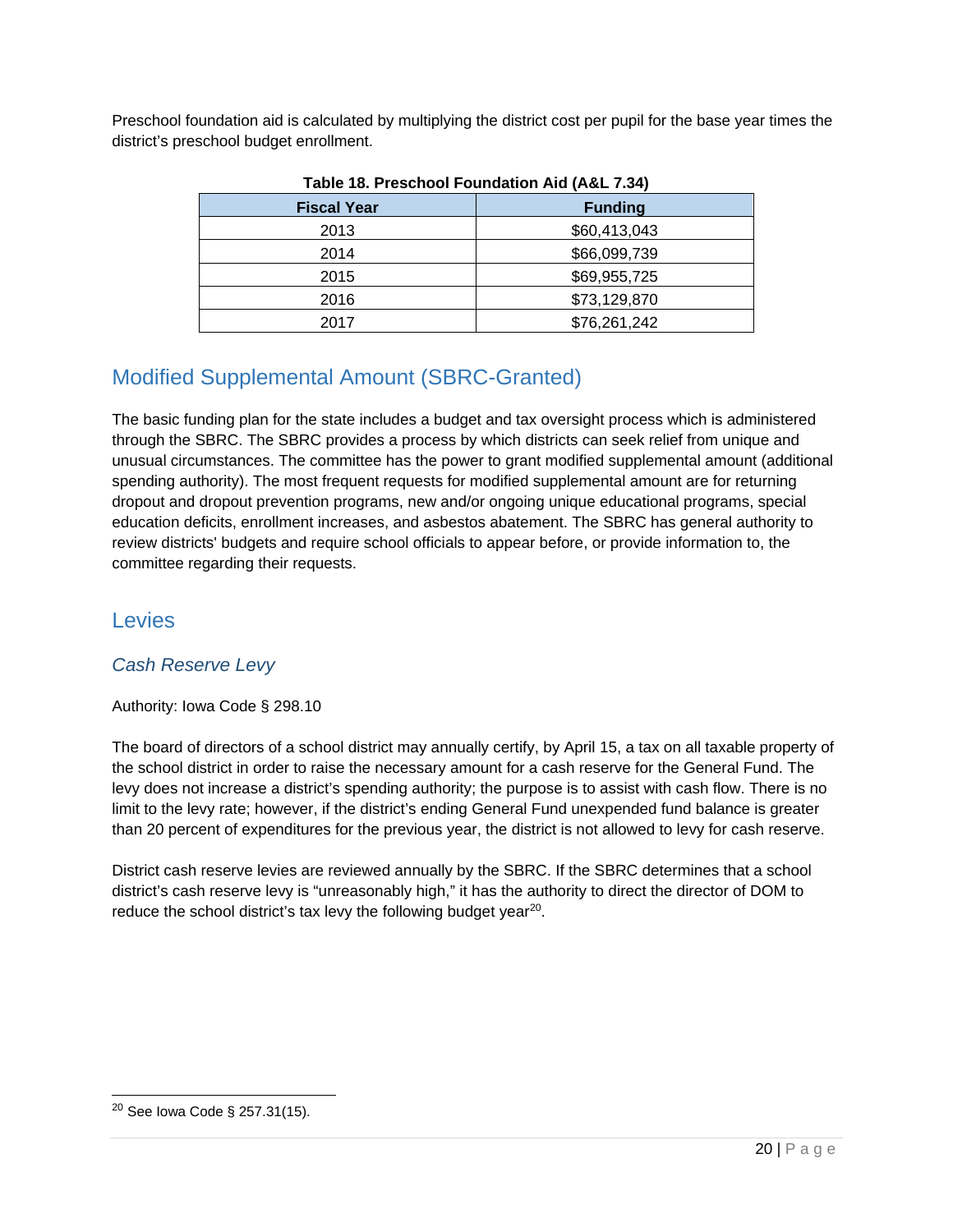| <b>Fiscal Year</b> | <b>Funding</b> |
|--------------------|----------------|
| 2013               | \$231,935,729  |
| 2014               | \$190,880,844  |
| 2015               | \$182,986,988  |
| 2016               | \$208,313,187  |
| 2017               | \$220,376,419  |

#### **Table 19. Cash Reserve Levy (A&L 15.9 and 15.10)**

### *Instructional Support Program*

Authority: Iowa Code § 257.18-257.21

A district may increase its budget by up to 10 percent of its regular program cost, including the budget adjustment, through an Instructional Support Program. A board may approve the implementation of this program without voter approval, through adoption of a resolution, for a period of up to five years. Board action is subject to a petition which may call for an election. With voter approval, the maximum number of years the program can remain in place without additional approval is ten years. The money generated is miscellaneous income and may be used by the district for any General Fund purpose.

This program is funded either from property taxes only, or through a mix of property taxes and income surtaxes, as determined by the board. The law provides for state aid to equalize the property taxes required; however, no state funding for this purpose has been provided since FY2011.

| Table 20. Instructional Support Program (A&L 10.27) |                |
|-----------------------------------------------------|----------------|
| <b>Fiscal Year</b>                                  | <b>Funding</b> |
| 2013                                                | \$189,896,936  |
| 2014                                                | \$199,998,422  |
| 2015                                                | \$211,456,061  |
| 2016                                                | \$217,070,832  |
| 2017                                                | \$224,162,051  |
|                                                     |                |

#### **Table 20. Instructional Support Program (A&L 10.27)**

#### **Table 21. Instructional Support Program Income Surtax / Property Tax Split (A&L 10.25 and 10.26)**

| <b>Fiscal Year</b> | <b>Income Surtax</b> | <b>Property Tax</b> |
|--------------------|----------------------|---------------------|
| 2013               | \$85,667,381         | \$104,229,555       |
| 2014               | \$85,521,643         | \$114,476,664       |
| 2015               | \$91,988,125         | \$119,468,024       |
| 2016               | \$89,054,210         | \$128,016,622       |
| 2017               | \$90,292,079         | \$133,869,972       |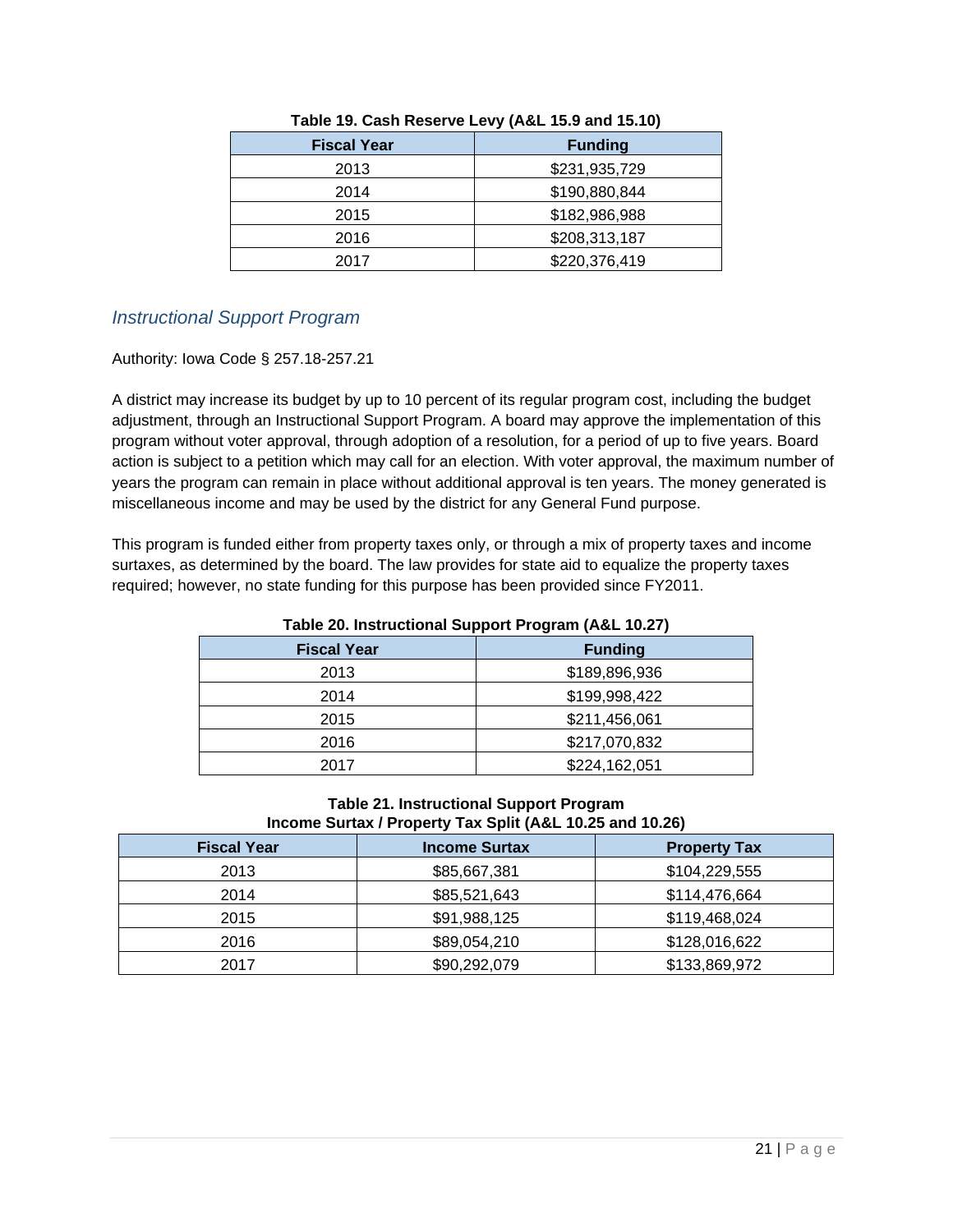### *Educational Improvement Program*

#### Authority: Iowa Code § 257.29

One of the provisions of the school finance law implemented in FY1993 was to decrease the regular program district cost per pupil of the districts that had high per pupil spending levels. Maximum district cost per pupil was established at 110 percent of the state cost in FY1992; however, due to compaction over time, has gradually reduced to approximately 3 percent of the state cost.

As of FY2015, less than five districts have an enacted educational improvement program. The program remains in place until 1) the board acts to rescind it, 2) a referendum (public vote) is held to remove it, or 3) the district dissolves or reorganizes with another school district.

This program is funded either from property taxes only, or through a mix of property taxes and income surtaxes, as determined by the board.

| <b>19916 ZE. EGGGGGOTIGI IMPLOYENTED LOGIGIII (AGE 11.9)</b> |                |  |
|--------------------------------------------------------------|----------------|--|
| <b>Fiscal Year</b>                                           | <b>Funding</b> |  |
| 2013                                                         | \$747,839      |  |
| 2014                                                         | \$692,740      |  |
| 2015                                                         | \$702,943      |  |
| 2016                                                         | \$667,737      |  |
| 2017                                                         | \$889,416      |  |

#### **Table 22. Educational Improvement Program (A&L 11.3)**

#### **Table 23. Educational Improvement Program Income Surtax / Property Tax Split (A&L 11.8 and 11.9)**

| <b>Fiscal Year</b> | <b>Income Surtax</b> | <b>Property Tax</b> |
|--------------------|----------------------|---------------------|
| 2013               | \$192,605            | \$555,234           |
| 2014               | \$216,080            | \$476,660           |
| 2015               | \$176,869            | \$526,074           |
| 2016               | \$117,719            | \$550,018           |
| 2017               | \$107,539            | \$781,877           |

# *Physical Plant and Equipment Levy (PPEL)*

#### Authority: Iowa Code §§ 298.2-298.3

The Physical Plant and Equipment Levy (PPEL) was created under the finance formula changes in 1989 as a combination of the previous site and schoolhouse fund levies. PPEL consists of two levies: boardapproved and voter-approved. The board-approved PPEL, which is entirely from property tax, is limited to 33 cents per thousand of taxable valuation. The voter-approved PPEL, which can be approved up to 10 years, can be funded entirely from property tax or through a combination of property tax and income surtax, up to a maximum equivalent of \$1.34 per thousand of taxable valuation.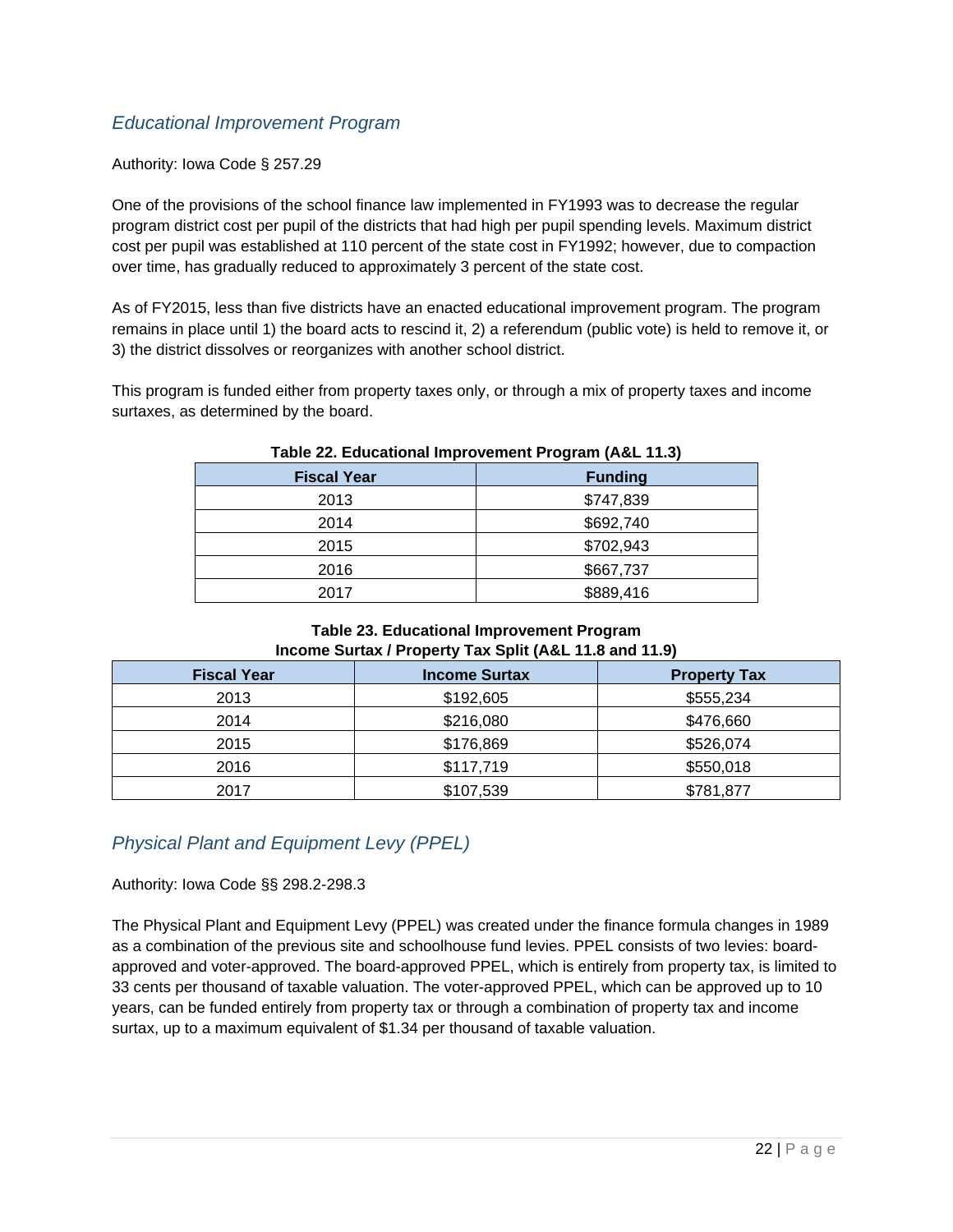PPEL funds may only be expended for the following purposes: 1) purchase and improvement<sup>21</sup> of grounds, 2) construction of schoolhouses or buildings and opening roads to the schoolhouses or buildings, 3) purchase, lease, or lease-purchase of equipment or technology exceeding \$500 in value per purchase, 4) payment of debts contracted for the construction of schoolhouses or buildings, 5) procuring or acquisition of library facilities, 6) repairing, remodeling, reconstruction, improving, or expanding the schoolhouse or buildings and additions to existing schoolhouses, 7) energy conservation<sup>22</sup>, 8) rental of facilities, 9) purchase of transportation equipment for transporting students and the repair of such transportation equipment if the cost of the repair exceeds  $$2,500^{23}$ , 10) equipment purchases for recreational purposes, 11) payments to municipalities as required under Iowa Code section 403.19(2), and 12) demolition and cleanup costs necessitated by, and incurred within two years of, a disaster<sup>24</sup>.

Iowa Code specifically states that PPEL funds cannot be used for district employee salaries or travel expenses, supplies, printing costs, or media services.

Districts have authority to borrow against the property tax portion of the voter-approved levy, but cannot borrow against the income surtax portion, nor can they borrow against the board-approved levy<sup>25</sup>.

| <b>Fiscal Year</b> | <b>Board-Enacted</b> | <b>Voter-Approved</b> |
|--------------------|----------------------|-----------------------|
| 2013               | \$45,618,942         | \$107,743,848         |
| 2014               | \$48,167,673         | \$113,643,730         |
| 2015               | \$49,428,480         | \$119,425,552         |
| 2016               | \$50,609,680         | \$130,017,188         |
| 2017               | \$52,711,662         | \$140,526,177         |

**Table 24. Physical Plant and Equipment Levy (DOM, A&L 19.3)** 

#### **Table 25. Voter-Approved Physical Plant and Equipment Levy Income Surtax / Property Tax Split (A&L 19.8 and 19.9)**

| <b>Fiscal Year</b> | <b>Income Surtax</b> | <b>Property Tax</b> |
|--------------------|----------------------|---------------------|
| 2013               | \$9,797,254          | \$97,946,597        |
| 2014               | \$9,961,718          | \$103,682,009       |
| 2015               | \$10,890,267         | \$108,535,282       |
| 2016               | \$10,640,691         | \$119,376,497       |
| 2017               | \$10,327,682         | \$130,198,495       |

# *Management Levy*

Authority: Iowa Code § 298.4

The board of directors of a school district may annually certify, by April 15, a tax on all taxable property of the school district for a district management levy. There is no levy rate restriction; however, the purpose is limited. The management levy may only be used to pay costs associated with the following: 1) unemployment benefits, 2) liability insurance premiums, 3) the costs of a judgement or settlement relating

l <sup>21</sup> See Iowa Code § 298.3(2) for additional detail regarding improvements.

<sup>&</sup>lt;sup>22</sup> See Iowa Code § 298.3(1)(g) for limitations.

<sup>&</sup>lt;sup>23</sup> The repair portion became effective in FY2016.

<sup>&</sup>lt;sup>24</sup> "Disaster" is defined in Iowa Code § 29C.2(4).

<sup>25</sup> See Iowa Code § 297.36.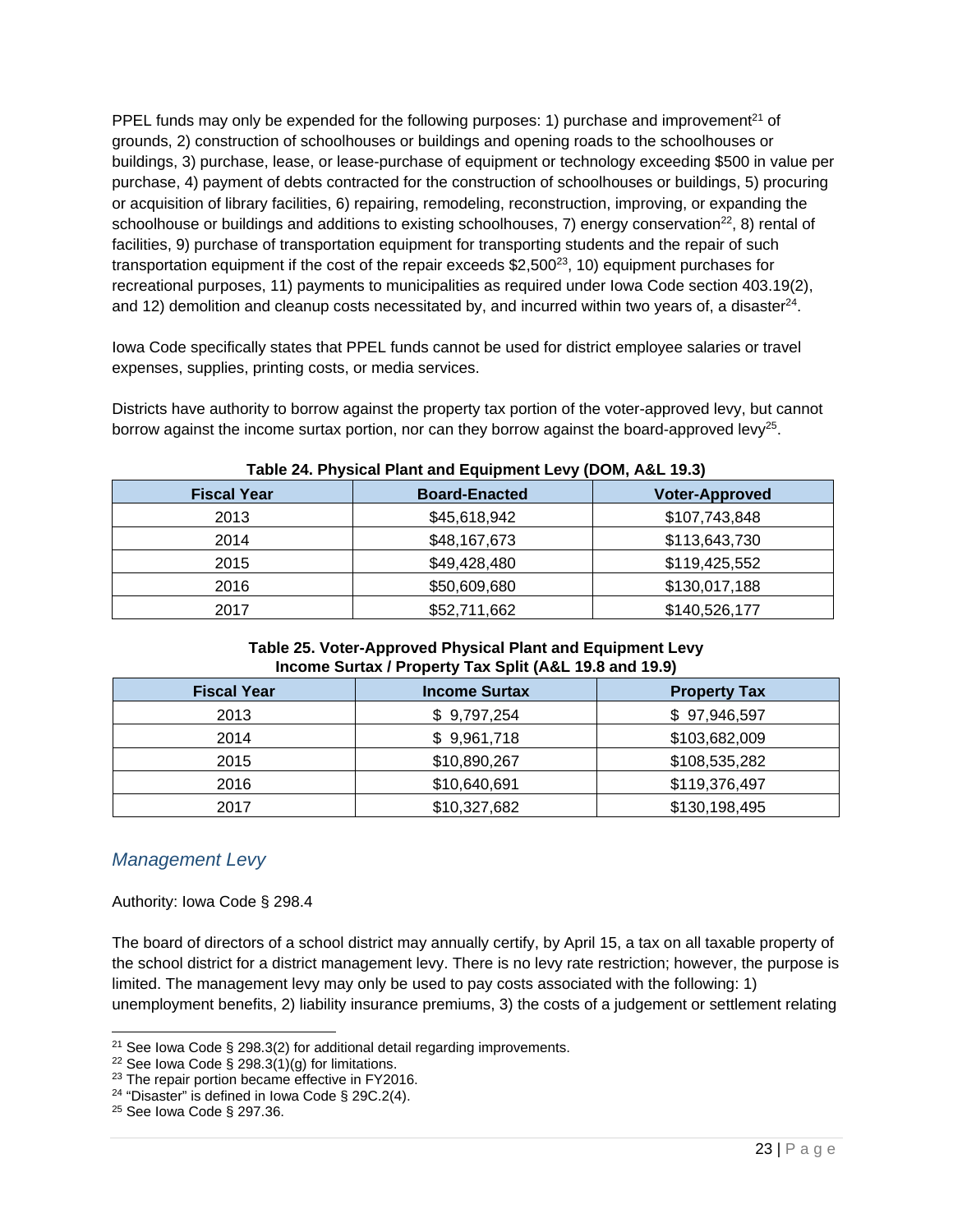to tort liability, 4) a self-insurance program, not including employee benefits, 5) early retirement benefits, and 6) mediation and arbitration, including associated legal fees<sup>26</sup>.

| <b>Fiscal Year</b> | <b>Funding</b> |
|--------------------|----------------|
| 2013               | \$139,918,313  |
| 2014               | \$150,729,425  |
| 2015               | \$147,221,151  |
| 2016               | \$120,320,696  |
| 2017               | \$132,619,916  |

#### **Table 26. Management Levy (DOM)**

# *Public Education and Recreation Levy (PERL)*

#### Authority: Iowa Code Chapter 300

The Public Education and Recreation Levy allows, with voter approval, districts to levy up to 13.5 cents per \$1,000 taxable valuation to establish and maintain recreation places and playgrounds in public school buildings and grounds of the district. The funds may also be used to provide for community education programs, per the *Iowa Community Education Act27*. Once enacted, the levy remains in place until rescinded by the board of directors or by the voters of the district.

PERL funds cannot be used for staff costs, and all programs must be provided free of charge to the public.

| Table 27. Public Education and Recreation Levy (DOM) |                |
|------------------------------------------------------|----------------|
| <b>Fiscal Year</b>                                   | <b>Funding</b> |
| 2013                                                 | \$2,204,222    |
| 2014                                                 | \$2,279,976    |
| 2015                                                 | \$2,390,310    |
| 2016                                                 | \$2,400,182    |
| 2017                                                 | \$2,544,053    |

#### **Table 27. Public Education and Recreation Levy (DOM)**

### *Reorganization Equalization Levy*

Authority: Iowa Code § 275.31

In certain situations, a property tax levy may be utilized by a district following a voluntary or involuntary dissolution, or a reorganization. These situations include 1) retirement of bonded indebtedness as required per Iowa Code section 76.2, 2) when assets cannot otherwise be equitably distributed among recipient districts (those districts receiving buildings, cash, and/or other assets of a dissolving district), or 3) when a dissolving district's liabilities exceed its assets in any tax fund, and a mechanism is needed to collect revenue from the dissolved district to balance assets and liabilities in each fund.

l

<sup>&</sup>lt;sup>26</sup> Mediation and arbitration expenses applies to budget years beginning on or after July 1, 2016.

<sup>27</sup> See Iowa Code Chapter 276.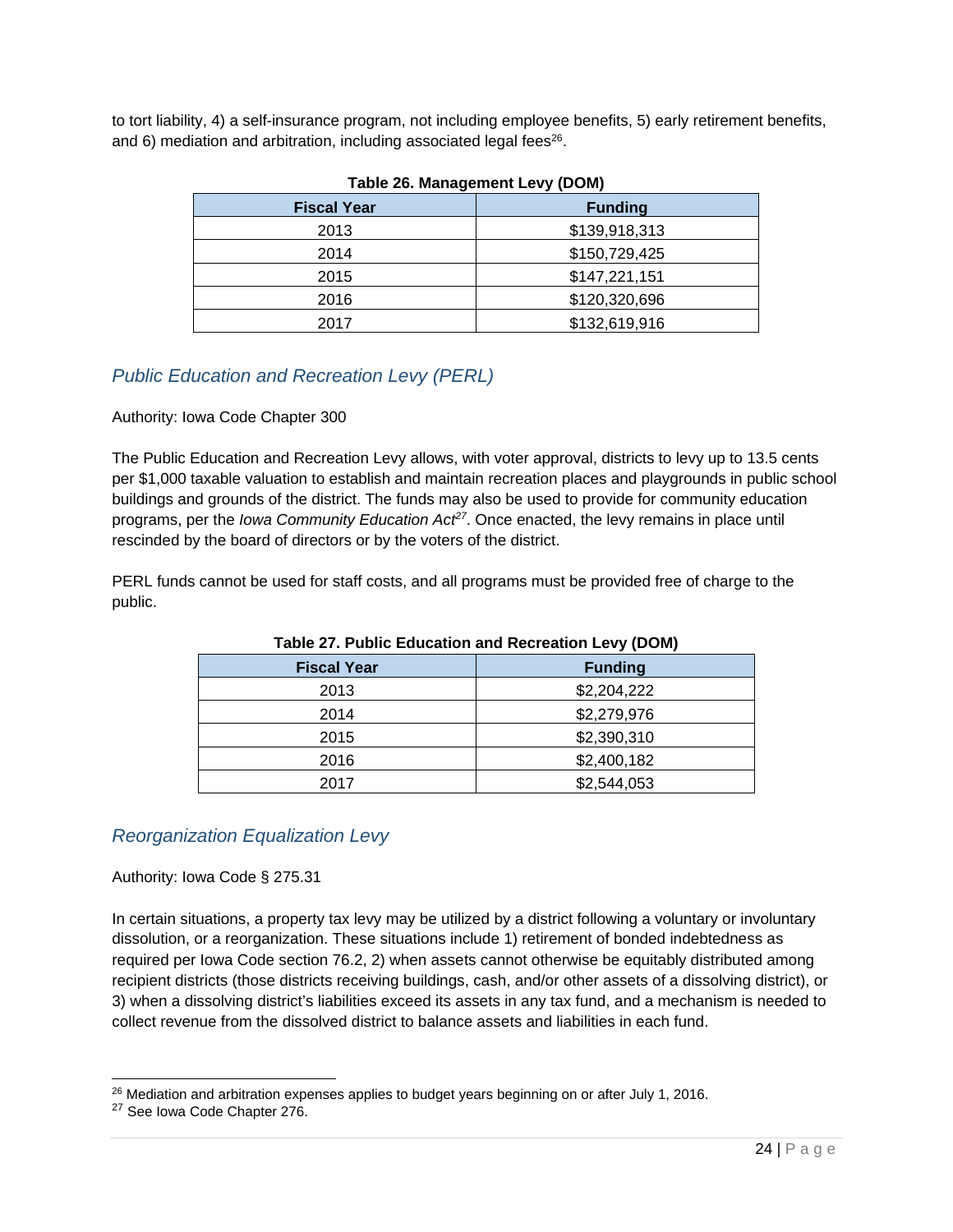No districts currently have this levy in place.

### *Disaster Recovery Emergency Levy*

#### Authority: Iowa Code § 24.6

A school district may levy a tax for an emergency fund at a rate not to exceed 27 cents per \$1000 of assessed value of taxable property of the district. Upon approval of the SBRC, the district may transfer money from the emergency fund to any other fund of district for the purpose of meeting deficiencies arising within two years of a disaster.

No districts currently have this levy in place.

# Debt Service

Authority: Iowa Code §§ 298.18-298.19

A local board may issue general obligation (GO) bonds for buildings and grounds if 60 percent plus one of the electorate approve. The bonded indebtedness is limited to \$2.70 of the assessed value of the taxable property, or up to \$4.05 if the higher limit is approved by the voters, and the maximum length of any bond is 20 years.

Bonds issued by school districts are subject to the provisions of Iowa Code chapter 75, Authorization and Sale of Public Bonds and chapter 76, Provisions Related to the Public Bonds and Debt Service.

| <u>rapic zu. Ochchar Obligation Donus/Debt der vice Retirement (DOM)</u> |                |
|--------------------------------------------------------------------------|----------------|
| <b>Fiscal Year</b>                                                       | <b>Funding</b> |
| 2013                                                                     | \$131,645,855  |
| 2014                                                                     | \$148,155,452  |
| 2015                                                                     | \$162,368,318  |
| 2016                                                                     | \$162,597,190  |
| 2017                                                                     | \$170,942,570  |

### **Table 28. General Obligation Bonds/Debt Service Retirement (DOM)**

# Secure an Advanced Vision for Education (SAVE)

Authority: Iowa Code §§ 423F.2 – 423F.3

What began in 1998 as a local option sales tax (School Infrastructure Local Option (SILO) Sales Tax) was converted to a "statewide penny for infrastructure" in July, 2008 through passage of the State Sales and Use Tax for School Infrastructure Act. The majority of the revenue generated from this sales tax is deposited into the SAVE fund, and distributed to districts by the Department of Revenue (DOR). The funds are designated for school infrastructure purposes or property tax relief. If allowed in a district-voted revenue purpose statement, the funds can also be used for PPEL and PERL purposes.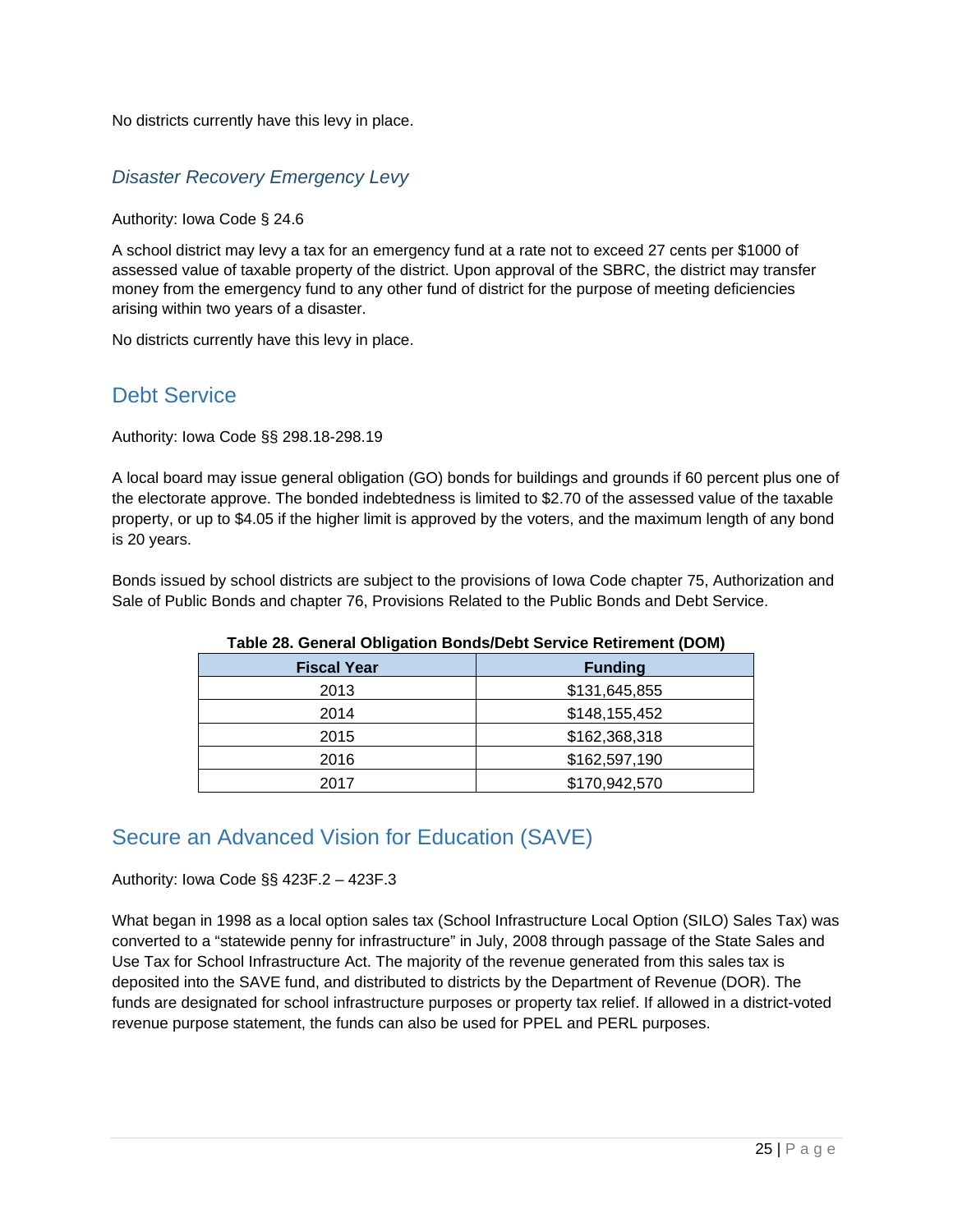| <b>Fiscal Year</b> | <b>Funding</b>       |
|--------------------|----------------------|
| 2013               | \$410,929,431        |
| 2014               | \$429,873,936        |
| 2015               | \$418,228,165 (est.) |
| 2016               | \$435,270,155 (est.) |
| 2017               | \$444,681,000 (est.) |

#### **Table 29. Secure an Advanced Vision for Education (DOR)**

Legislation also requires 2.1 percent of the funds collected through the sales tax, prior to distribution to school districts, be designated for property tax relief and be deposited in the Property Tax Equity and Relief Fund<sup>28</sup>, which is discussed in the Property Tax Credits and Relief Efforts section of this document.

# Miscellaneous Income

 General Fund other than state foundation aid, categorical funding that is part of the formula, foundation All districts generate miscellaneous income. This includes all revenues and receipts deposited to the property tax, or additional property tax generated through the school foundation formula. The primary sources of miscellaneous income are various state and federal categorical aid programs, tuition and transportation payments, allowable school fees, and donations.

# Additional Finance-Related Issues

# Property Valuations (Taxable Values)

#### Reference: Iowa Code § 441.21

Property values are equalized by the director of the Iowa Department of Revenue every two years by increasing or decreasing the aggregate valuations for certain classes of property. Assessments are adjusted to actual values, except that agriculture values are based on a productivity formula.

Adjustments are based on assessment/sales ratio studies as well as investigations and appraisals made by the DOR. For agriculture realty, productivity and related prices and expenses for a five-year period are used to determine assessed values. If reported valuations are more than 5 percent above or below those determined by the state, the state orders a percentage adjustment on the effected class of property.

Property valuations, as well as changes in those valuations, affect some portions of school districts' budgets, but not others. For example, the controlled budget is not affected since decreases or increases in valuations will result in corresponding changes in the amount of state aid a district receives and will change the tax rate of the additional levy.

l <sup>28</sup> See Iowa Code § 257.16A.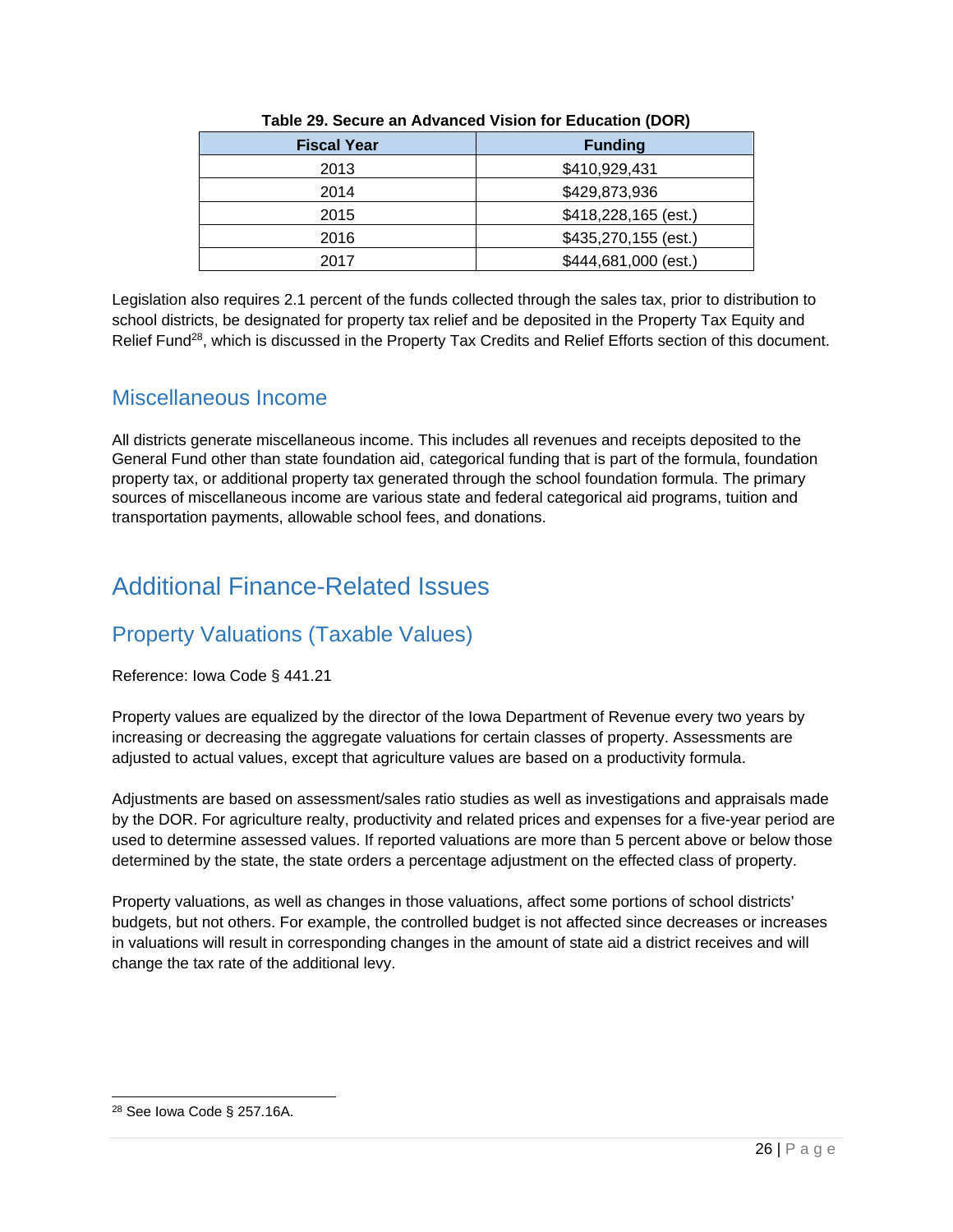# Property Tax Credits and Relief Efforts

### *Tax Credits*

Reference: Iowa Department of Revenue – Property Tax Credits and Exemptions

Property tax credits/exemptions reduce the taxable value, which can, in turn, impact local property tax rates. Examples include Iowa Homestead Credit, Iowa Military Exemption, Iowa Disabled and Senior Citizens Property Tax Credit, Iowa Family Farm Land Credit, and Iowa Agricultural Land Credit.

# *Tax Relief*

The Iowa Legislature has passed legislation intended to provide property tax relief through reductions to the additional levy and corresponding increases to state aid, or in such a manner that requires adjustments to the school foundation aid calculations. In general, due to the finance formula, these have little impact on the overall level of school funding available for district budgets. For example, if the uniform levy rate was reduced from the current \$5.40 per thousand of taxable valuation (reducing property taxes statewide), this would be offset by an increase in the amount of state aid. In some cases, such as voterapproved PPEL, local property taxes can be reduced, but not eliminated, by use of an income surtax. The maximum surtax rate is set by Iowa Code.

#### *Property Tax Adjustment State Aid*

The school finance plan implemented in FY1992 included property tax relief for those districts that would have experienced a property tax increase due to those formula changes. This property tax relief is being gradually phased out as districts' property valuation increases. Each year the property tax adjustment aid is reduced by the same percentage that taxable valuation grows over the period.

| <b>Fiscal Year</b> | <b>Number of Districts</b> | <b>Total Property Tax</b><br><b>Adjustment State Aid</b> |
|--------------------|----------------------------|----------------------------------------------------------|
| 2013               | 296                        | \$9,981,977                                              |
| 2014               | 294                        | \$9,579,942                                              |
| 2015               | 288                        | \$9,330,089                                              |
| 2016               | 286                        | \$9,146,074                                              |
| 2017               | 284                        | \$8,780,537                                              |

| Table 30. Property Tax Adjustment State Aid (A&L 8.14) |  |
|--------------------------------------------------------|--|
|--------------------------------------------------------|--|

#### *Property Tax Replacement Payment*

Reference: Iowa Code § 257.16B

In FY2014 through FY2017, when the regular program district cost per pupil is increased, the additional levy portion (12.5%) of the increase is being replaced by state aid. The amount provided per pupil is the difference between the property tax portion of the state cost per pupil for the current budget year and the FY2013 budget year (\$750). The difference is then multiplied by the weighted enrollment for each school district.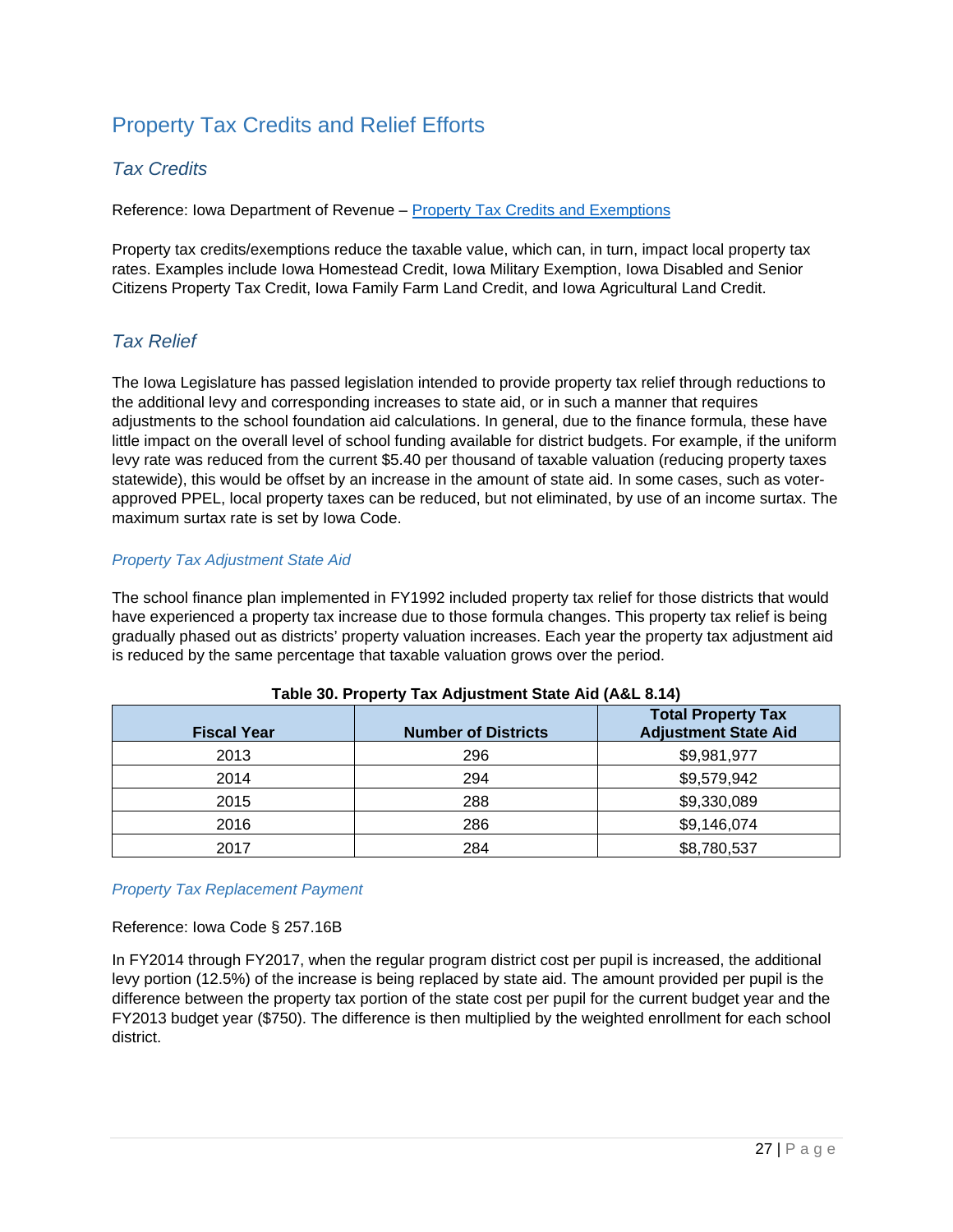| <b>Fiscal Year</b> | Number of<br><b>Districts</b> | <b>Total Weighted</b><br><b>Enrollment</b> | <b>Calculated</b><br>Difference in<br><b>Property Tax</b><br><b>Portion of State</b><br><b>Cost Per Pupil</b> | <b>Total Property</b><br><b>Tax Replacement</b><br><b>Payment</b> |
|--------------------|-------------------------------|--------------------------------------------|---------------------------------------------------------------------------------------------------------------|-------------------------------------------------------------------|
| 2014               | 346                           | 550,466.034                                | 15.00                                                                                                         | \$8,256,992                                                       |
| 2015               | 338                           | 553,159.858                                | 46.00                                                                                                         | \$25,445,360                                                      |
| 2016               | 336                           | 554,974.469                                | 56.00                                                                                                         | \$31,078,566                                                      |
| 2017               | 333                           | 559,534.858                                | 74.00                                                                                                         | \$41,405,579                                                      |

#### **Table 31. Property Tax Replacement Payment (A&L 8.19)**

#### *Adjusted Additional Property Tax Levy Aid*

#### Reference: Iowa Code §§ 257.15 and 257.16A

Property tax relief is provided to districts that have an adjusted additional levy rate above the statewide average. If funding is insufficient to reduce those rates to the statewide average, the funding is used to provide property tax relief to the school districts with the highest levy rates until the funds are exhausted. After bringing all districts to the statewide average levy rate, any remaining funds are used to increase the state foundation level, thus providing property tax relief to all school districts.

Funding for the Adjusted Additional Property Tax Levy Aid includes \$24 million in state funds plus an amount available annually transferred from the statewide sales tax for school infrastructure to the Property Tax Equity and Relief (PTER) fund. Legislation requires 2.1 percent of the funds collected through the statewide sales tax for SAVE, prior to distribution to school districts, be designated for property tax relief and be deposited in the PTER. This fund is designated to address inequities among districts due to low assessed property tax valuations (higher tax rates) by providing supplemental property tax relief through the school aid formula<sup>29</sup>.

| <b>Fiscal Year</b> | <b>Number of Districts</b> | <b>Total Property Tax</b><br><b>Adjustment State Aid</b> |
|--------------------|----------------------------|----------------------------------------------------------|
| 2013               | 84                         | \$31,380,842                                             |
| 2014               | 78                         | \$32,658,699                                             |
| 2015               | 68                         | \$32,247,463                                             |
| 2016               | 57                         | \$30,288,396                                             |
| 2017               |                            | \$33,477,590                                             |

\*For FY2013, this amount is found on A&L 8.24

#### *Utility Replacement Excise Tax*

#### Reference: Iowa Code Chapter 437A

Since FY2002, electric companies, natural gas companies, electric cooperatives, and municipal utilities have paid an excise tax based upon energy delivered rather than property tax. This utility replacement excise tax is treated as property tax for purposes of the school foundation aid formula.

l <sup>29</sup> Refer to pages 6 and 7 of this document.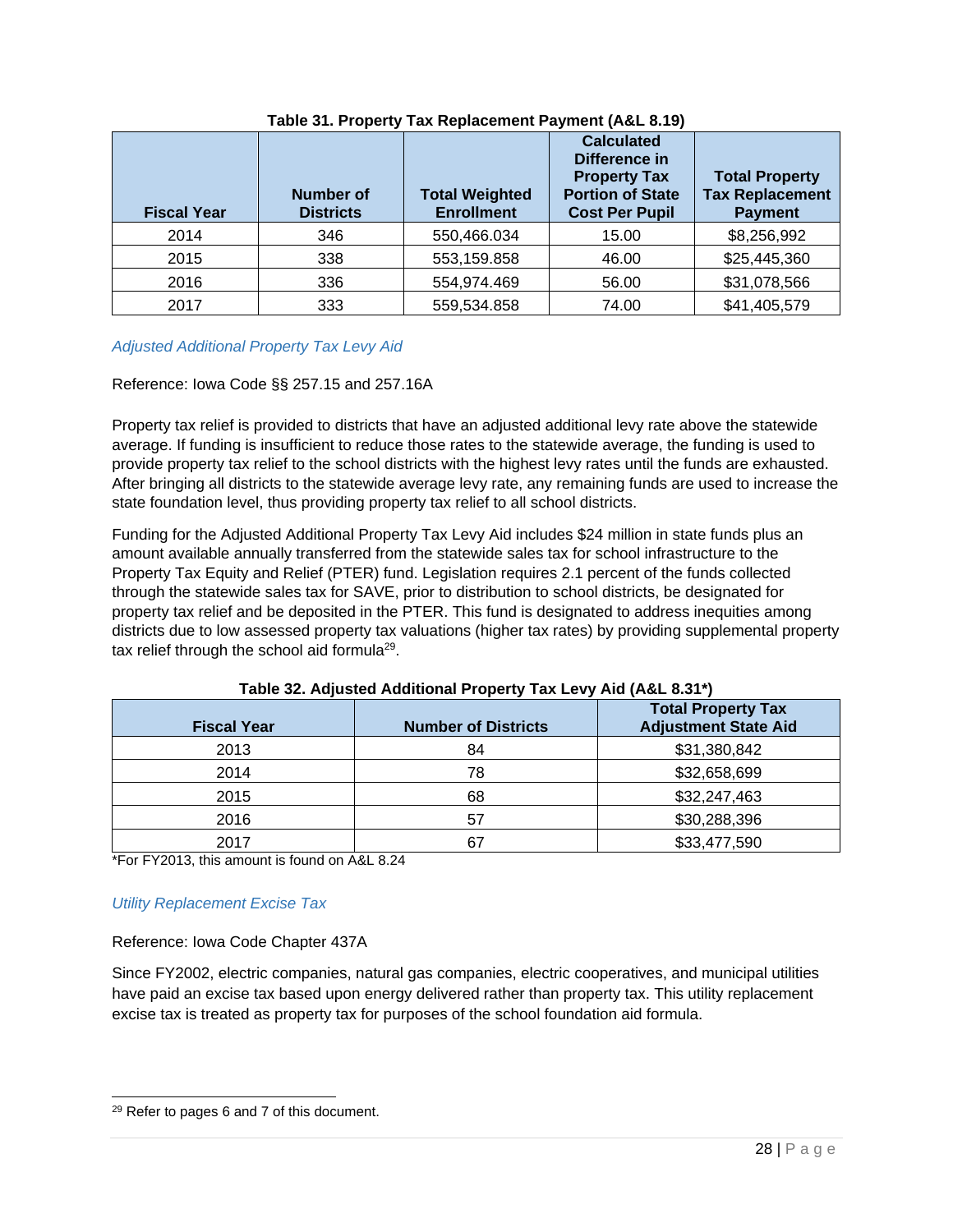An adjustment is made on the A&L worksheet so funding isn't received twice; once through the formula and once through the utility replacement excise tax.

*Commercial and Industrial Property Tax State Replacement* 

Reference: Iowa Code § 441.21A

Beginning in FY2015, the Legislature provided for wide-ranging property tax reform. This included a new rollback on commercial and industrial (C&I) property valuation. A rollback is the percent of property valuation that is subject to tax. The rollback for FY2015 was 95 percent, while FY2016 and beyond is 90 percent.

The C&I state replacement (state reimbursement to local governments for the lost property taxes) is treated as property tax for purposes of the school aid formula. An adjustment is made on the A&L worksheet so funding isn't received twice; once through the formula and once through the state replacement payment.

# Tax and Spending Limits

Spending limits are imposed under the basic funding of districts through the calculations used to determine the combined or "controlled" budget. This budget is based upon the district cost per pupil and the total weighted enrollment in that district. Tax limits are imposed on a levy by levy basis, as described previously in this document. There are no state imposed limits on the total property taxes which can be levied for school districts; however, the state imposed maximum cumulative income surtax rate is 20 percent.

# Federal Funds

l

The federal government has implemented numerous programs that provide targeted funds to address specific educational needs. Those having the greatest fiscal impact are Special Education<sup>30</sup> and Title  $1^{31}$ . Other areas include support for English Language Learner Education, Migrant Education, and Career and Technical Education instruction, all of which are administered through the United States Department of Education.

Other federal programs having a significant impact on schools are the National School Lunch Program, administered through the United States Department of Agriculture, and the Medicaid program, administered through the United States Department of Health and Human Services.

 $30$  Funds provided through the Individuals with Disabilities Education Act (IDEA).<br> $31$  Funds provided through Title 1, Part A (Title 1) of the Elementary and Secondary Education Act, as amended.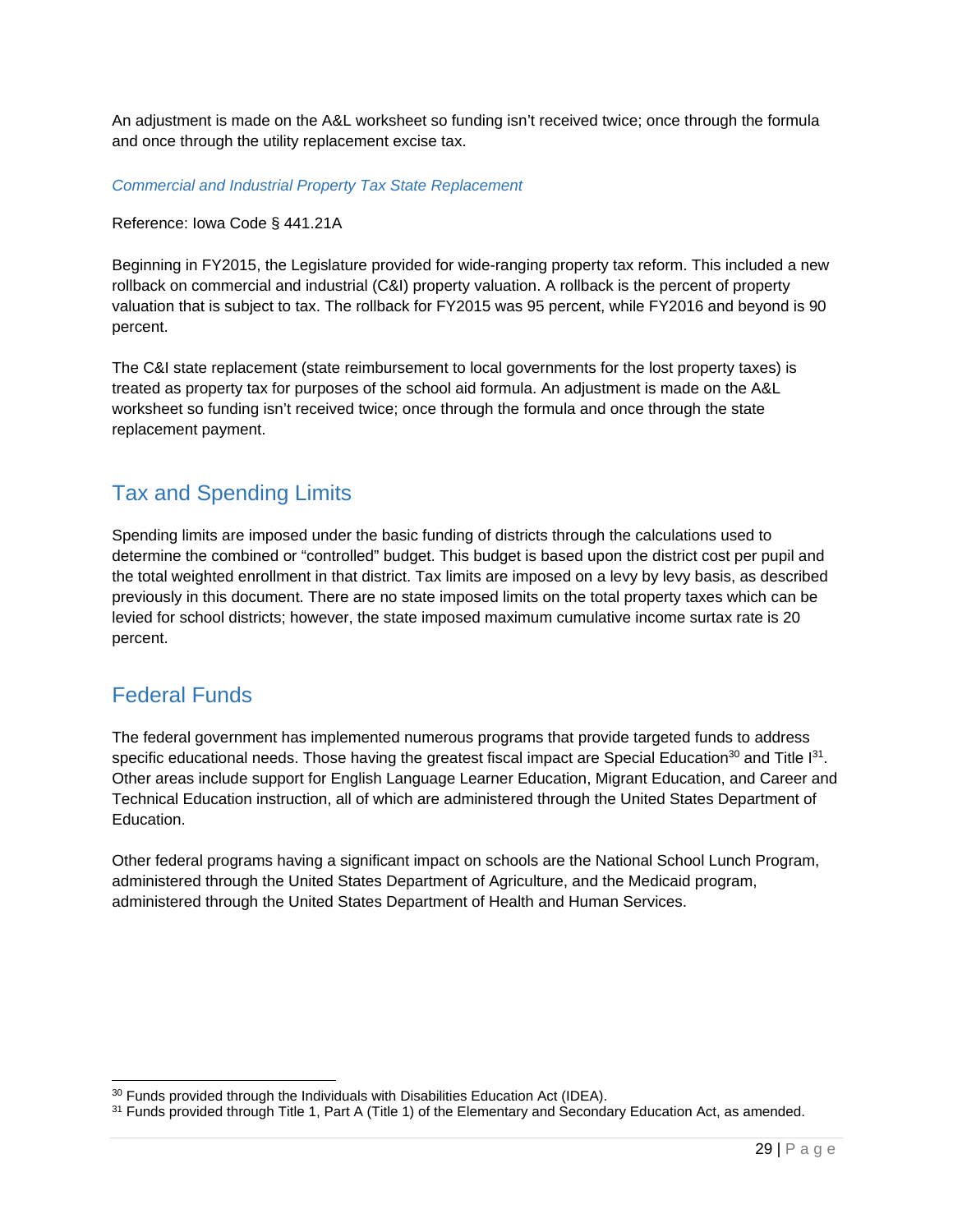# **Glossary**

#### **Actual Enrollment**

 The enrollment determined annually on October 1, or the first Monday in October if October 1 falls on a Saturday or Sunday, pursuant to Iowa Code § 257.6.

#### **AEA Flow Through**

 An amount determined by the school foundation formula, based on the size of the school district's enrollment, which must be budgeted by the local school district. This amount is withheld from the local district's state aid and is paid directly to the AEA. AEA flow through is for media services, special development. education support services, educational services, and supplements for teacher salary and professional

#### **Aid and Levy Worksheet**

 A document prepared by the Department of Management to assist districts to calculate their total spending authority, property tax and state foundation aid under the school foundation formula.

#### **Appropriation**

 An authorization granted by the legislative body to make expenditures and to incur obligations for specific purposes.

#### **Area Education Agency (AEA)**

 July 1, 1975. The AEA receives funding through the local school district budget process to provide instructional services, media services and special education support services to local school districts. An Established by the Sixty-fifth Iowa Legislature to replace county and joint county school systems, effective AEA is a school corporation.

#### **Assessed Valuation**

The value of property determined on an annual basis by the county assessor for purposes of taxation.

#### **At-Risk, Alternative School, and Returning Dropout and Dropout Prevention Program**

 A program for which a district may apply to the SBRC for modified supplemental amount to fund a portion remaining program cost is funded by 25 percent or more from the district's regular program district cost and 75 percent from property taxes. The purpose of the program is to provide for the needs of identified students at risk of dropping out of school beyond the instructional program and services provided by the regular school program. The funding shall be used only for expenditures that are directly and exclusively related to providing the at-risk, alternative school, and returning dropout and dropout prevention program. of the program. After subtracting carryover and funding received from other sources for this program, the

#### **Authorized Budget**

 The maximum amount a district may expend from the General Fund for the budget year. The amount is the sum of the combined district cost plus the unspent balance from the prior budget year plus the actual miscellaneous income received during the budget year plus the instructional support program and educational improvement program. The authorized budget is also called the maximum spending authority.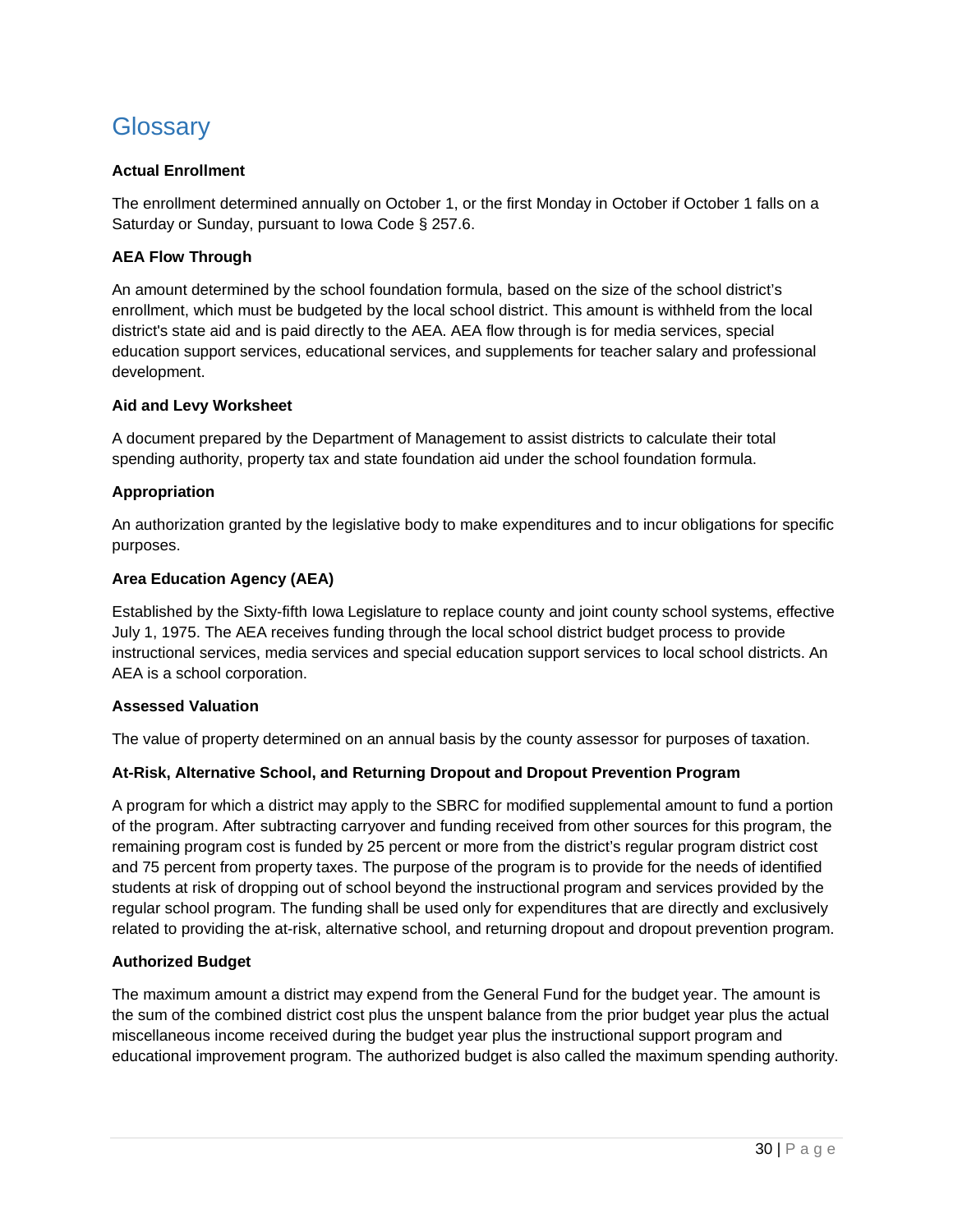#### **Base Year**

 The fiscal year prior to the budget year. This is the school year ending during the calendar year in which a budget is certified.

#### **Basic Enrollment**

For a budget year, the basic enrollment equals the actual enrollment in the base year.

#### **Board of Education**

 educational activities in a given geographical area (the legal boundaries of its territory). The elected body which has been created according to state law and vested with the responsibilities for

#### **Bond**

 A written promise, generally under seal, to pay a specified sum of money, called the face value, at a fixed time in the future, called the date of maturity, and carrying interest at a fixed rate, and payable as specified. The difference between a note and a bond is that the latter usually runs for a longer period of time and requires greater legal formality.

#### **Budget**

 A plan of financial operation embodying an estimate of proposed expenditures/expenses for a given period or purpose and the proposed means of financing them.

#### **Budget Adjustment**

 An adjustment which adds an amount of spending authority to the school district's budget to ensure the school district's regular program district cost is no less than 101 percent of the prior year's regular program district cost without budget adjustment. It is funded by property taxes as approved by the district's board. The budget adjustment was previously called the budget guarantee.

#### **Budget Enrollment**

 The budget enrollment is the certified enrollment count of the base year. The base year enrollment is used for the budget because the enrollment for the budget year has not yet been taken (October) at the time that the budget is certified (April).

#### **Budget Year**

 The fiscal year immediately following the base year. It is the school year beginning during the calendar year in which a budget is certified. Budgets are certified in April of a calendar year with the school year beginning the following July 1 in the same calendar year.

#### **Cash Reserve**

Funds kept by a government that are beyond its immediate needs.

#### **Cash Reserve Levy**

 A property tax levy which a local school board may implement in order to provide cash to fund its maximum authorized budget and/or to provide cash flow. This levy does not increase the budget authority. This levy is limited by law and may also be reduced by the SBRC.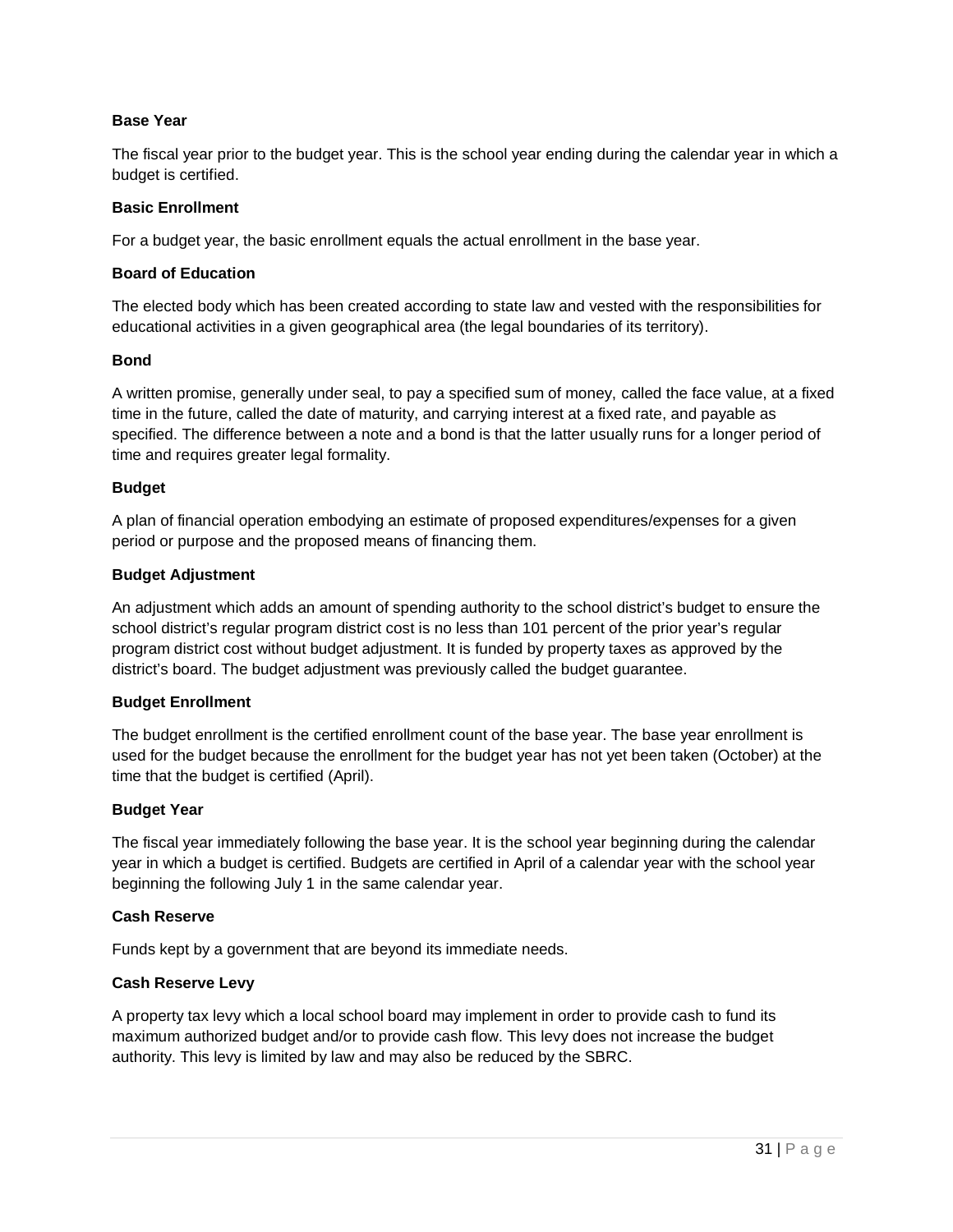#### **Cash Reserve Levy Limit**

 Cash reserve levies in the general fund for the budget year shall not exceed 20 percent of the general previous to the base year. For fiscal years that began prior to July 1, 2012, the percent was 25 percent. Unexpended fund balance in this calculation is the sum of the assigned and unassigned fund balances. fund expenditures for the year previous to the base year minus the unexpended fund balance for the year

#### **Categorical Aid**

 Financial support from state and federal governments that is targeted for particular categories of students, special programs, or special purposes. This support is in addition to school district or AEA general purpose revenue, is beyond the basic educational program, and most often has restrictions on its use. Where categorical funding requires a local match, that local match also is considered to be categorical funding. Categorical funding includes both grants in aid and budgetary allocations.

#### **Certificate of Need**

 A written approval requested by a school district that has a certified enrollment of fewer than 250 students in the district or that has a certified enrollment of fewer than 100 students in grades 9 through 12 to expend SAVE for new construction or for payments for bonds issued for new construction against SAVE.

#### **Certified Budget**

 A document showing the amount of taxes to be levied for each fund and/or program and the aggregate revenues and expenditures/expenses. This report is certified by the local board no later than April 15 each year for the upcoming fiscal year after holding a public hearing and adoption.

#### **Certified Enrollment**

 The actual enrollment of the school district on October 1 of each school year submitted electronically as part of the student records system to the Department no later than October 15 annually. The enrollment is used for the Iowa School Finance Formula calculations, including supplementary weighting for shared programs, limited English proficient weighting, nonpublic shared time, open enrollment, home school assistance programs, and dual enrollment of students under competent private instruction.

#### **Combined District Cost**

 Sum of the regular program district cost per pupil multiplied by the weighted enrollment, the special professional development supplement district cost, and the total early intervention supplement district cost, plus the sum of the additional district cost allocated to the district to fund media services and educational services provided through the AEA, the AEA total teacher salary supplement district cost and the AEA total professional development supplement district cost. A school district may increase its combined district cost for the budget year to the extent that an excess tax levy is authorized by the SBRC. education support services district cost, the total teacher salary supplement district cost, the total

#### **Combined District Cost per Pupil**

 An amount which is the sum of the regular program district cost per pupil for a year and the special education support services district cost per pupil for that year.

#### **Combined State Cost per Pupil**

 An amount which is the sum of the regular program state cost per pupil for a year and the special education support services state cost per pupil for that year.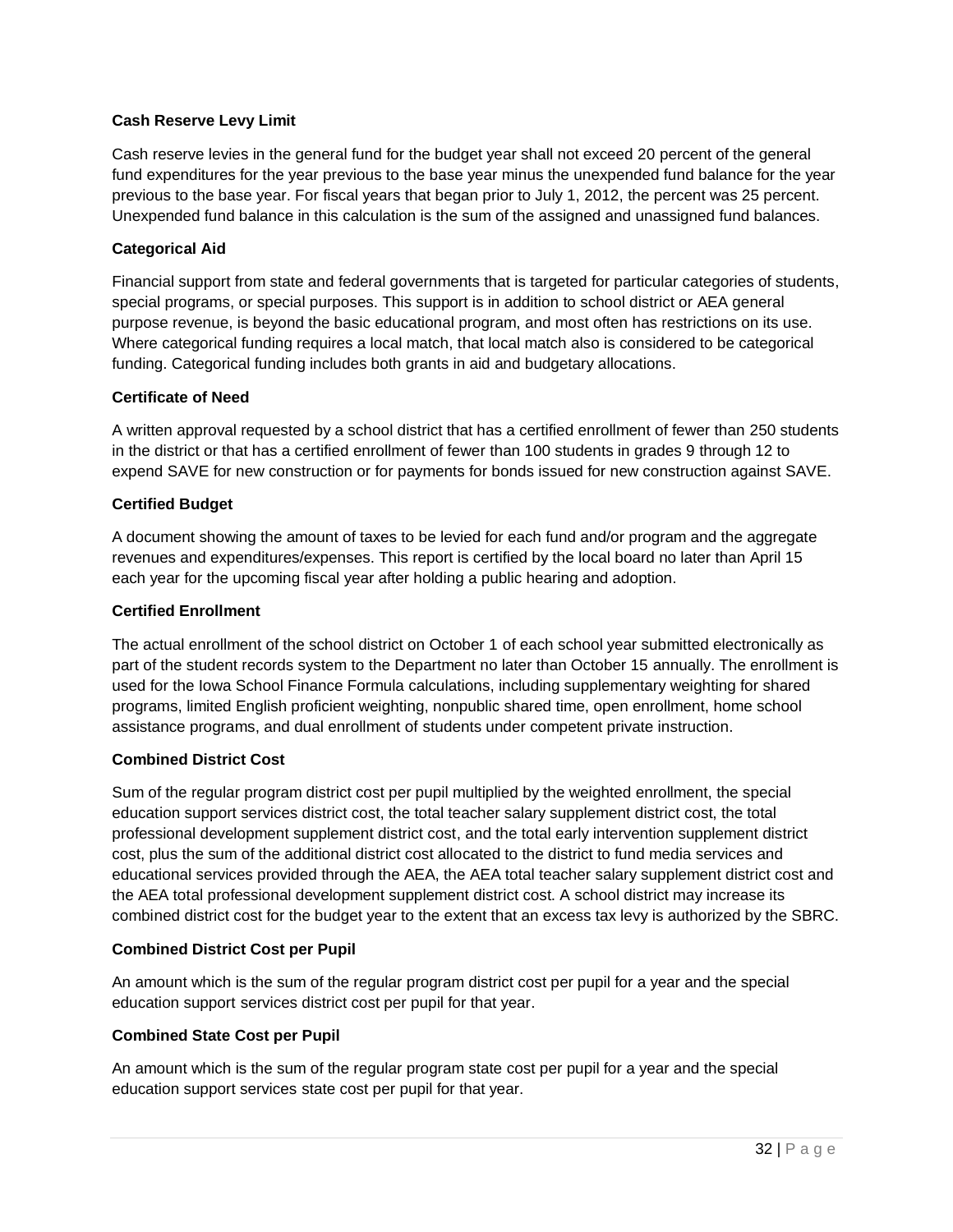#### **Community College**

 A publicly supported school which may offer programs of adult and continuing education, lifelong learning, community education, and up to two years of liberal arts, pre-professional, or occupational instruction partially fulfilling the requirements for a baccalaureate degree, but confers no more than an associate degree; or which offers as the whole or as part of the curriculum up to two years of vocational or technical education, training, or retraining to persons who are preparing to enter the labor market.

#### **Community Education**

 A life-long education process concerning itself with every facet that affects the well-being of all citizens within a given community. It extends the role of the school from one of teaching children through an needs, and concerns of the neighborhood community and coordinating all educational, recreational, and citizen participation in the development and implementation of programs toward the goal of improving the entire community. Community education energizes people to strive for the achievement of determined goals and stimulates capable persons to assume leadership responsibilities. Community education is not synonymous with community service and does not include such things as preschools or before and after elementary and secondary program to one of providing for citizen participation in identifying the wants, cultural opportunities within the community with community education being the catalyst for providing for school programs.

#### **Concurrent Enrollment**

 A course offered by a community college pursuant to a contract with the public school district where a qualifying high school student may enroll in the community college course, and receive both community college credit and high school credit for that course.

#### **Cost or Cost per Pupil**

Cost, as used in Iowa, refers to the cost to the state of funding education through the foundation formula. It does not correlate to actual expenditures or expenditures per pupil which would include expenditures from other revenue sources.

#### **Dillon's Rule**

 Iowa school corporations operate under Dillon's Rule which states that they possess and can exercise the following powers and no others: 1) Those granted in express words, 2) those necessarily implied or necessarily incident to the powers expressly granted, and 3) those absolutely essential to the declared objects and purposes of the school corporation – not simply convenient or desired, but indispensable. Interpretation of school laws may be done by the Iowa Attorney General's Office and the Iowa Department of Education. These Opinions or Rules, once given, have the effect of law on schools.

#### **District Cost per Pupil**

 The calculation used to establish the combined district cost. Each year the amount is increased by a dollar amount which is the product of the allowable growth times the state cost per pupil. The district cost per pupil is also called the maximum tuition rate.

#### **Educational Improvement Program Levy**

 A voted levy to provide additional funding for a school district in which the regular program district cost per pupil for a budget year is 110 percent of the regular program state cost per pupil for the budget year, or the district had adopted an enrichment levy of 15 percent prior to July 1, 1992, and which had approved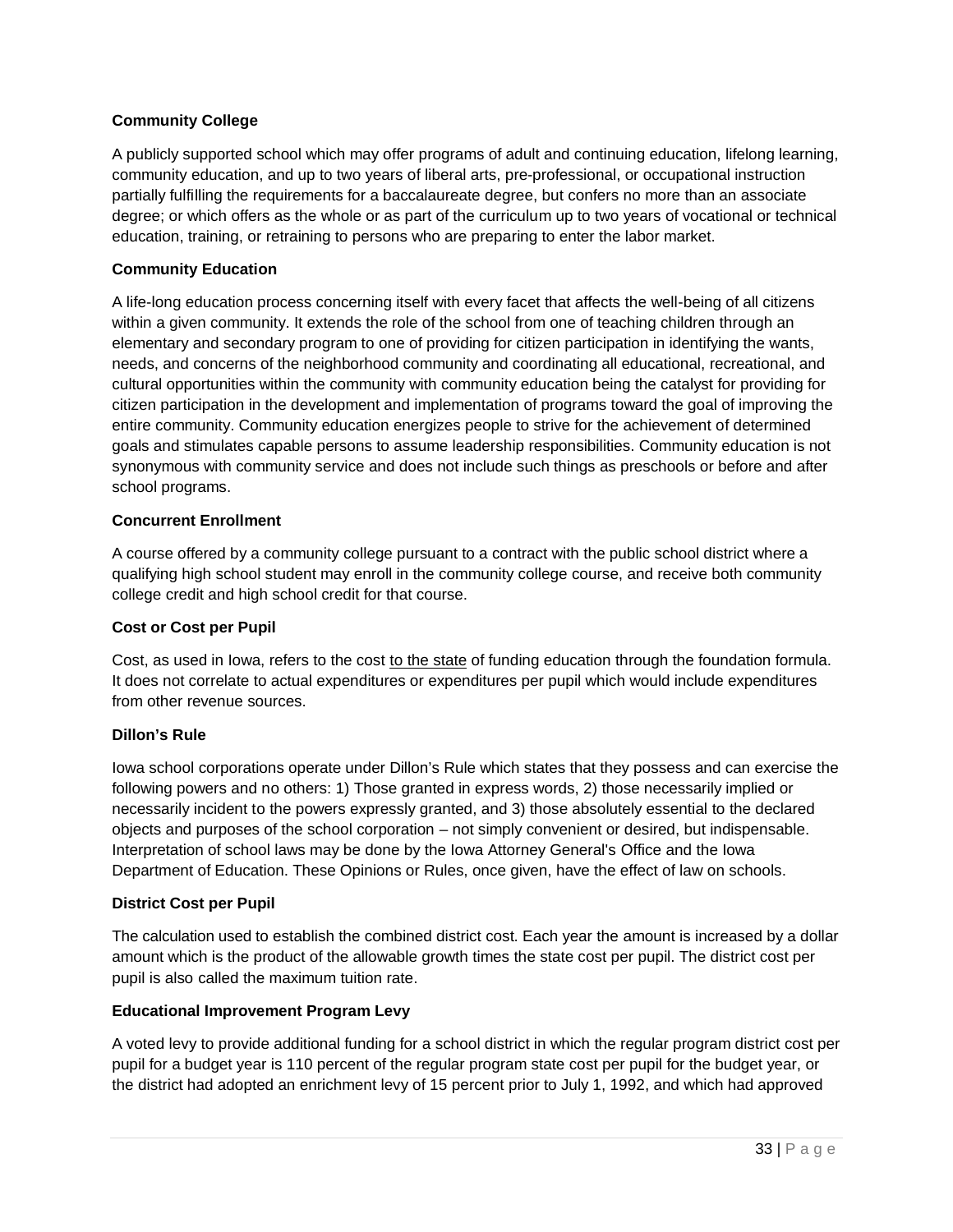the use of the instructional support program. The Educational Improvement Program Levy may include a property tax and income surtax.

#### **Eligible Elector**

 A person who possessed all of the qualifications necessary to entitle the person to be registered to vote, whether or not the person is in fact so registered.

#### **Enrolled**

A student that has registered with the school district and is taking part in the educational program.

#### **Equipment**

 than replaced, 3) is an independent unit rather than being incorporated into another unit item, 4) the cost of tagging and inventory is a small percent of the item cost, and 5) the cost exceeds a minimum dollar value set by the Department (\$500). An item which meets ALL of the following tests: 1) lasts more than one year, 2) would be repaired rather

#### **Fiscal Period**

 Any period at the end of which a school district determines its financial condition and the results of its period for Iowa school districts and AEAs is July 1 through the following June 30. operations and closes its books. It is usually a year, though not necessarily a calendar year. The fiscal

#### **Foundation Formula**

 A system established in Iowa Code to determine the level of funding school districts shall receive from state aid, property taxes, and certain income surtaxes for the General Fund.

#### **Fund**

 An independent accounting entity with its own assets, liabilities, and fund balance. Generally, funds are established to account for financing of specific activities of an agency's operations.

#### **General Fund**

 This fund must be established by all Iowa school districts and AEAs. It is a governmental fund under GAAP and accounts for the revenues and expenditures for the educational program and most school district operations. All moneys received by a school corporation from taxes and other sources must be accounted for in the General Fund, except moneys required by law to be accounted for in another fund.

#### **Generally Accepted Accounting Principles (GAAP)**

 Governmental GAAP is established by the Governmental Accounting Standards Board (GASB) after a lengthy process of public review. Governmental entities cannot follow GAAP established by the Financial Accounting Standards Board (FASB) unless GASB so states. Iowa school districts and AEAs are required by law to be in compliance with Governmental GAAP for both accounting and budgeting. Uniform Financial Accounting embodies the Governmental GAAP that districts and AEAs shall follow. GAAP is a codified set of currently effective accounting and reporting standards and principles.

#### **Gifted and Talented Program**

 A program for which categorical funding is included in the school district cost per pupil calculated for each school district under the school foundation formula. The purpose of the gifted and talented program is to provide for identified gifted students' needs beyond those provided by the regular school program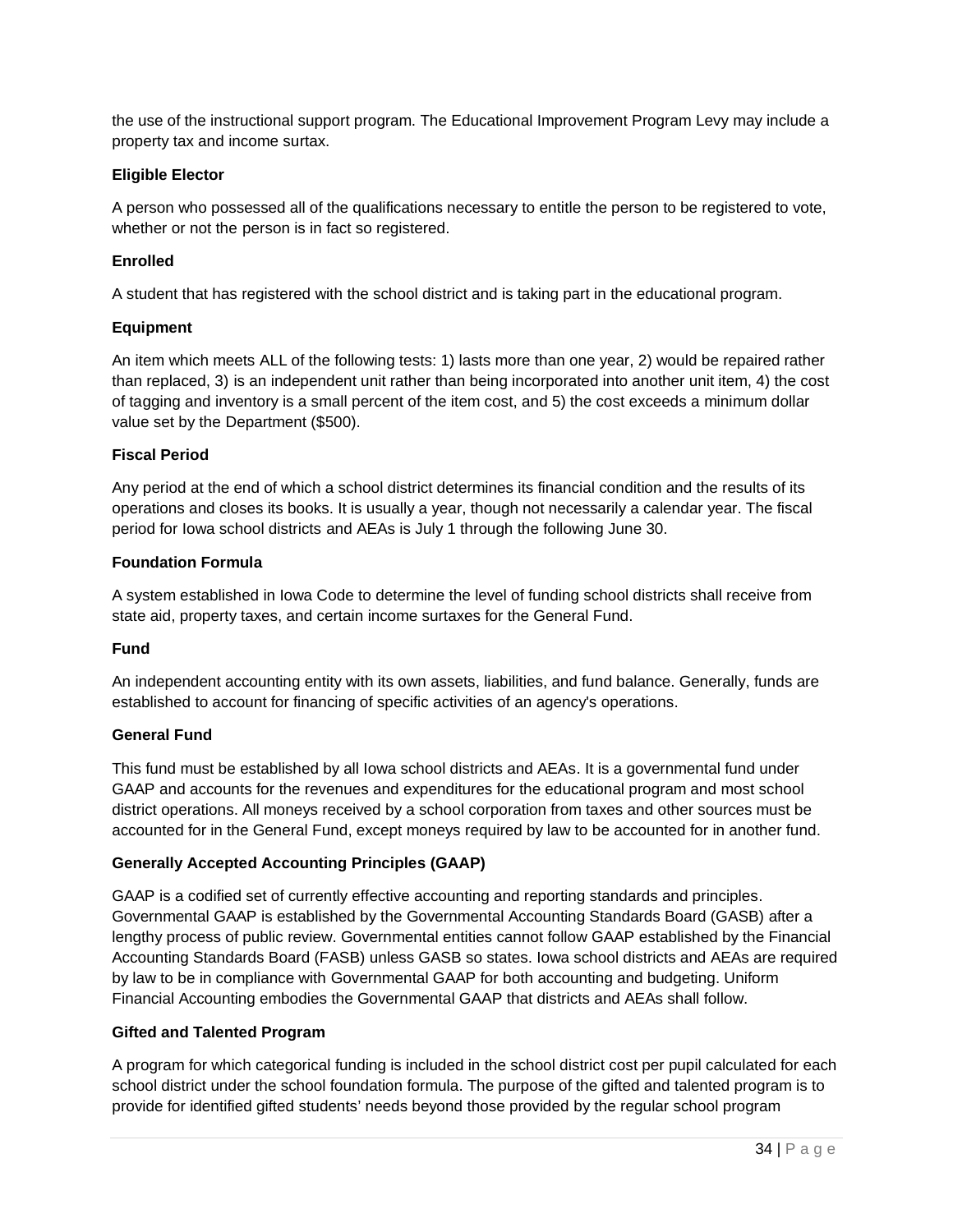pursuant to each gifted student's individualized plan. The funding shall be used only for expenditures that are directly and exclusively related to providing the gifted and talented program.

#### **Home School Assistance Program (HSAP)**

HSAP programs provide support for parents and students as specified in Iowa Code 299A.12. A licensed teacher, employed by the public school district, provides some assistance to a parent, guardian, or legal custodian in providing instruction to their children.

#### **Individualized Education Program (IEP)**

 The written record of an eligible individual's special education and related services needs for children aged 3 years through 21 years with disabilities as defined in Iowa Administrative Code.

#### **Instructional Support Program Levy**

 An Instructional Support Program Levy may be established by a school district to provide additional funding. The board may adopt a resolution for a period not exceeding five years without a public vote, unless it receives a proper petition to submit the question to a vote. The public may vote for the Program for a period not exceeding ten years. The Instructional Support Program Levy may be funded by all property tax or a combination of property tax and income surtax.

#### **Levy**

 The total of taxes or special assessments imposed by a governmental unit. Also, the act of imposing taxes or special assessment.

#### **Levy Rate**

 The dollar amount that is determined by dividing the total tax levy by the value of property to be taxed. This is normally expressed in dollars and cents per \$1000 of taxable valuation.

#### **Local Education Agency (LEA)**

 An educational agency at the local level which exists primarily to operate schools or to contract for educational services. An LEA is a school corporation.

#### **Maintenance**

 Maintenance means to cause to remain in a state of good repair or to keep equipment in effective working condition and ready for daily use. Maintenance includes cleaning, upkeep, inspecting for needed maintenance, preserving the existing state or condition, preventing a decline in the existing state or condition, and replacing parts, unless otherwise a repair.

#### **Management Levy Fund**

 A fund created to deposit and expend money from a levy certified by the board of directors for the purpose of tort liability insurance, unemployment, early retirement incentives, and judgments. The Management Levy Fund is a Special Revenue Fund.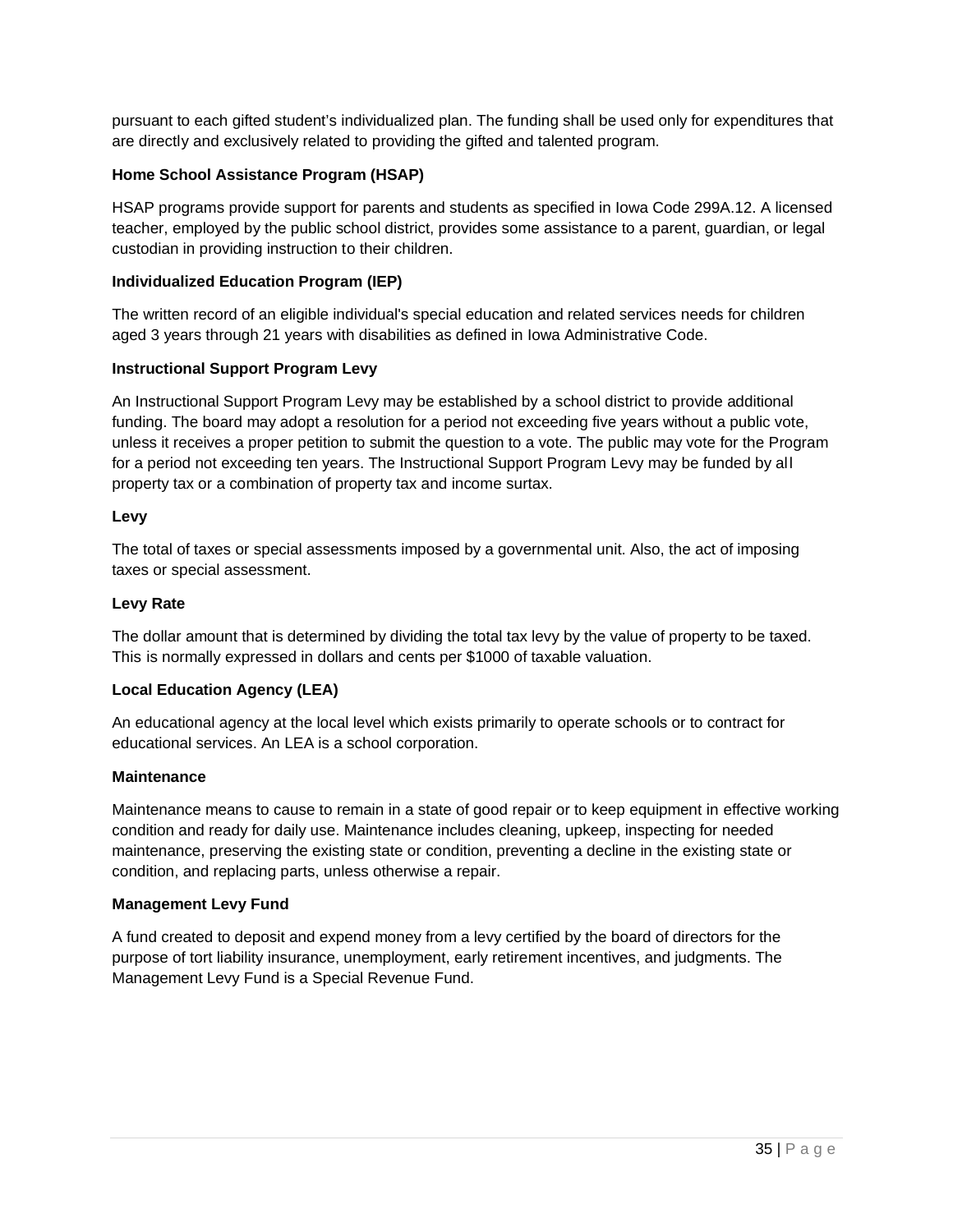#### **Maximum Authorized Budget**

 The amount authorized under the school foundation formula that expenditures in the General Fund in a instructional support program, educational improvement program, miscellaneous income, SBRC approved modified supplemental amount, and prior year's unspent balance. It does not include the cash local school district cannot legally exceed. It is the sum of the combined district cost, preschool funding, reserve levy.

#### **Maximum Tuition Rate**

See District Cost per Pupil.

#### **Miscellaneous Income**

 All revenues and receipts deposited to the General Fund other than state foundation aid, categorical funding that is part of the formula, foundation property tax, or additional property tax generated through the school foundation formula. It does not include cash reserve levy property taxes.

#### **Modified Supplemental Amount**

 Additional budget authority granted by the SBRC for specific purposes or unusual or unique circumstances as allowed by Code. Modified supplemental amount was previously referenced as modified allowable growth.

#### **Nonresident Student**

A student whose legal residence is outside the geographic area served by a specified school district.

#### **Open Enrollment**

 A procedure allowing a parent/guardian to enroll one or more pupils in an Iowa public school district other than the Iowa district of residence at no tuition cost to the parent/guardian.

#### **Physical Plant and Equipment Levy Fund (PPEL)**

 A fund created to deposit and expend money from a levy certified annually by a district's board of directors for a maximum of 33 cents and/or a voter-approved levy for a maximum of \$1.34 per \$1000 of assessed valuation (for a maximum total of \$1.67). The voter-approved levy may be all property tax or a combination of property tax and income surtax and may be levied for up to 10 years. The PPEL fund is a capital projects fund limited to expenditures for facilities, grounds, and certain equipment.

#### **Political Subdivision**

 A political subdivision in the state of Iowa includes a city, a township, a county, a public school district, a community college, an area education agency, or an institution governed by the State Board of Regents (Iowa Braille and Sight Saving School, Iowa School for the Deaf, Iowa State University, The University of Iowa, and University of Northern Iowa).

#### **Public Education and Recreation Levy Fund (PERL)**

 A fund created to deposit and expend money from a levy authorized by the voters for up to \$0.135 per \$1000 of assessed valuation. The PERL fund is a special revenue fund limited to expenditures for playgrounds and community education. See Community Education.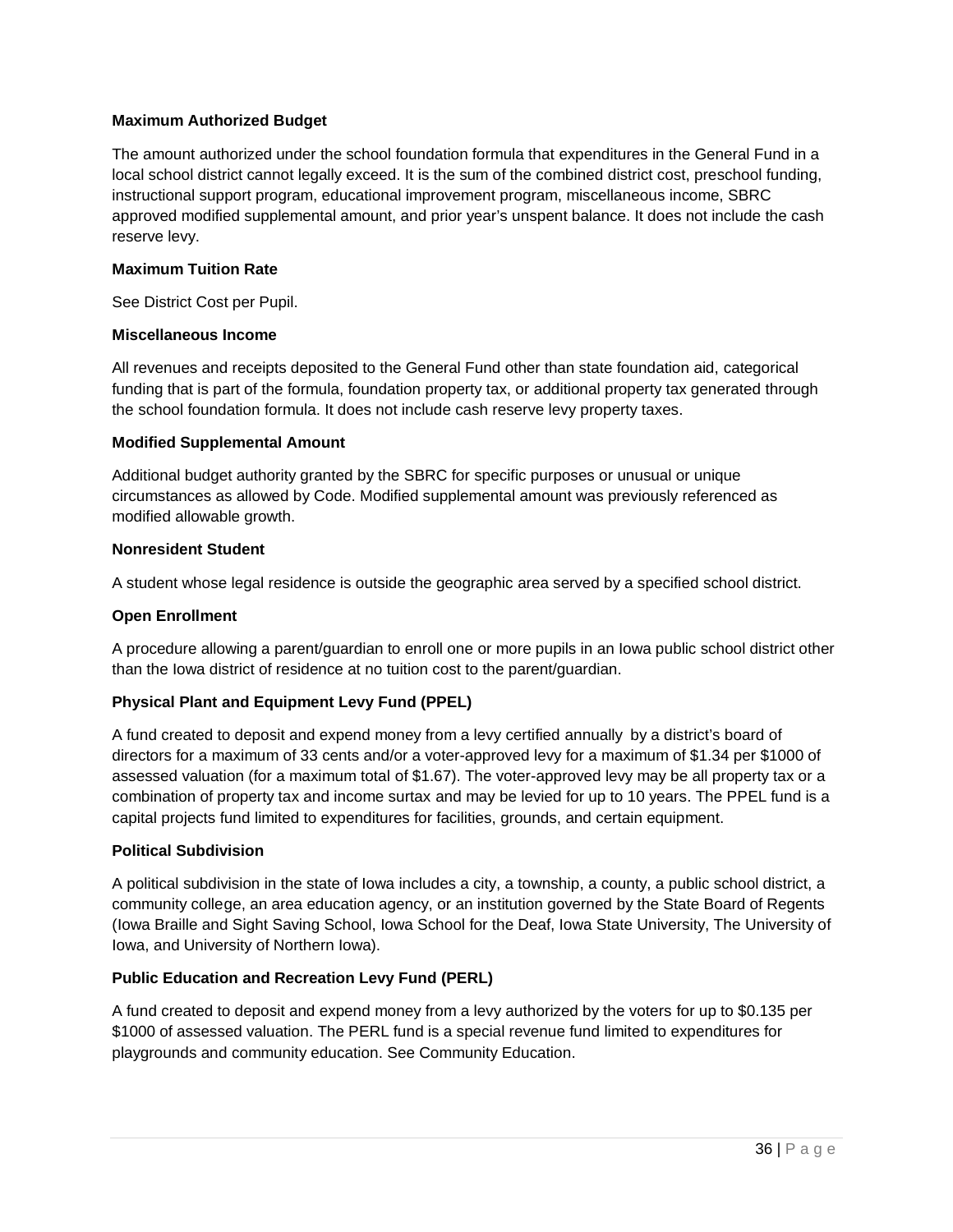#### **Regional Academy**

 An educational institution established by a school district to which multiple other school districts send pupils in grades 7-12 and which includes advanced-level courses. In addition to the advanced-level courses, the curriculum of the academy may include vocational-technical programs, Internet-based courses or Iowa Communications Network (ICN) courses. A regional academy is not a regional high school or career academy. Regional academy courses shall not qualify as concurrent enrollment courses and do not generate any postsecondary credit; however, the district may supplement its regional academy with concurrent enrollment classes.

#### **Reserve**

 An amount of fund balance set aside for some specified legal purpose. These amounts are included in the non-spendable fund balance.

#### **Resident Student**

 A student who is physically present in a district, whose residence has not been established in another district by operation of law, and who meets any of the following conditions: 1) is in the district for the purpose of making a home and not solely for school purposes, 2) meets the definitional requirements of the term homeless individual under federal law, or 3) lives in a juvenile detention center, foster care facility, or residential facility in the district.

 As a practical matter, students with IEPs, students living in juvenile homes, and students living in residential facilities do have their resident district established by operation of law.

#### **Resolution**

 A proposal used for official decisions of the board of directors that take legal effect when they are passed and are likely to establish policy.

#### **Revenue Purpose Statement**

 A document voted by the taxpayers of the school district indicating the specific purposes for which the SAVE revenue will be expended.

#### **School Age**

A person at least 5 and less than 21 years of age on September 15.

#### **School Board**

A board of school directors regularly elected by the qualified voters of a school corporation.

#### **School Budget Review Committee (SBRC)**

 A committee established by Iowa Code chapter 257 and appointed by the Iowa governor that includes the director of the Department of Education as the chair and non-voting member, the director of the district budgets and hears requests from school districts for modified allowable budget growth, and has authority over anything impacting school district accounting and budgeting. The SBRC is a separate agency from the Department of Education and Department of Management. Department of Management as the secretary, and four public members. This committee reviews school

#### **School District**

See Local Education Agency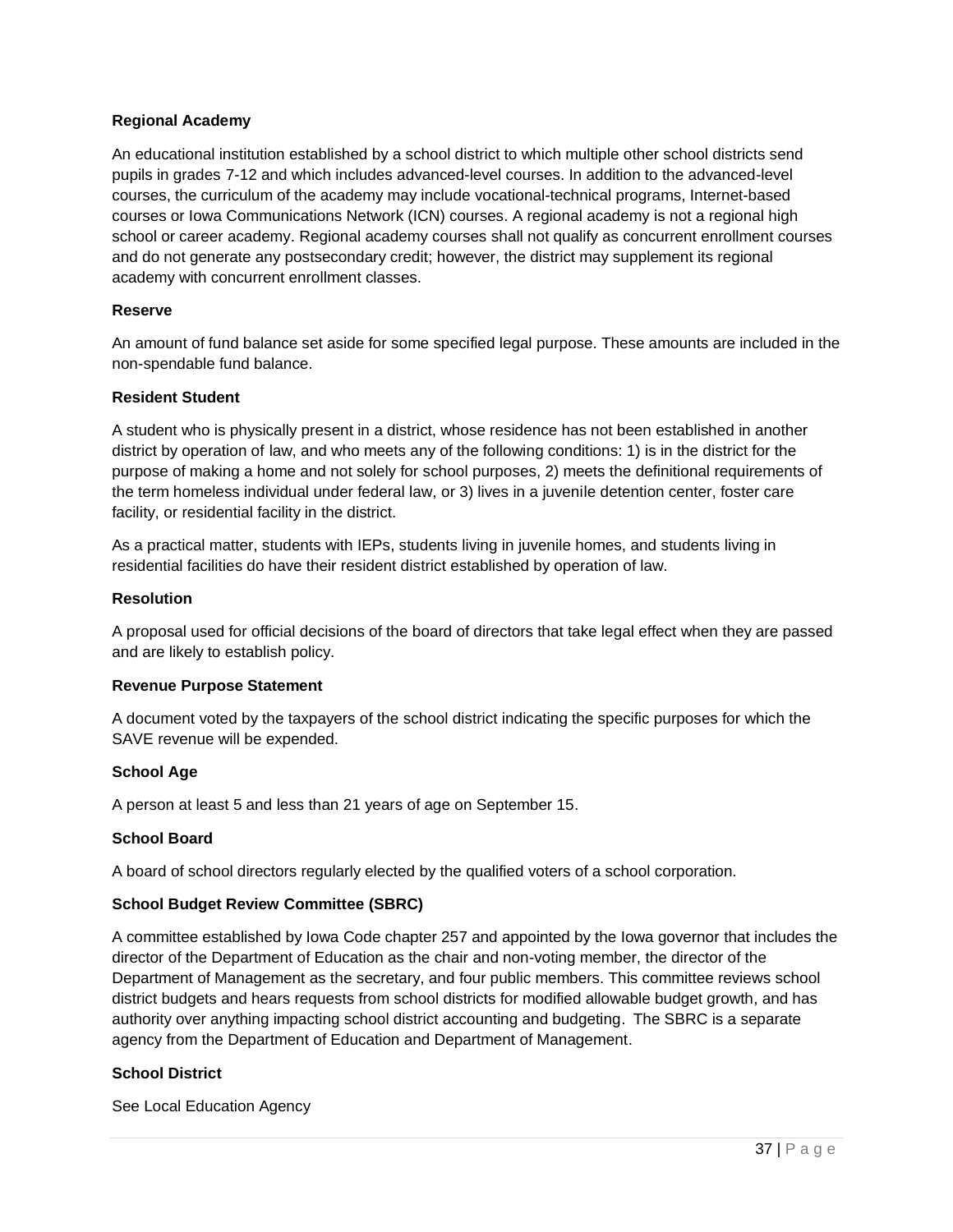#### **School Foundation Formula**

A statutory plan to fund public education in Iowa.

#### **State Categorical Supplements**

Teacher salary supplement, professional development supplement, and early intervention supplement. These categorical budgetary allocations are funded on a per pupil basis with an allowable growth rate established annually.

#### **State Cost per Pupil**

 The number is used to establish the combined state district cost and to establish the district cost per pupil. Each year a dollar amount is determined, which is the product of the allowable growth rate set by the Iowa Legislature times the state cost per pupil. This dollar amount is added to the cost per pupil of the prior year. District costs per pupil in each Iowa school district are between 100 percent and 105 percent of the state cost per pupil.

#### **State Foundation Aid**

 Funding paid by the state to school districts to provide equitable funding on a per pupil basis in the General Fund under the school foundation formula.

#### **Supplemental Aid**

 A payment calculated under Iowa Code 257.31(14) that a school district may request from the SBRC if that district ended the fiscal year with a special education deficit balance.

#### **Supplemental State Aid**

 The annual dollar amount by which state cost per pupil and district cost per pupil will increase from one budget year to the next. The dollar amount is the product of the growth rate set by the Legislature times the state cost per pupil from the prior budget year. Supplemental state aid was previously referenced as allowable growth.

#### **Supplementary Weighting**

 Additional funds for districts which send resident pupils to another school district or community college for advanced-level curriculum to which multiple other districts send students. classes, jointly employ and share the services of teachers, or use the services of a teacher employed by another school district. Also available for a district that establishes and hosts a regional academy of

#### **Surtax**

A tax applied to individual income taxes to generate additional funds for local school districts.

#### **Technology**

 functionality to the hardware, wireless presenters, networking and connectivity systems, computing storage, website development services, hardware carrying equipment, licensing, and technical assistance for installation of hardware, software, or software updates. Technology includes such things as hardware, non-instructional software and software required to provide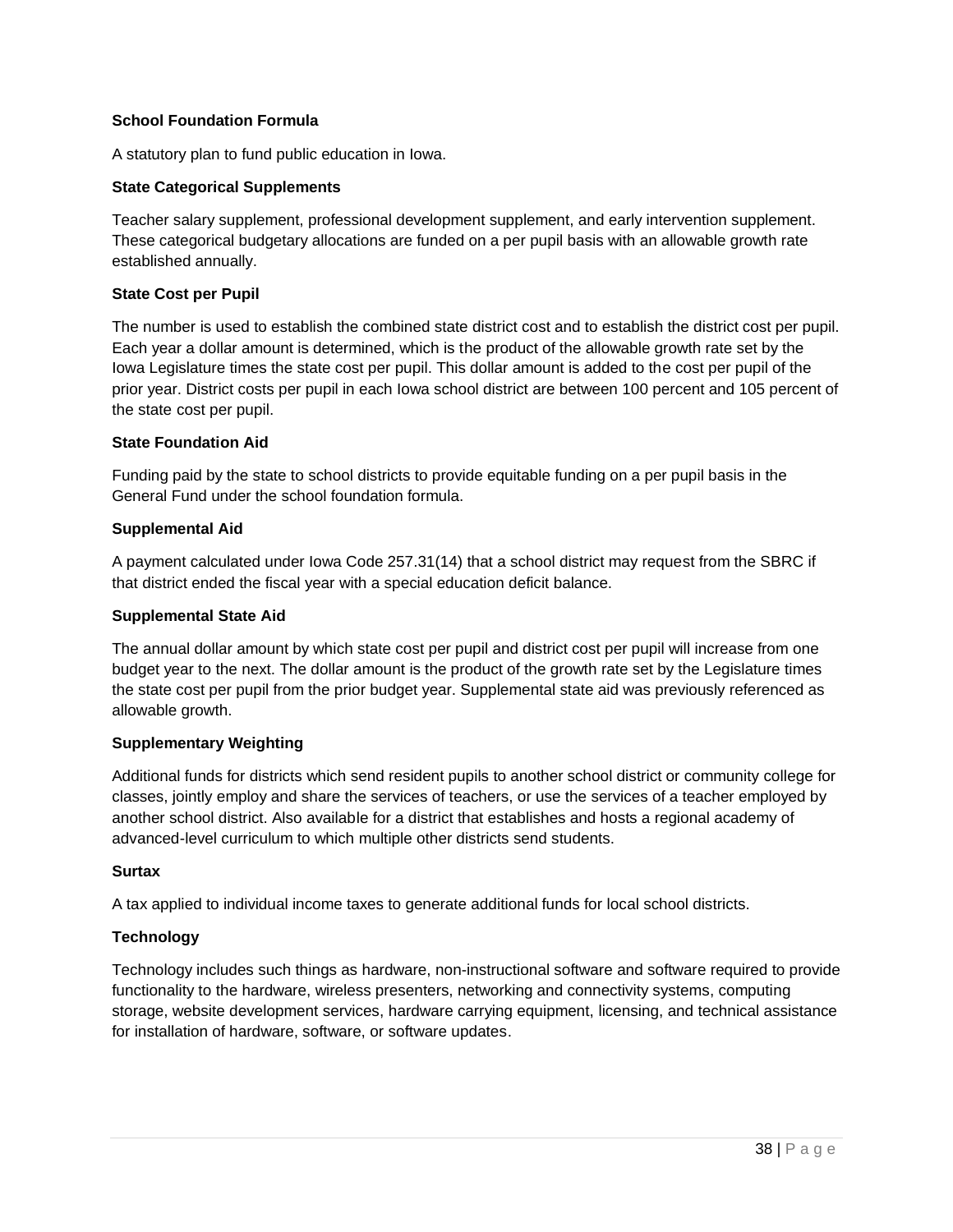#### **Tuition**

 An amount of money charged by a school district or educational institution for instruction for a set period of time.

#### **Uniform Levy**

 A property tax levy in the amount of \$5.40 per \$1000 of assessed valuation that is required by the school finance formula to be levied in every school district each fiscal year. It is sometimes referred to as the foundation levy.

#### **Weighted Enrollment**

 The budget enrollment (base year actual enrollment) plus additional enrollment because of special education calculated by November 1 of the base year plus additional enrollment added due to the application of the supplementary weighting. Weighted enrollment is generated for shared classes, shared teachers, LEP weighting, and operational function sharing, and at-risk weighting.

#### **Whole Grade Sharing**

 A procedure used by school districts whereby all or a substantial portion of the pupils in any grade in two or more school districts share an educational program for all or a substantial portion of a school day under a written agreement. Whole grade sharing may be one-way or two-way sharing. Agreements to discontinue grades and tuition students to other contiguous school district are whole grade sharing agreements, even if the proper procedures were not followed.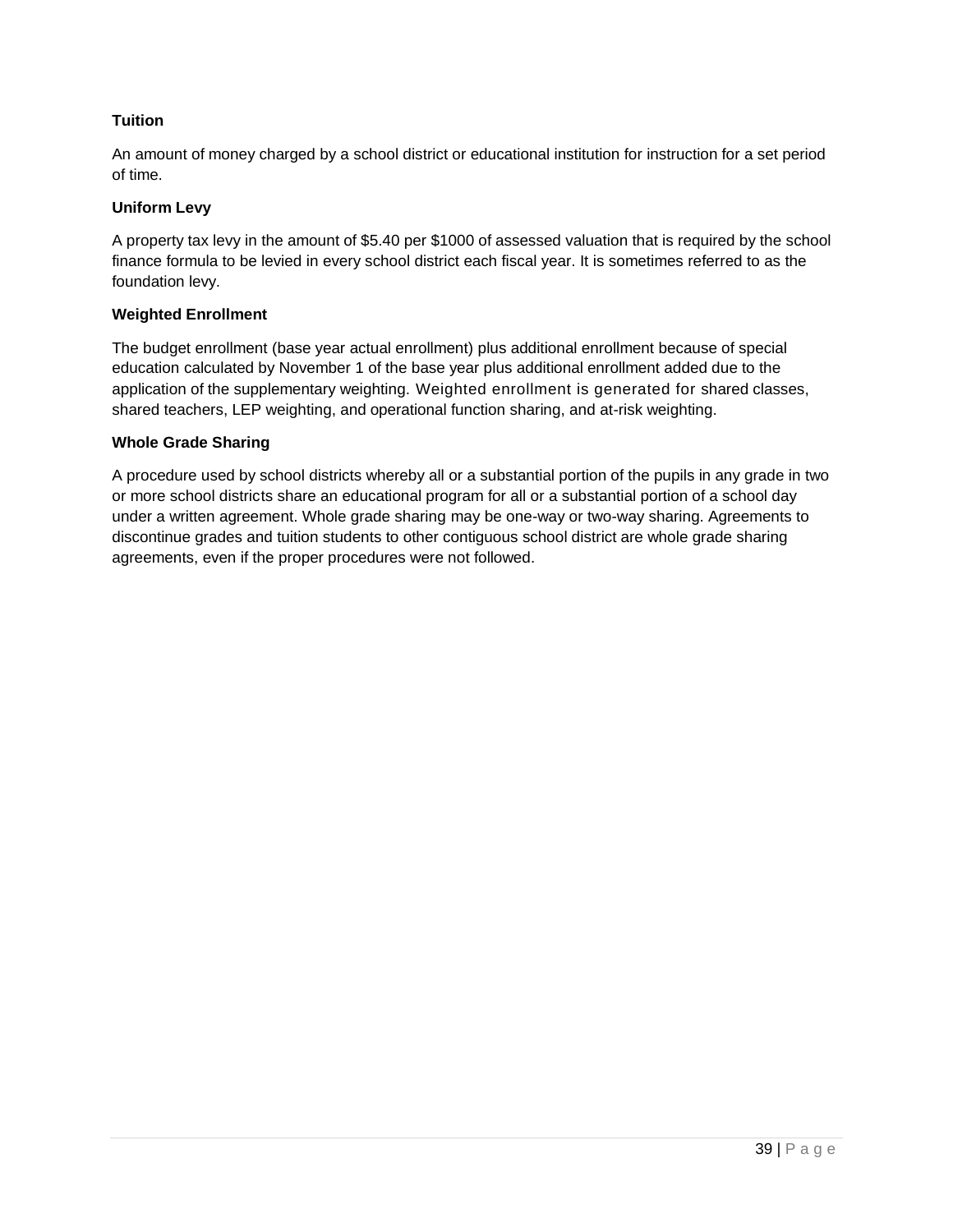# Appendix A: Budget Summary, Fiscal Years 2016 and 2017

| <b>Budget Item</b>                                       | FY2016 Funds  | <b>Percent</b> | FY2017 Funds  | <b>Percent</b> |
|----------------------------------------------------------|---------------|----------------|---------------|----------------|
| Regular Program                                          | 3,110,044,986 | 52.57%         | 3,197,430,828 | 58.10%         |
| Guarantee                                                | 16,348,198    | 0.28%          | 10,432,414    | 0.19%          |
| <b>Supplementary Weights</b>                             | 81,456,124    | 1.38%          | 8,8825,109    | 1.61%          |
| <b>Special Education</b>                                 | 398,740,307   | 6.74%          | 414,551,927   | 7.53%          |
| <b>Teacher Salary</b>                                    | 267,782,051   | 4.53%          | 274,893,189   | 5.00%          |
| <b>Professional Development</b>                          | 30,343,926    | 0.51%          | 31,153,506    | 0.57%          |
| Early Intervention                                       | 33,020,033    | 0.56%          | 33,907,659    | 0.62%          |
| Teacher Leadership                                       | 50,158,157    | 0.85%          | 103,422,815   | 1.88%          |
| <b>AEA</b> Media                                         | 27,158,939    | 0.46%          | 27,912,155    | 0.51%          |
| <b>AEA Education Services</b>                            | 30,018,537    | 0.51%          | 30847,952     | 0.56%          |
| <b>AEA Special Education</b>                             | 155,413,249   | 2.63%          | 159,619,609   | 2.90%          |
| <b>AEA Sharing</b>                                       | 60,002        | 0.00%          | 29,999        | 0.00%          |
| <b>AEA Teacher Salary</b>                                | 15,043,905    | 0.25%          | 15,469,406    | 0.28%          |
| <b>AEA Professional Development</b>                      | 1,759,386     | 0.03%          | 1,811,430     | 0.03%          |
| <b>AEA Prorata Reduction</b>                             | $-22,500,000$ | $-0.38%$       | $-26,250,000$ | $-0.48%$       |
| <b>Dropout SBRC</b>                                      | 106,984,986   | 1.81%          | 113,739,536   | 2.07%          |
| Other SBRC on Aid and Levy<br>Worksheet                  | $\Omega$      | 0.00%          | $\Omega$      | 0.00%          |
| Preschool                                                | 73,282,654    | 1.24%          | 76,380,493    | 1.39%          |
| <b>Instructional Support</b>                             | 217,070,832   | 3.67%          | 22,4162,051   | 4.07%          |
| <b>Educational Improvement</b>                           | 667,737       | 0.01%          | 889,416       | 0.02%          |
| <b>Enrollment Audit Adjustment</b>                       | 214,554       | 0.00%          | $-454, 135$   | $-0.01%$       |
| Value Change Repayment                                   |               |                |               |                |
| Adjustment                                               | 836,862       | 0.01%          | 455,822       | 0.01%          |
| <b>State Formula Total</b>                               | 4,593,905,425 | 77.65%         | 4,779,231,241 | 86.85%         |
| <b>Miscellaneous State</b>                               | 108,998,371   | 1.84%          | 108,998,371   | 1.98%          |
| Miscellaneous Federal                                    | 341,554,06932 | 5.77%          | 229,546,32833 | 4.17%          |
| <b>Other Miscellaneous</b>                               | 405,438,06234 | 6.85%          | 385,088,18535 | 7.00%          |
| <b>General Fund Total</b><br>PPEL (Property Tax & Income | 5,449,895,927 | 92.12%         | 5,502,864,125 | 91.68%         |
| Surtax)                                                  | 180,626,870   | 3.05%          | 193,237,839   | 3.22%          |
| Management                                               | 120,320,752   | 2.03%          | 132,619,916   | 2.21%          |
| Playground and Library (PERL)                            | 2,433,581     | 0.04%          | 2,544,053     | 0.04%          |
| <b>Debt Service</b>                                      | 162,597,162   | 2.75%          | 170,942,570   | 2.85%          |
| <b>Total All Funds</b>                                   | 5,915,874,292 | 100.00%        | 6,002,208,503 | 100.00%        |

Source: Iowa Department of Management, Budget Files Source: Iowa Department of Management, Budget Files $\overline{32}$  FY2014 miscellaneous federal actual amount.

1

<sup>&</sup>lt;sup>33</sup> FY2015 miscellaneous federal actual amount.

<sup>&</sup>lt;sup>34</sup> FY2014 other miscellaneous actual amount.

<sup>35</sup> FY2015 other miscellaneous actual amount.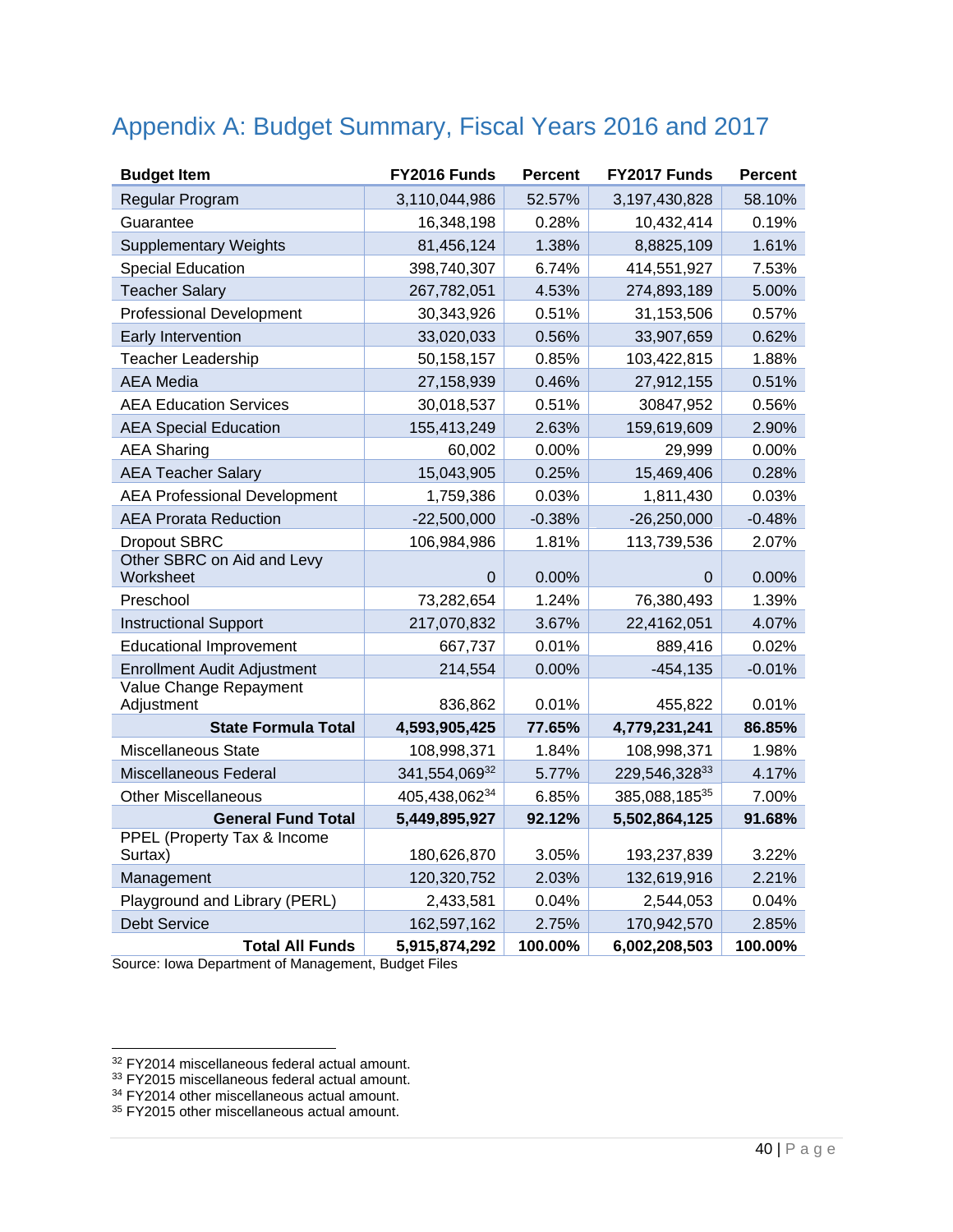# References

Buck, Brad (2014). *2014 Legislative Session – Statute Changes Affecting Schools*. Retrieved from the Iowa Department of Education website.

Code of Iowa (2016).

Duster, Michael (2014). *Basic Iowa Education Finance.* Iowa Legislative Services Agency. Retrieved from the Iowa Legislature website.

Duster, Michael (2013). *Education finance – Supplemental state aid programs (formerly "allowable growth")*. Iowa Legislative Services Agency. Retrieved from the Iowa Legislature website.

Iowa Association of School Boards. *Iowa's property tax system: Introduction to concepts and calculations*  [PowerPoint slides].

Iowa Legislative Services Agency (2010). *Basic Iowa education finance*. Retrieved from the Iowa Legislature website.

Iowa Legislative Services Agency (2011). *Secure an Advanced Vision of Education (SAVE) and Property Tax Equity Relief (PTER) Funds*. Retrieved from the Iowa Legislature website.

Iowa Legislative Services Agency (2013). *Overview of school finance in Iowa* [PowerPoint slides]. Retrieved from the Iowa Legislature website.

Iowa Legislative Services Agency (2014). *Major Iowa school finance law changes (1971-2014)*. Retrieved from the Iowa Legislature website.

Iowa Department of Management (various years). *Outstanding property tax levies and maximum levy limits* [Excel spreadsheets]. Retrieved from the Iowa Department of Management website.

Iowa Department of Management (various years). *Aid and levy, tax, and program summary* [Excel spreadsheets]. Retrieved from the **lowa Department of Management website**.

Iowa Department of Management (various years). *Aid and levy worksheet final – State summary* [PDF documents]. Provided by Lisa Oakley and John Parker, Iowa Department of Management.

Magee, D.T. (2013). *2013 Legislative Session – Statute Changes Affecting Schools*. Retrieved from the Iowa Department of Education website.

Snyder, Shawn (2013). *Iowa school finance formula* [Prezi presentation]. Iowa Legislative Services Agency.

Tack, Leland (2004). *Financing public elementary and secondary education in Iowa.* Iowa Department of Education.

Wise, Ryan (2015). *2015 Legislative Session – Statute Changes Affecting Schools*. Retrieved from the Iowa Department of Education website.